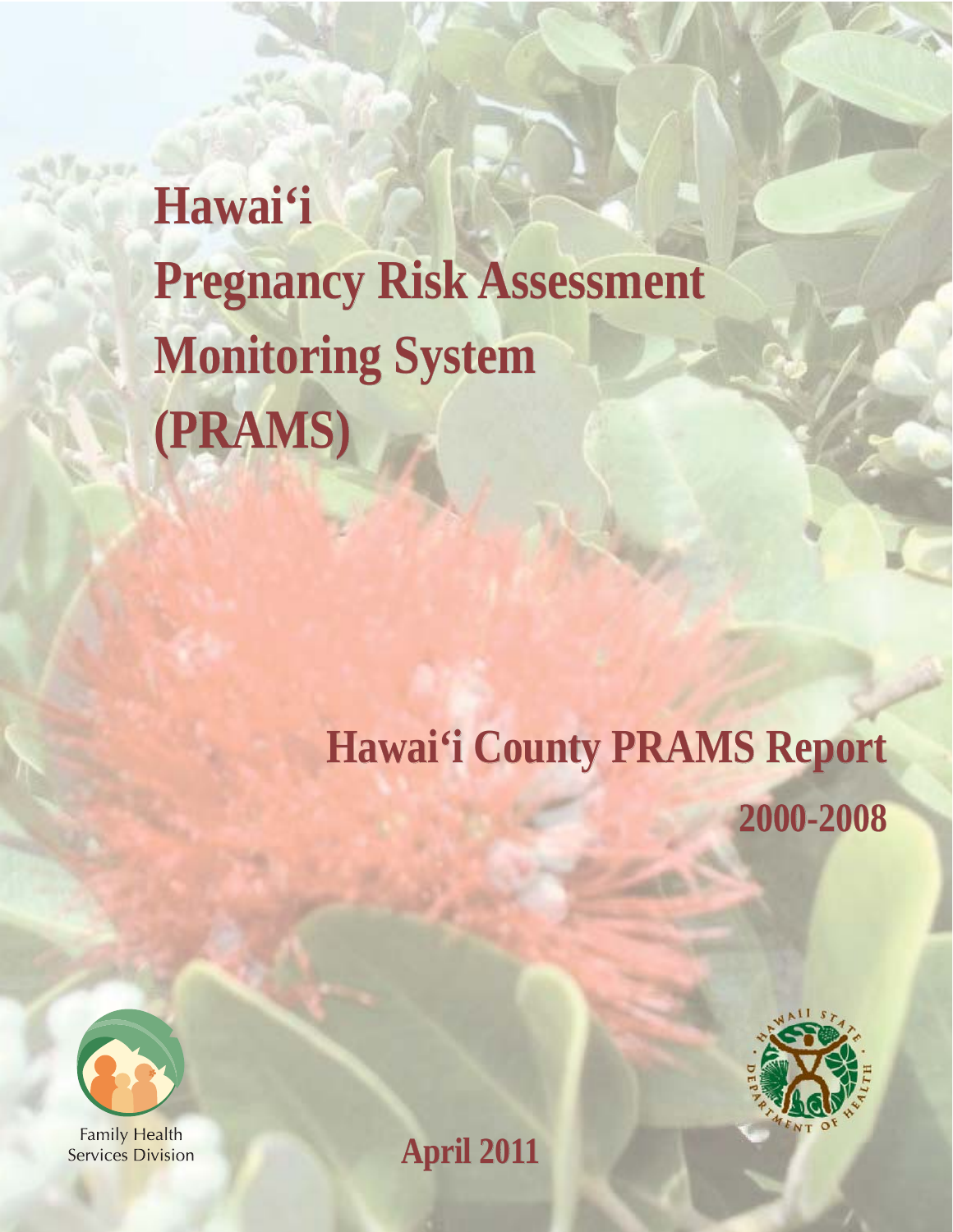











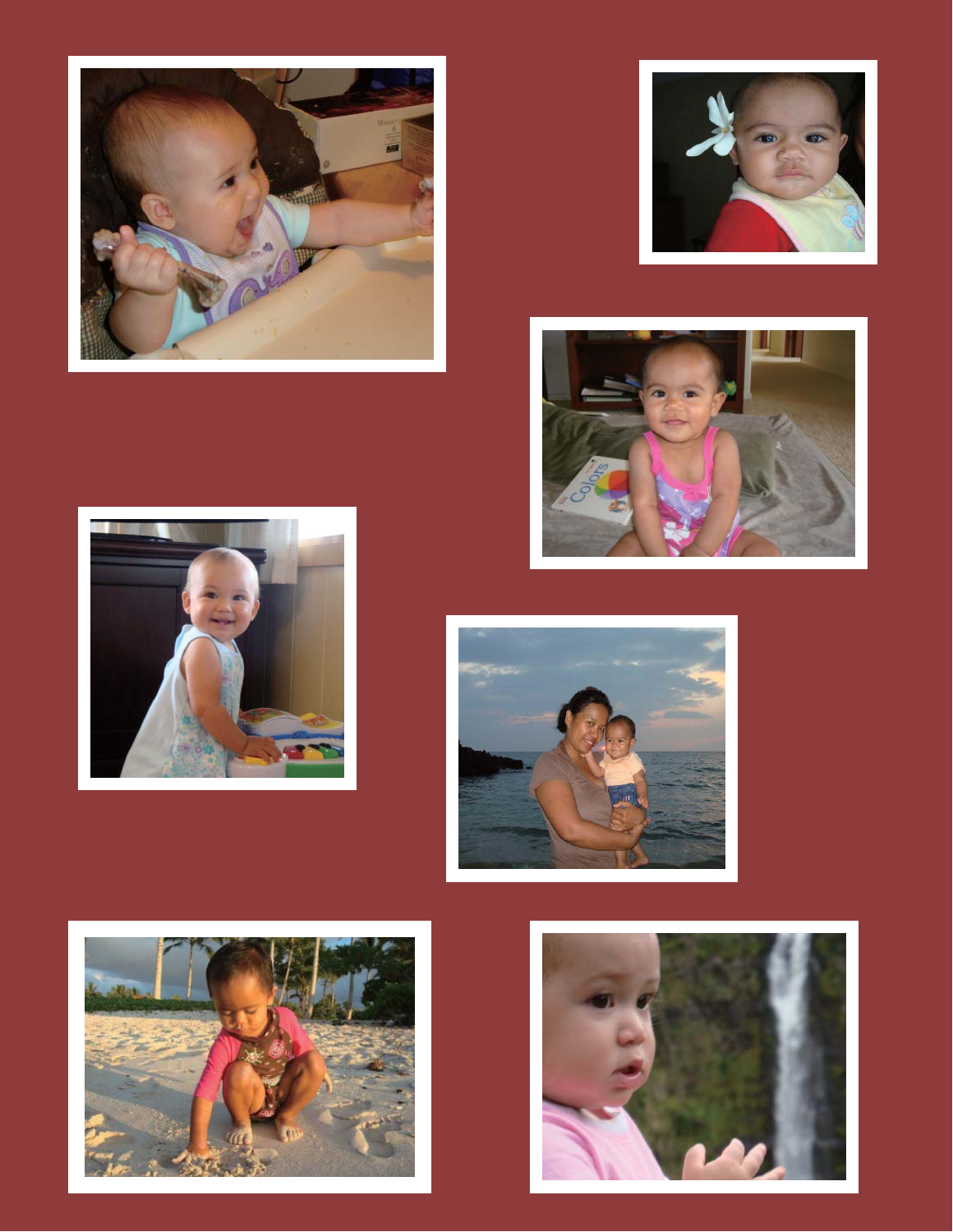### *MCH Snapshot*

### *First Trimester Prenatal Care* **In an average year in Hawai'i County\*... n an average year in Hawai'i County\* ...**

2,350 babies are born.

 1 in 2 pregnancies are unintended. 1,650 moms take inadequate preconception vitamins. 3 in 4 moms receive first trimester prenatal care. 450 moms report multiple stressful life events. 1 in 6 moms are obese before they got pregnant. 500 moms binge drink prior to pregnancy. 1 in 8 moms smoke during pregnancy. 100 moms report drug use during pregnancy. 1 in 10 babies are born premature. 700 babies are delivered by cesarean section. 1 in 12 moms report intimate partner violence. 750 moms saw a dentist during their pregnancy. 7 in 10 infants are breast fed at least eight weeks. 1,500 infants sleep on their backs. 1 in 7 moms report postpartum depression.

1,900 moms report postpartum contraception use.

1 in 22 infants are exposed to secondhand smoke.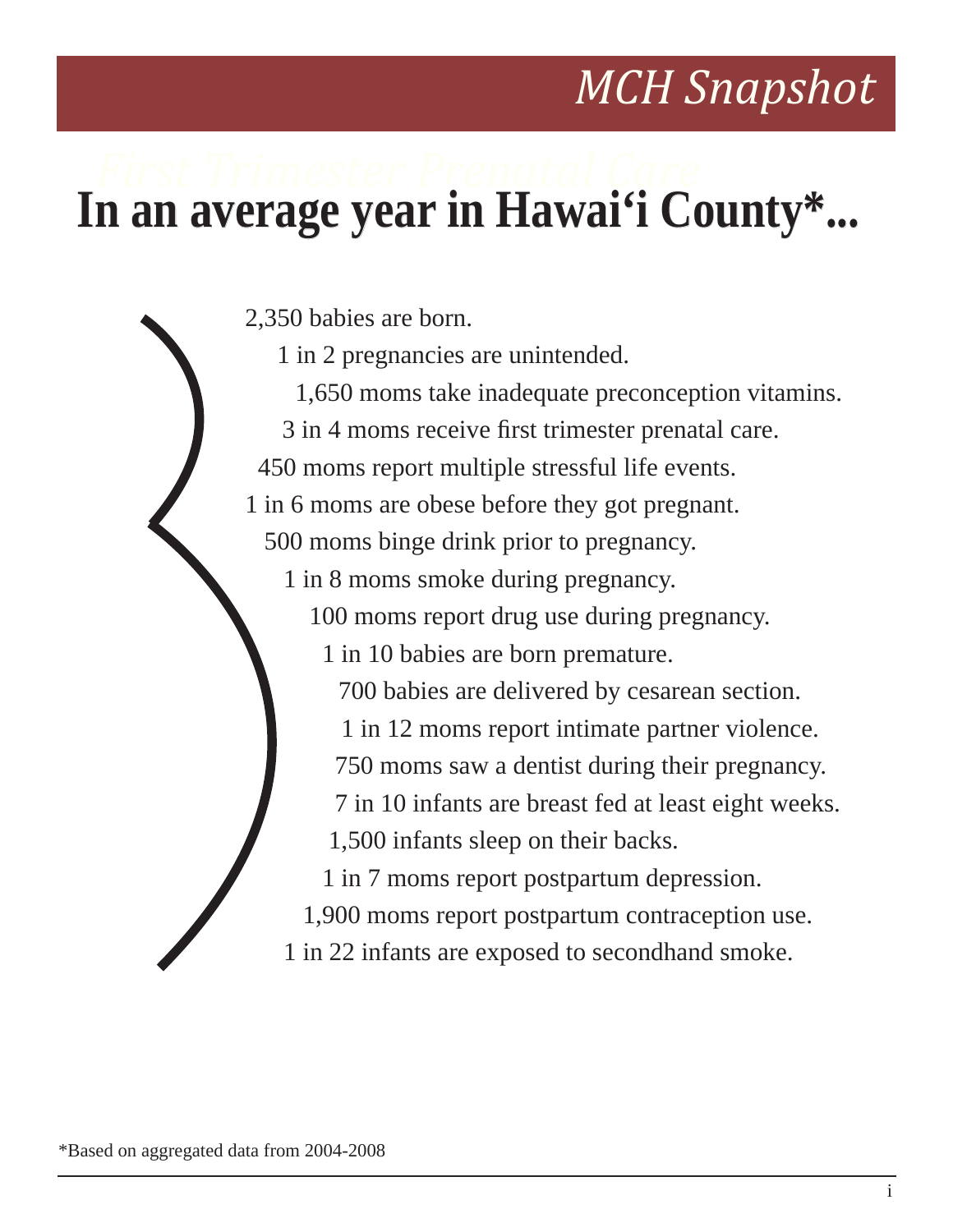### Table of Contents

### **Selected Indicators**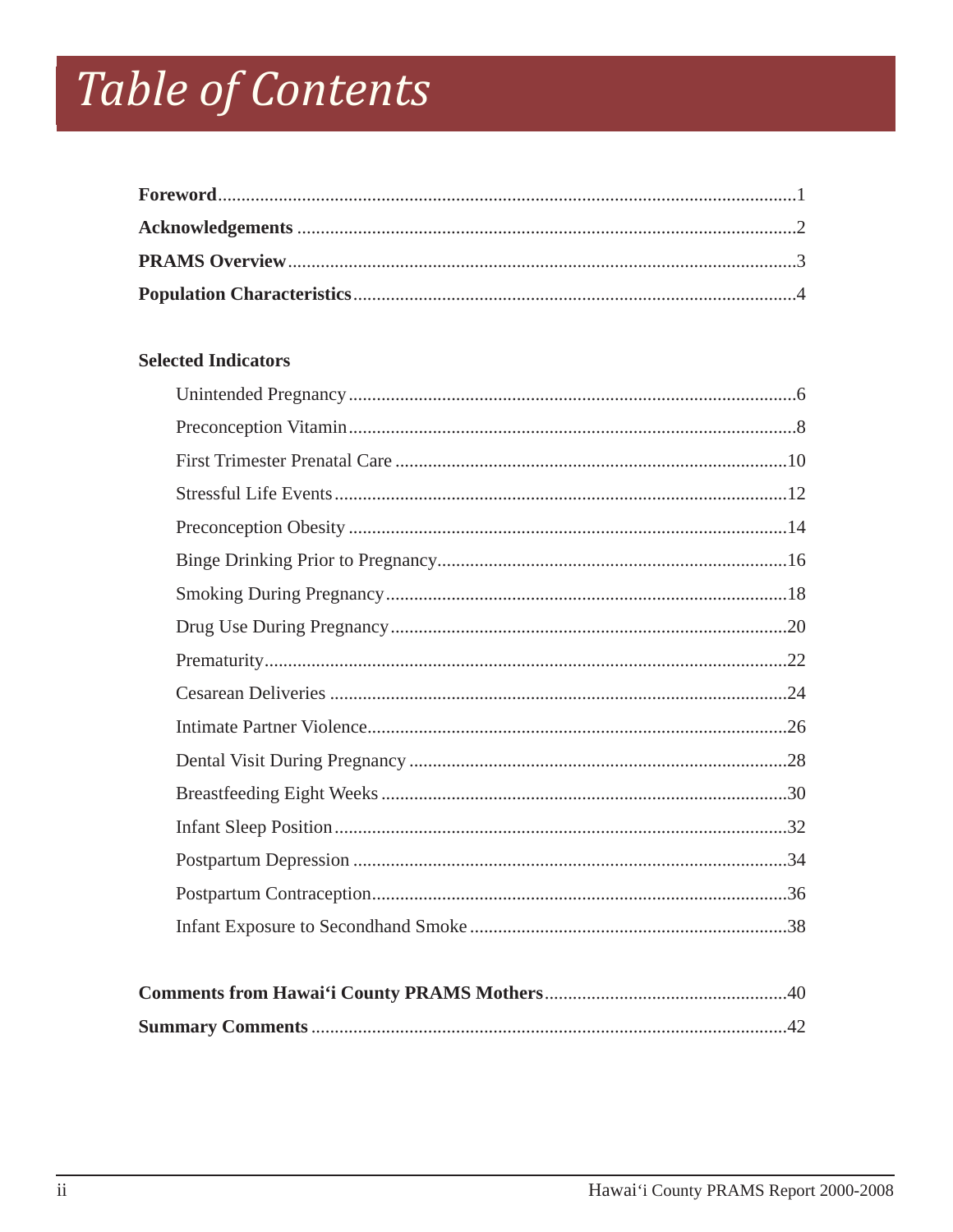### *Foreword*

The Hawai'i Department of Health has been collecting important information through the Pregnancy Risk Assessment Monitoring System (PRAMS) project from mothers about their experiences before and during pregnancy, and in the first few months postpartum since 2000. We are pleased to present the first Hawai'i County PRAMS Report and believe it will be a valuable reference on maternal and infant health issues. The report is in follow up to the Statewide report Hawai'i PRAMS Trend Report, 2000-2008 that was released in 2010. This report will highlight the same 16 indicators used for the Statewide report, but provides county specific measures over time, by maternal race, by maternal age, and by maternal education. We have also included the additional indicator of prematurity in this report. It is hoped that sharing this report and its data will generate ideas and develop solutions for some highly preventable issues facing our families.

It is my hope that this report will be a useful source of quantitative information to health policy makers, planners, and all of us in the community who share a common desire to improve the health of our mothers, children, and families.



Loretta J. Fuddy, ACSW, MPH

Director of Health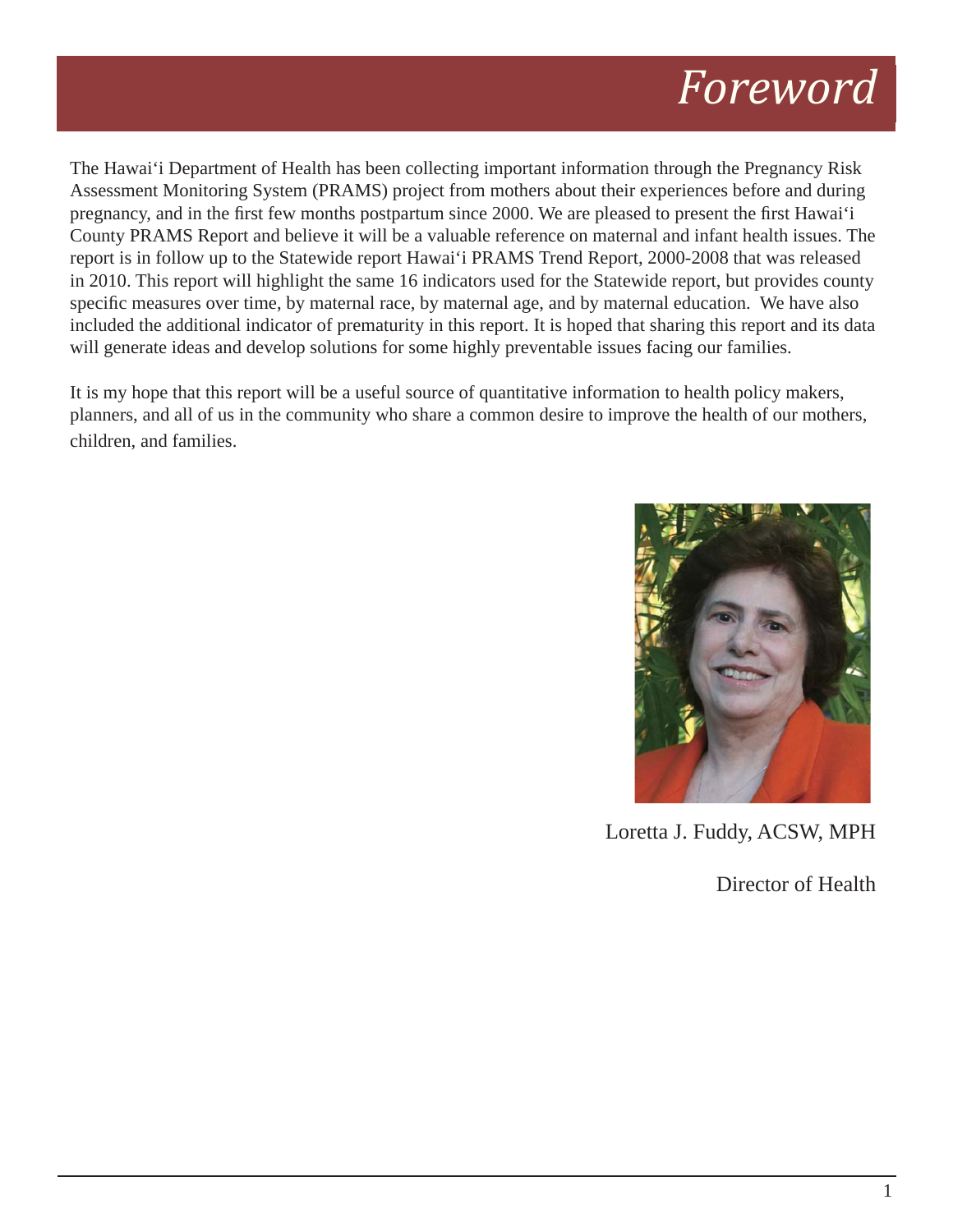### *Acknowledgements*

#### 9**Contributors:**

Loretta Fuddy, ACSW, MPH; Director of Health Donald Hayes, MD, MPH; Epidemiologist, Family Health Services Division (FHSD)\* Maylyn Tallett, RN, BSN; Supervisor, Hawai'i District Health Office, FHSD Emily Roberson, MPH; PRAMS Coordinator, Maternal and Child Health Branch, FHSD Rebecca Shor, MPH; Epidemiologist, FHSD\*\*

#### **Acknowledgements:**

Barbara Yamashita; Branch Chief, Maternal and Child Health Branch Candice Calhoun, ACSW, LSW; Supervisor, Women's Health Section, Maternal and Child Health Branch Trudy Okada, RN; Perinatal Health Program Manager, Women's Health Section, Maternal and Child Health Branch Jane Awakuni; PRAMS Data Manager, Maternal and Child Health Branch John Yamauchi; Information Specialist, FHSD

#### **Special Thanks to:**

Mothers of Hawai'i County that responded to the PRAMS survey All those that contributed photographs Office of Health Status and Monitoring, Hawai'i Department of Health Tuyet Hayes, MEd

#### **Suggested Citation:**

Hawai'i PRAMS. *Hawai'i County PRAMS Report 2000-2008.* Honolulu, HI. Hawai'i Department of Health. Family Health Services Division. April 2011.

#### **Additional Resources:**

*http://Hawaii.gov/health/family-child-health/mchb/programs/prams.html http://www.cdc.gov/prams/index.htm http://hawaii.gov/health/neighbor/big-island/index.html*

#### **Hawai'i District Health Offices**

| l Hilo                  | Kona                    | Waimea                |
|-------------------------|-------------------------|-----------------------|
| 75 Aupuni Street #105   | 81-980 Halekii St. #103 | 67-5189 Kamamalu St.  |
| Hilo, HI 96720          | Kealakekua, HI 96750    | Kamuela, HI 96743     |
| Phone: (808) 974-6006   | Phone: (808) 322-4880   | Phone: (808) 887-8114 |
| Fax: (808) 974-6000     | Fax: (808) 322-4886     | Fax: (808) 887-8118   |
| Contact: Maylyn Tallett |                         |                       |

The Hawai'i District Health Office represents the Office of the Director of Health for the County of Hawai'i. The Hawai'i District Health Office serves the community with proficiencies in emergency preparedness, family health services (children with special health needs, early intervention, maternal and child health), public health nursing, services for the developmentally delayed, environmental health services (clean water, sanitation), vital statistics (births, marriages, deaths), epidemiology, health promotion & education, and women and infant care (WIC).

---------------------------------------------------------------------------------------------

<sup>\*</sup> position supported by the Family Health Services Division; the MCH Epidemiology Program, Centers for Disease Control and Prevention; and the MCH Bureau, Health Resources and Services Administration

<sup>\*\*</sup>position supported by the Family Health Services Division; the MCH Epidemiology Program, Centers for Disease Control and Prevention; and the Council of State and Territorial Epidemiologists Fellowship Program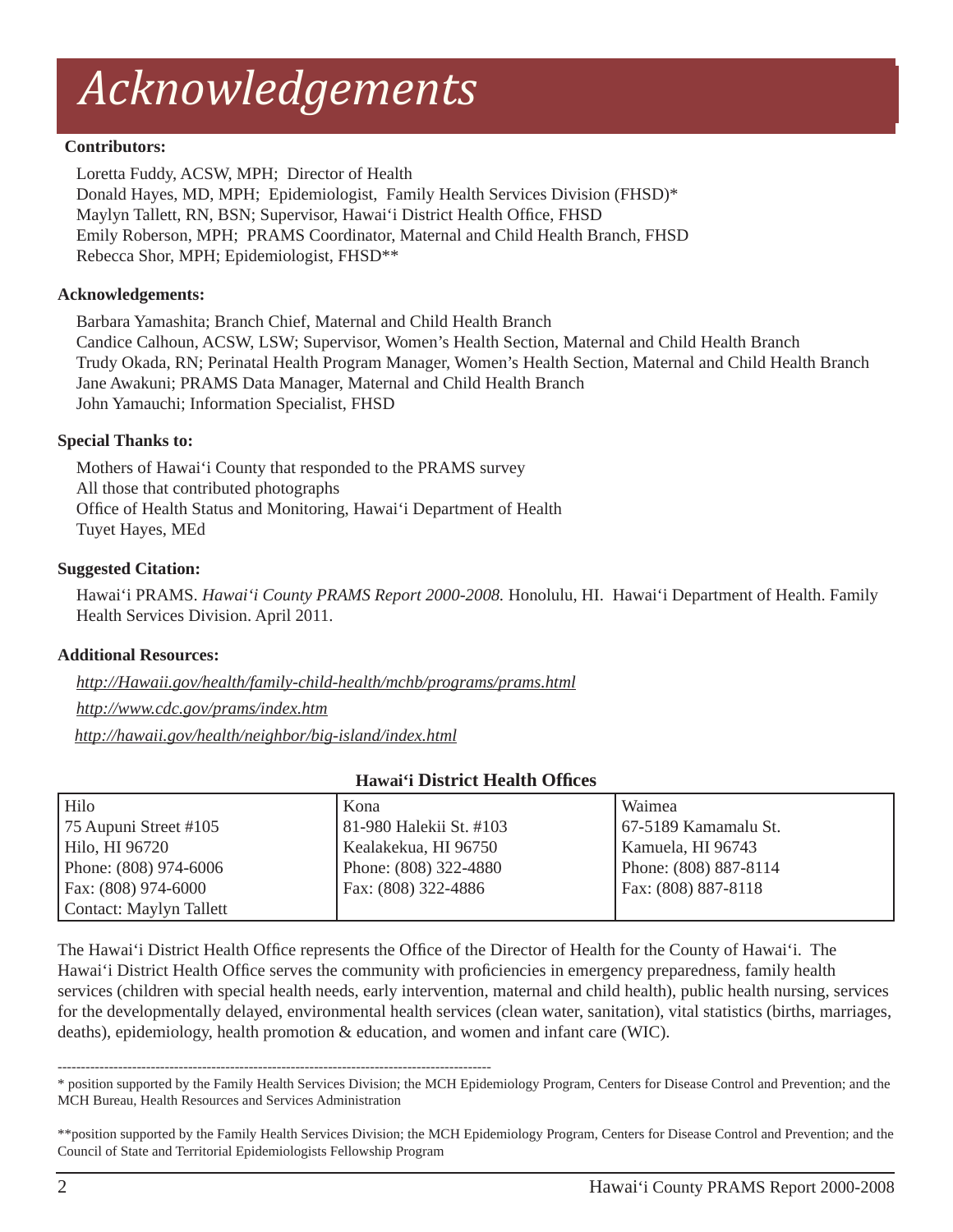### *PRAMS Overview*

The Pregnancy Risk Assessment Monitoring System (PRAMS) is a Centers for Disease Control & Prevention (CDC) funded project with participation in 37 states, New York City, and South Dakota (Yankton Sioux Tribe). It is an ongoing population-based surveillance system to identify and monitor maternal behaviors and experiences before, during, and in the first few months after delivery. The data is used to monitor several Healthy People 2010 and other Maternal and Child Health objectives at the state and national level. In an effort to reduce infant mortality in 1987 the Division of Reproductive Health at CDC developed PRAMS. The systemic collection of information related to perinatal health is intended to inform the development of strategies to improve the health among mothers, their children, and their families. The survey is made up of a set of core questions that are asked by all participating states, and additional questions selected by individual states.

Hawai'i started PRAMS in 1999 with the first full year of data collected in 2000. Hawai'i PRAMS works in collaboration with the Hawai'i Department of Health, Office of Health Status Monitoring (OHSM) to identify women who have a live birth in Hawai'i. Of the approximately 18,350 births in Hawai'i each year, about 200 surveys are sent out each month to mothers about 2 months after delivery, with regular follow up by mail and telephone up to 6 months postpartum. The survey is completed by 75% of mothers. Weighted estimates from Hawai'i PRAMS are generalizable to all pregnant women having a live birth in the state. The estimates are weighted based on information from the birth certificate such as age, education, and race. This weighting accounts for differences in characteristics between those that responded and those that didn't to develop estimates representative of the population. Information such as insurance is not available on the birth certificate so it can't be used in the weighting process. Thus, some specific groups of insurance such as those on medicaid/ QUEST may be underestimated in the PRAMS data if they didn't respond to the survey at the same rate as other groups.

The Hawai'i PRAMS steering committee is made up of staff in the Hawai'i Department of Health and community stakeholders to provide oversight and guidance for the program. The core questions in the survey are changed every 3-5 years by CDC. The state selected questions are changed at the same time based on input from the steering committee. In 2007, PRAMS initiated discussions on revision of the survey that was implemented in 2009. A series of meetings were held with the steering committee to determine which state added questions would be included in the new survey expected to cover births from 2009-2011. Over sampling of non-Honolulu Counties was also implemented and should allow more precise county level estimates. In this report, we have included the 95% confidence intervals (95% CI) in all the graphs to demonstrate the differences between the population groups. Confidence intervals demonstrate the precision of the estimate and depends on both the sample size and the variability of responses. The 95% CI means that within an error of 5%, the true value will be within the boundaries of the interval. The 95% CI can be used to compare different populations. For example, if the interval of the two groups overlap, it can be inferred that there is unlikely to be a statistical difference between the estimates. On the other hand, if there is no overlap for the two groups, it can be concluded that the estimates are different from each other. Caution must be used in interpretation of those estimates with wide confidence intervals due to lack of precision of the estimate. Additionally, if there was more than a 10% percent standard error in the estimate, it was deemed unreliable and suppressed as noted by an asterisk in graphs. Only reliable estimates among the individual groups in the "All Others" race group was reported in the narrative.

The data has been used in various ways in the State of Hawai'i. For example, a series of fact sheets on several perinatal issues were developed and distributed. Some of these fact sheets informed legislation and were used by community groups to apply for grant opportunities, evaluate the needs of their community, and assist in the development of policies. Hawai'i PRAMS data has also been included in several national reports and analyses have been published in peer reviewed journal articles highlighting issues such as postpartum depression and prenatal care access in our population. This report includes the same indicators that were released in the 2010 Hawaii PRAMS Statewide Trend Report and is meant to highlight data specific to residents of Hawai'i County.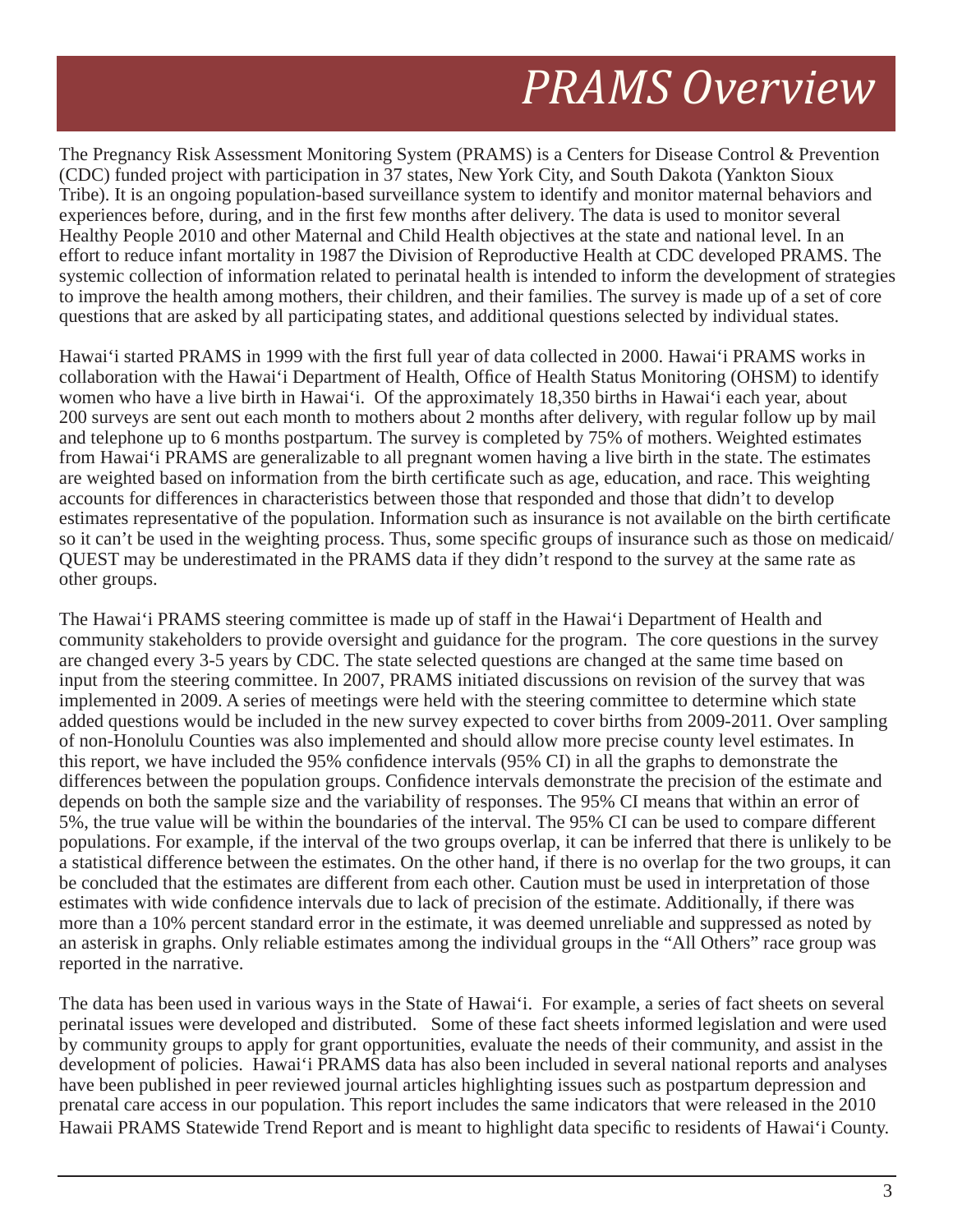### *Population Characteristics*

The following table highlights some of the basic characteristics of women and their related perinatal outcomes in Hawai'i County. The annual estimated births and the prevalence estimate for the entire population of women having a live birth in the county are shown. Also shown are the 95% CI which demonstrates the precision of the estimate which is partly dependent on the number of respondents who complete the survey and variability in their responses. The data was aggregated for the time period from 2004-2008 to generate more stable estimates than could be obtained from a single year of data. However, even with this aggregation of data some of the population groups are still small and estimates can't be reported for. This is particularly pronounced with maternal race in which estimates for many of the subgroups in the "All Others" can't be reported.

There was an average annual estimate of 2,350 resident births to Hawai'i County residents over the time period. About three-quarters of all births occurred in those women 20-34 years of age. Approximately 12.0% of births were to mothers 35 years of age and greater, while 11.6% were to those under 20 years of age.

The Hawai'i Department of Health, Office of Health Status and Monitoring assigns all people that report more than one race group to a single group for reporting purposes. Therefore, this single race group is all that is available in the PRAMS data for analysis. Being of Hawaiian race represented 42.4% of all births, followed by White race with 20.8% of births, Filipino race with 13.3% of births, Japanese race with 7.4% of births, "Other Pacific Islander" race with 6.1% of births, and American Indian race with 3.5% of all births for the time period. About 4.4% were classified as "All Others" which was made up of "Other Asian" (0.9% of all births), "Hispanic" (1.8% of all births), Samoan (0.7% of all births), Black (0.6% of all births), and "refused/unknown" (0.3% of all births). The numbers were too small to further characterize these groups: "Other Pacific Islander" consisted of Guamanian ( $n=3$ ) and all other pacific islanders ( $n=49$ ); "Other Asian" consisted of Vietnamese (n=3), Asian Indian (n=2), and all other Asians (n=5); and "Hispanic" consisted of Mexican (n=12), and Puerto Rican  $(n=6)$ .

In nearly two-thirds of all births to Hawai'i County residents, the mother had a high school or less level of education with 47.6% having a high school level education. About 20.2% reported some college education and 18.5% were college graduates. Just under half of the births occurred to mothers who were married at the time of the delivery.

Among all births to Hawai'i County residents, 42.7% occurred among mothers who reported income and household size that would put them at below 100% of the federal poverty level. Just over 20% of mothers were at the 101-185% of the federal poverty level. This demonstrates that nearly two-thirds of those who have a live birth in the county would likely meet the criteria for Medicaid/QUEST eligibility during pregnancy. Of the 1,450 women each year who are eligible based on federal poverty level for Medicaid/QUEST, about 500 women each year could potentially lose that coverage postpartum at eight weeks postpartum unless the addition of a new infant or a change in their overall income would allow them to remain eligible by shifting them to below the 100% federal poverty level. An estimated 12.5% reported levels consistent with being at a federal poverty level of 186-300%, and just under a quarter were over 300% of federal poverty level.

Health insurance coverage for prenatal care was reported by the majority of new mothers with only 2.6% reporting no coverage. Private insurance was the most common with more than half, followed by Medicaid/ QUEST Insurance with just under half. In nearly 60% of births to Hawai'i County residents, the mothers were seen in the Special Supplemental Nutrition Program for Women, Infants, and Children (WIC) during prenatal care. A low birth weight birth, defined as less than 2,500 grams, occurred in 7.9% of births to Hawai'i County residents for the time period.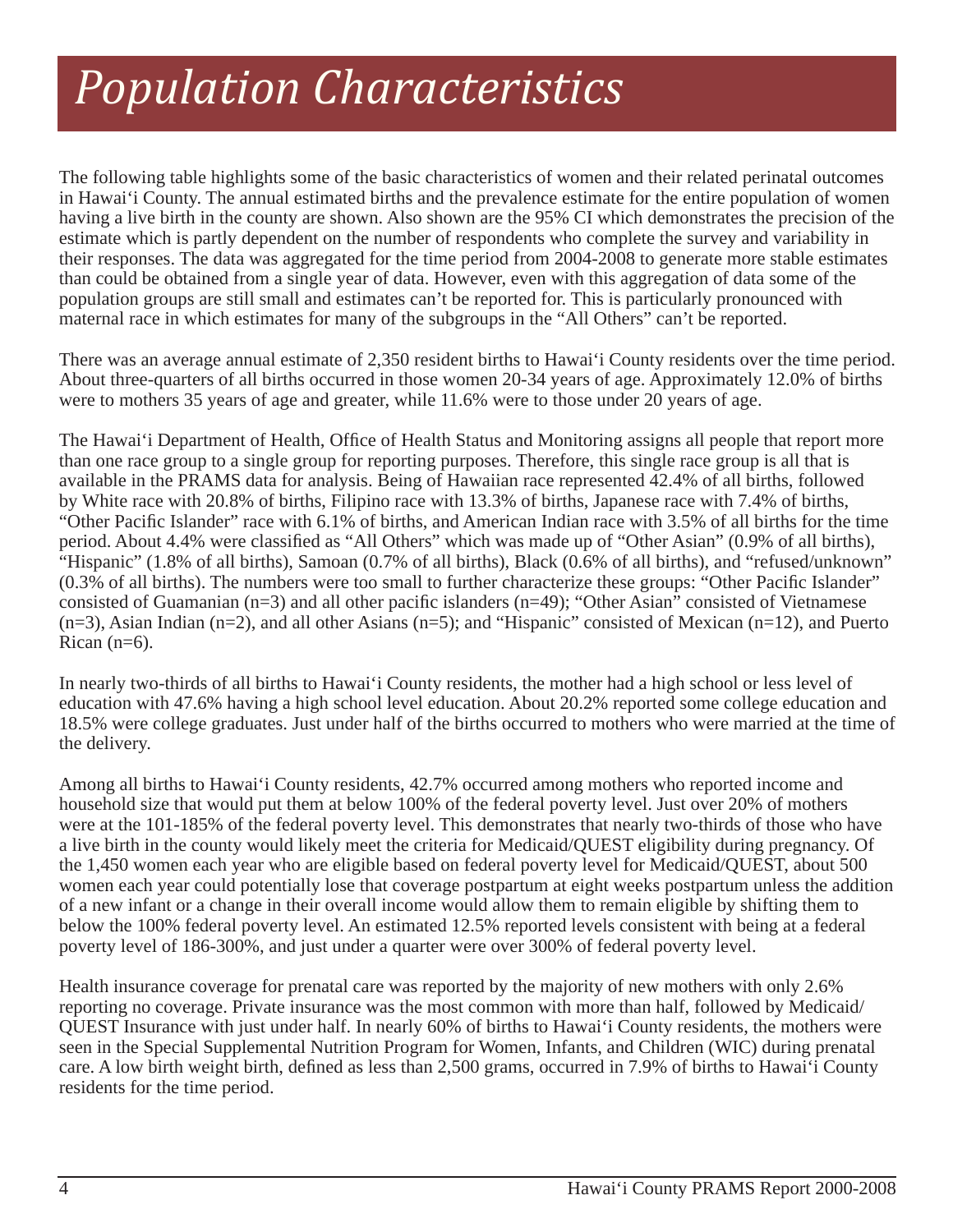### *Population Characteristics*

|                                             | <b>Estimated Annual</b><br>Births $(N)^*$ | Weighted<br><b>Percent</b><br>Estimate* $(\% )$ | 95%<br>Confidence<br>Interval* | <b>Respondents</b><br>$(n)$ * |
|---------------------------------------------|-------------------------------------------|-------------------------------------------------|--------------------------------|-------------------------------|
| <b>Maternal Age</b>                         |                                           |                                                 |                                |                               |
| Under 20 years                              | 250                                       | 11.6                                            | $9.7 - 13.8$                   | 110                           |
| $20-24$ years                               | 700                                       | 29.2                                            | 26.6-32.1                      | 285                           |
| $25-34$ years                               | 1,100                                     | 47.1                                            | 44.2-50.2                      | 498                           |
| 35 years and greater                        | 300                                       | 12.0                                            | $10.3 - 14.0$                  | 142                           |
| <b>Maternal Race</b>                        |                                           |                                                 |                                |                               |
| White                                       | 500                                       | 20.8                                            | 18.6-23.1                      | 219                           |
| Hawaiian                                    | 1,000                                     | 42.4                                            | 39.6-45.2                      | 378                           |
| "Other Pacific Islander"                    | 150                                       | 6.1                                             | $4.7 - 7.8$                    | 52                            |
| Filipino                                    | 300                                       | 13.3                                            | 11.6-15.2                      | 158                           |
| Japanese                                    | 150                                       | 7.4                                             | $6.0 - 9.1$                    | 79                            |
| Chinese                                     | 50                                        | 1.3                                             | $1.0 - 1.7$                    | 45                            |
| Korean                                      | 25                                        | 0.8                                             | $0.6 - 1.2$                    | 27                            |
| American Indian                             | 100                                       | 3.5                                             | $2.5 - 4.9$                    | 32                            |
| All Others                                  | 100                                       | 4.4                                             | $3.3 - 5.7$                    | 44                            |
| <b>Black</b>                                | 15                                        | 0.6                                             | $0.3 - 1.3$                    | 6                             |
| Samoan                                      | 20                                        | 0.7                                             | $0.4 - 1.5$                    | 7                             |
| "Other Asian"                               | 20                                        | 0.9                                             | $0.5 - 1.7$                    | 10                            |
| "Hispanic"                                  | 40                                        | 1.8                                             | $1.1 - 2.7$                    | 18                            |
| "refused/unknown"                           | 5                                         | 0.3                                             | $0.1 - 0.8$                    | $\overline{4}$                |
| <b>Maternal Education</b>                   |                                           |                                                 |                                |                               |
| Less Than High School                       | 300                                       | 13.7                                            | 11.7-16.1                      | 123                           |
| <b>High School</b>                          | 1,100                                     | 47.6                                            | 44.6-50.6                      | 463                           |
| Some College                                | 450                                       | 20.2                                            | 18.0-22.7                      | 224                           |
| College Graduate                            | 450                                       | 18.5                                            | 16.4-20.8                      | 219                           |
| <b>Marital Status</b>                       |                                           |                                                 |                                |                               |
| Married                                     | 1,150                                     | 48.2                                            | 45.2-51.2                      | 535                           |
| Other                                       | 1,200                                     | 51.8                                            | 48.8-54.8                      | 500                           |
| <b>Percent of Federal Poverty Level</b>     |                                           |                                                 |                                |                               |
| $0 - 100%$                                  | 950                                       | 42.7                                            | 39.6-45.8                      | 385                           |
| 101-185%                                    | 500                                       | 21.9                                            | 19.4-24.6                      | 204                           |
| 186-300%                                    | 250                                       | 12.5                                            | $10.6 - 14.6$                  | 124                           |
| $301\% +$                                   | 500                                       | 23.0                                            | $20.5 - 25.6$                  | 242                           |
| Missing                                     | 200                                       |                                                 |                                | 80                            |
| <b>Insurance Coverage for Prenatal Care</b> |                                           |                                                 |                                |                               |
| No coverage                                 | 50                                        | 2.6                                             | 1.8-3.7                        | 28                            |
| Medicaid/QUEST                              | 950                                       | 43.4                                            | 40.3-46.5                      | 395                           |
| Private Insurance                           | 1,200                                     | 54.0                                            | 50.9-57.1                      | 554                           |
| Missing                                     |                                           |                                                 |                                | 58                            |
| <b>Prenatal WIC Participation</b>           |                                           |                                                 |                                |                               |
| No                                          | 950                                       | 40.8                                            | 37.8-43.8                      | 438                           |
| Yes                                         | 1,350                                     | 59.2                                            | 56.2-62.2                      | 574                           |
|                                             |                                           |                                                 |                                |                               |
| <b>Low Birth Weight</b>                     |                                           |                                                 |                                |                               |
| N <sub>o</sub>                              | 2,150                                     | 92.1                                            | 90.4-93.6                      | 952                           |
| Yes                                         | 200                                       | 7.9                                             | $6.4 - 9.6$                    | 82                            |
| <b>Overall</b>                              | 2,350                                     | 100                                             |                                | 1,035                         |

\*Aggregated data from 2004-2008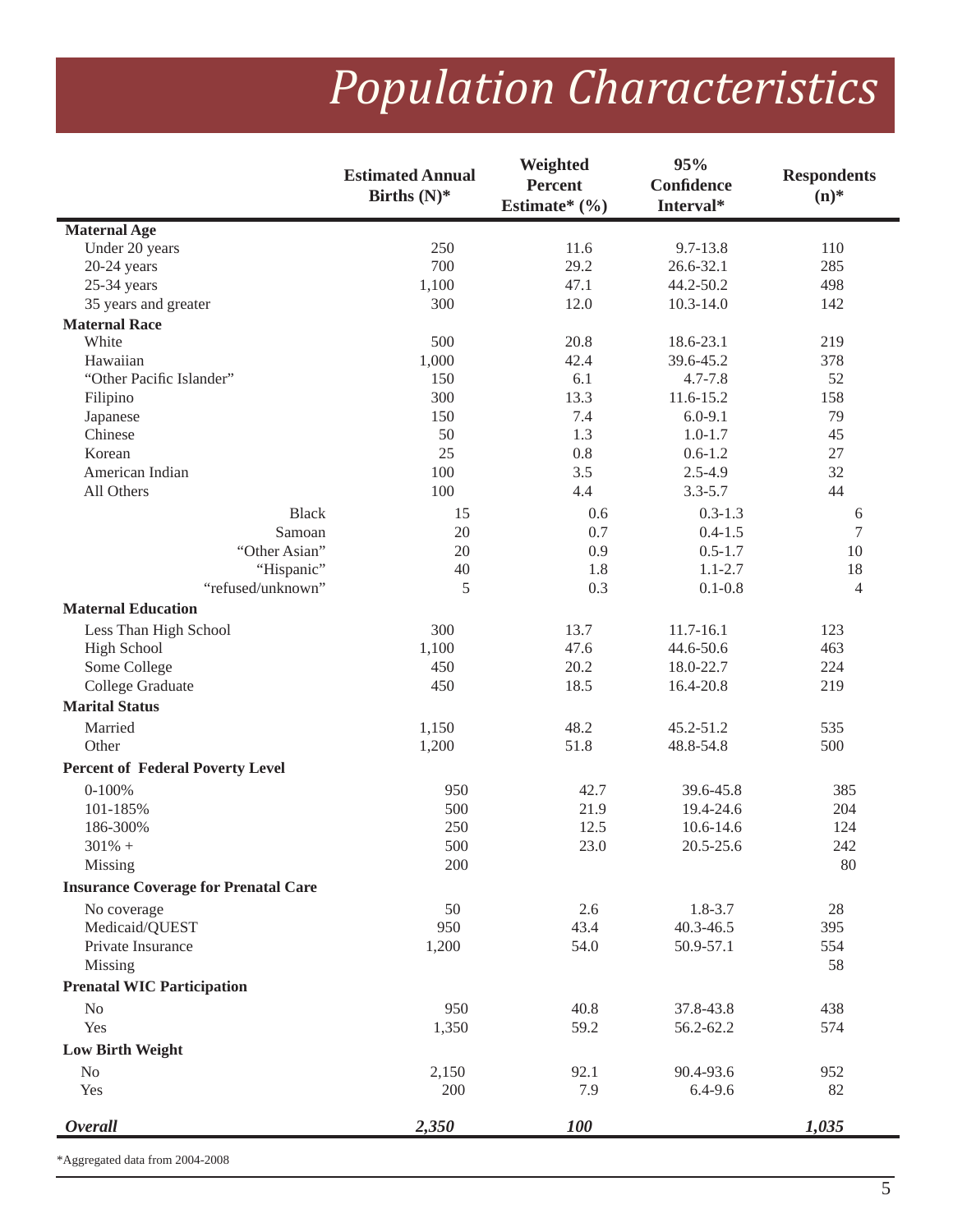### *Unintended Pregnancy*

#### **Background:**

When pregnancies are intended and planned, there is greater opportunity and motivation for women and their partners to adopt or maintain positive health behaviors, often leading to improved infant outcomes. An unintended pregnancy is associated with late or inadequate prenatal care, intimate partner violence, low birth weight, infant deaths, and other adverse consequences to the mother and her infant. An unintended pregnancy is complex, but is often associated with substance use which places the fetus at risk for exposure to alcohol and other substances, and lack of effective family planning. The U.S. Healthy People 2010 objective was to increase the proportion of intended pregnancies to 70%.

#### **PRAMS Definition:**

An Unintended pregnancy was defined by a question among mothers who had a live birth about timing of the pregnancy. A report of wanting it "then" or "sooner" was considered an intended pregnancy, while wanting it "later" or "did not want then or at anytime in the future" was considered an unintended pregnancy. PRAMS data does not allow a determination of an unintended pregnancy among those pregnancies that did not result in a live birth.

#### **Differences Related to County of Residence:**

In the State of Hawai'i an estimated 45.3% reported having an unintended pregnancy. Those living in Hawai'i County had the highest estimate of all counties at 50.6%. Kauai County residents also had a higher estimate, while those living in Honolulu and Maui Counties had lower estimates of an unintended pregnancy.

#### **Trends over Time:**

Although some fluctuation over time, there has been little change in Hawai'i County with 48.5% in 2008 reporting an unintended pregnancy, compared to 50.4% in 2000. However, there has been some declines since 2005 when 56.0% reported an unintended pregnancy.

#### **Differences Related to Maternal Race:**

"Other Pacific Islander," "All Others," Hawaiian, and American Indian mothers reported the highest estimates of an unintended pregnancy. Filipino mothers reported intermediate estimates of an unintended pregnancy. Korean, Chinese, White, and Japanese mothers reported the lowest estimates of an unintended pregnancy. There were no individual estimates for race groups within "All Others" that were reportable.

#### **Differences Related to Maternal Age:**

Mothers under 20 and those 20-24 years of age were more likely to report an unintended pregnancy with lower estimates among those 25-34 and 35 years and greater. The lowest estimate of unintended pregnancy was among those 35 years and greater.

#### **Differences Related to Maternal Education:**

Mothers with less than a high school education were more likely to report the pregnancy being unintended compared to those who with more education. Similar estimates were seen among those with a high school or some college level of education. The lowest estimates of an unintended pregnancy was among those who were college graduates.

#### **Recommendations/Implications:**

An estimated 50.6% of mothers in Hawai'i County who had a live birth reported an unintended pregnancy which is higher than the overall State estimate and the highest among all counties. If pregnancies that did not result in a live birth are included, the estimate for an unintended pregnancy would be even higher. Emphasizing the development of a reproductive health plan and ensuring access to effective family planning methods in all women of reproductive age could potentially decrease the impact and costs associated with an unintended pregnancy. Particular focus among those living in Hawai'i County would include; those of "Other Pacific Islander," Hawaiian, and American Indian race; those under 25 years of age; and those with an education of less than high school. Other potential correlates that would be beneficial to explore include those related to substance use, insurance coverage, and socio-economic conditions before pregnancy due to their relationships with having an unintended pregnancy.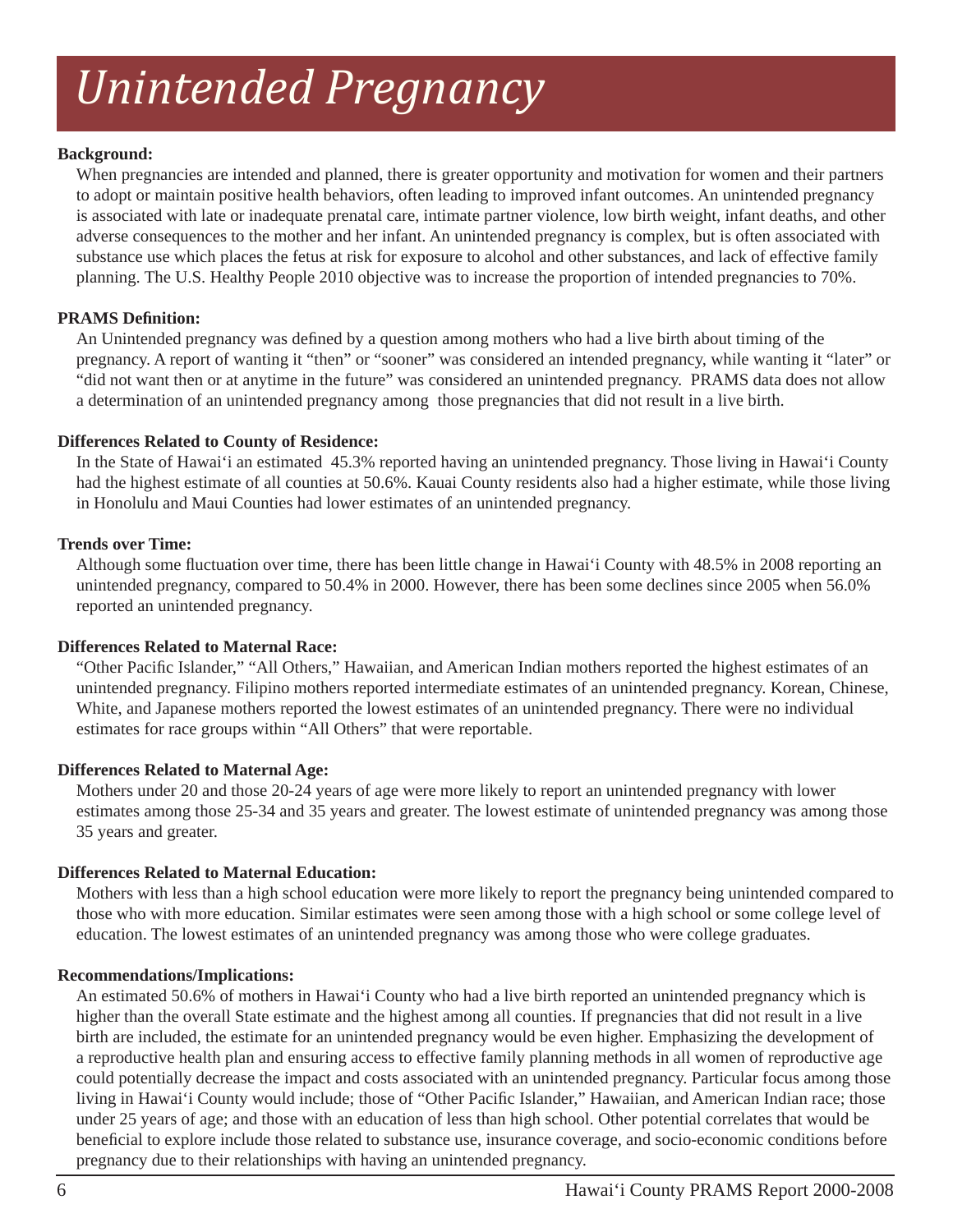### *Unintended Pregnancy*









**Unintended Pregnancy by Maternal Education, Hawai'i County, 2004-2008**

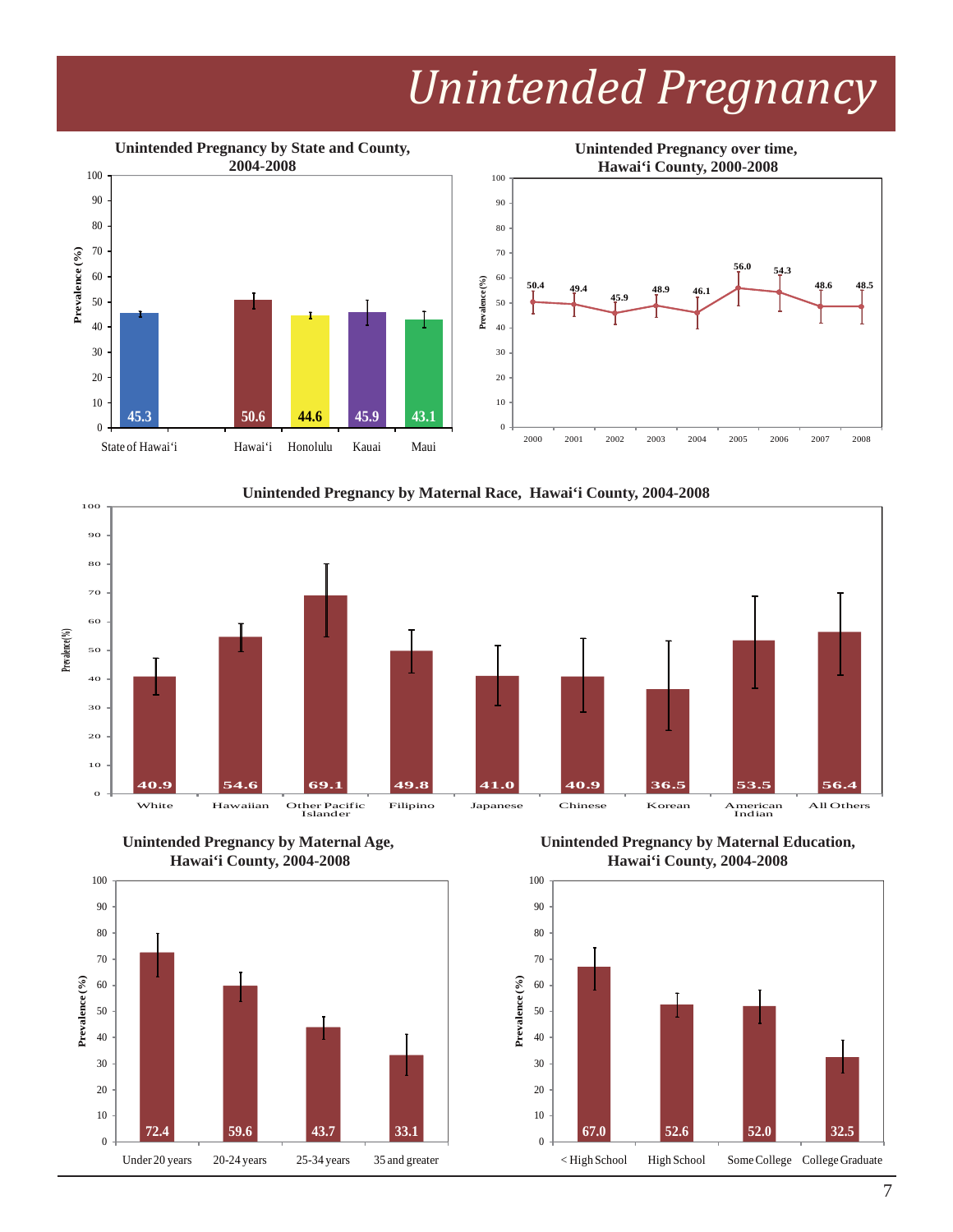### *Preconception Vitamin*

#### **Background:**

Multivitamins or prenatal vitamins typically contain folic acid that can reduce the risk of neural tube defects (NTD), particularly spina bifida and anencephaly, when taken in sufficient amounts during the first month of pregnancy. Studies have shown that 400 micrograms of folic acid taken daily before pregnancy can reduce the risk of having a child with a NTD by half. The U.S. Healthy People 2010 objective was to increase the daily intake of folic acid among all women of childbearing age to 80%, or have less than 20% reporting less than daily intake.

#### **PRAMS Definition:**

Inadequate preconception vitamin is defined as intake of multivitamins or prenatal vitamins on average  $<$  4 times a week in the month before pregnancy. This is a conservative approach and is less than the daily recommended intake.

#### **Differences Related to County of Residence:**

In the State of Hawai'i an estimated 63.4% took an inadequate amount of preconception vitamins in the month before pregnancy. Those living in Hawai'i County had the highest estimate of all counties at 69.7%. Kauai County residents also had a higher estimate, while those living in Maui and Honolulu Counties had lower estimates of inadequate preconception vitamins.

#### **Trends over Time:**

Although some fluctuation over time, there appears to be some improvement in Hawai'i County with 62.8% in 2008 reporting inadequate preconception vitamins compared to 68.0% in 2000 and 73.2% in 2006 and 2007.

#### **Differences Related to Maternal Race:**

American Indian, "All Others," and Hawaiian mothers reported the highest estimates of inadequate preconception vitamins. Korean, Japanese, and "Other Pacific Islander," mothers reported intermediate estimates. White, Filipino, and Chinese mothers reported the lowest estimates of inadequate intake of preconception vitamins. The only individual race group within "All Others" that could be reported was "Hispanic"  $(83.5\%; 95\% \text{ CI} = 60.5-94.4)$  mothers.

#### **Differences Related to Maternal Age:**

Mothers under 20 and those 20-24 years of age were more likely to take an inadequate amount of preconception vitamins compared to those 25-34 and 35 years of age and greater. Those 35 years and greater had the lowest estimate of inadequate intake of preconception vitamins.

#### **Differences Related to Maternal Education:**

The highest estimates of inadequate preconception vitamins was among those with a high school or less education. Intermediate estimates were seen in those with some college education. Mothers that were college graduates were the least likely to report an inadequate amount of preconception vitamins.

#### **Recommendations/Implications:**

An estimated 69.7% of mothers in Hawai'i County who had a live birth reported an inadequate intake of preconception vitamins which is higher than the overall State estimate and the highest among all counties. There are significant disparities in the use of preconception vitamins during a critical period of infant development by geography, maternal race, age, and education. Emphasizing the use of vitamins in all women of reproductive age could potentially decrease birth defects associated with inadequate folic acid intake. Of particular concern is that even in the best group, only about half reported taking vitamins on at least 4 of the 7 days in the month before pregnancy. Prenatal vitamins are not covered by insurance until a woman is already confirmed to be pregnant so the beneficial effect related to preventing neural tube defects in the first month after conception may not be realized due to costs and access. In order to decrease disparities, particular focus among those living in Hawai'i County may include specific attention to: those of American Indian, "Hispanic," and Hawaiian race; those under 25 years of age; and those with a high school or less education. Other potential correlates that would be beneficial to explore include those related to poverty and socio-economic conditions.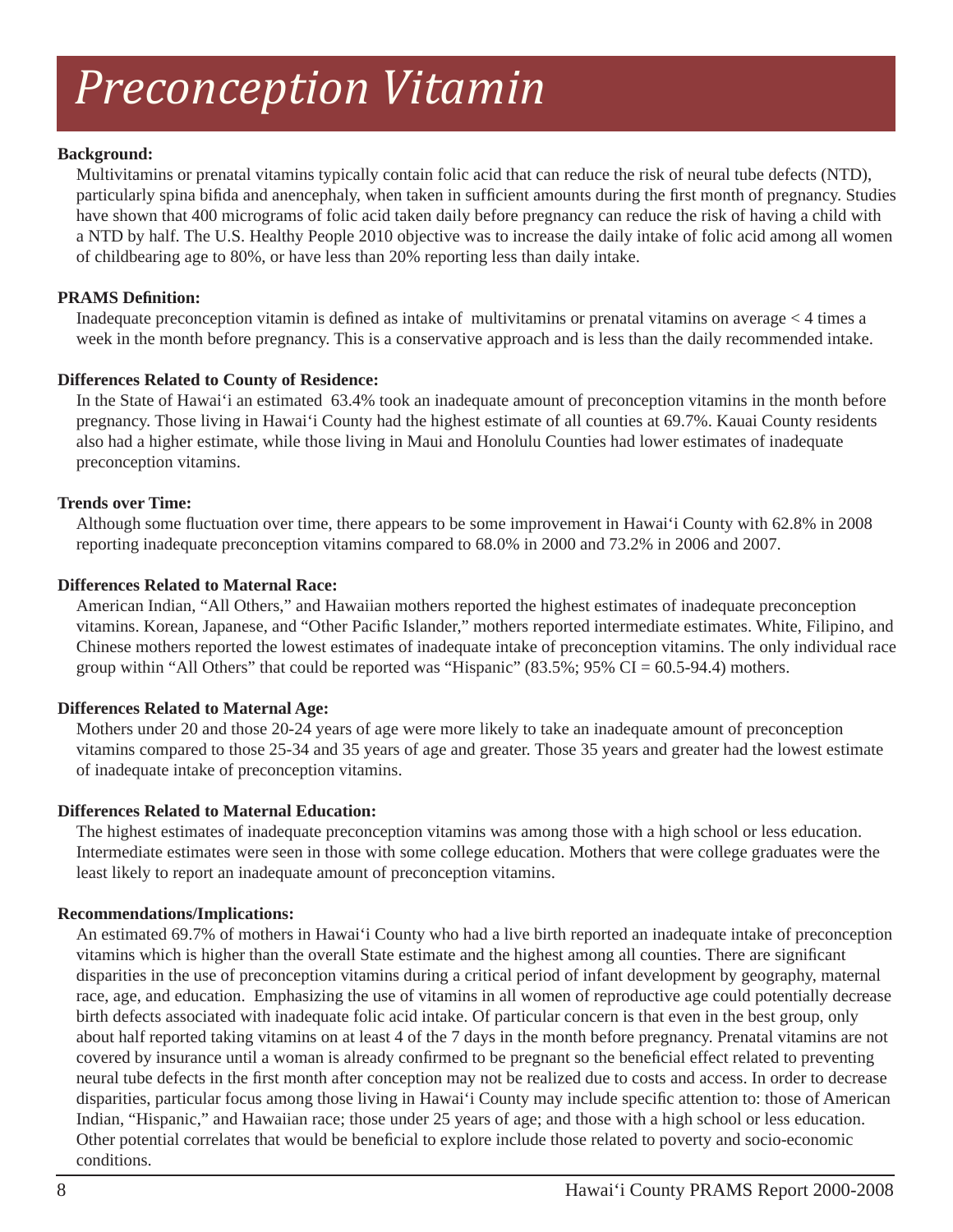### *Preconception Vitamin*

**71.9 73.2 73.2**

**62.8**

**Inadequate Preconception Vitamin Use over time, Inadequate Preconception Vitamin Use by State and Hawai'i County, 2000-2008 County, 2004-2008 73.4 68.3 71.2 67.4 68.0** Prevalence (%) **Prevalence (%)** Prevalence  $(°_0)$ **Prevalence (%) 63.4 69.7 62.6 64.9 60.7** 2001 2002 2003 2004 2005 2006 2007 2008 State of Hawai'i Hawai'i Honolulu Kauai Maui







**Inadequate Preconception Vitamin Use by Maternal Education, Hawai'i County, 2004-2008**

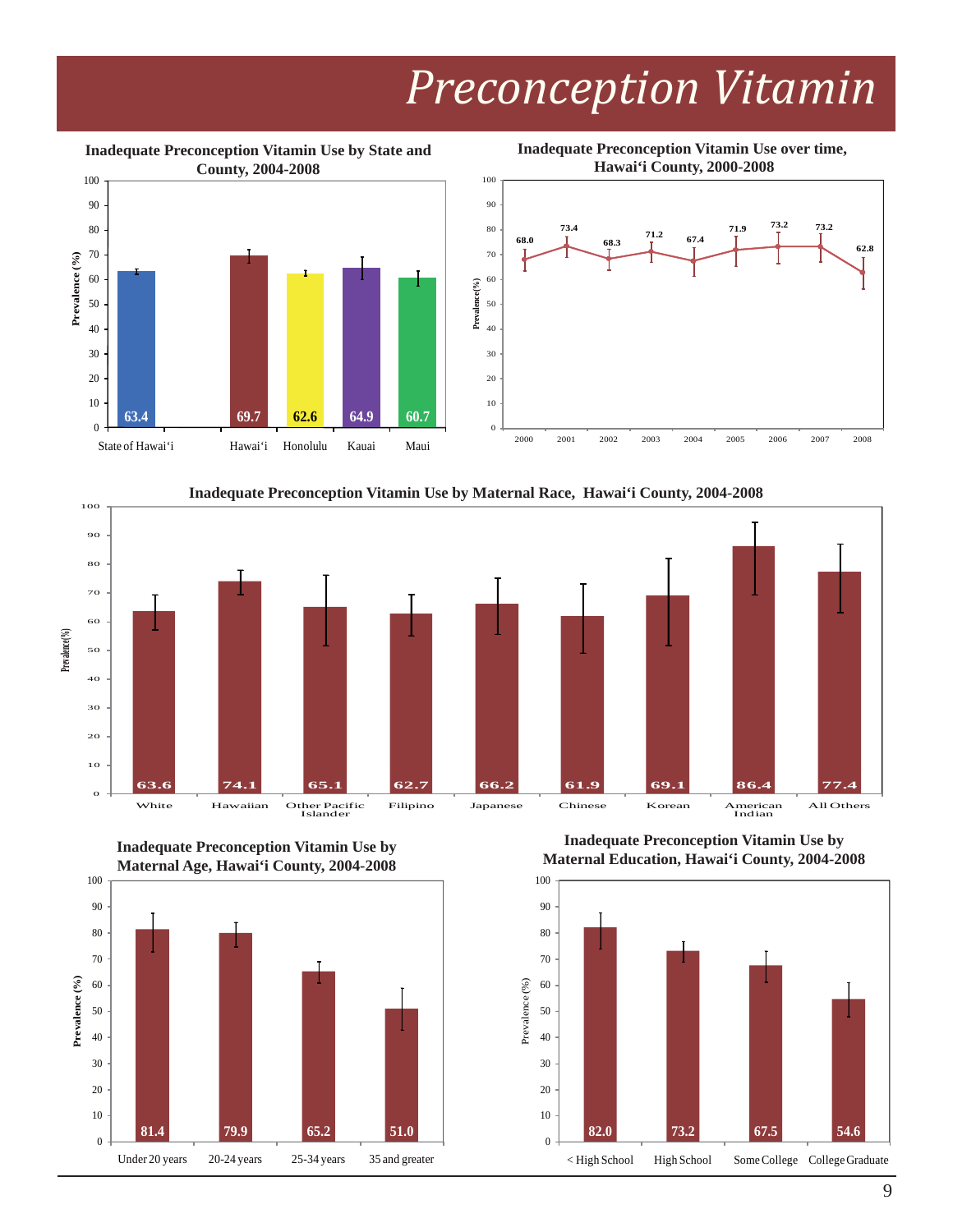### *First Trimester Prenatal Care*

#### **Background:**

Early identification of maternal disease and risks for complications of pregnancy or birth are important reasons for mothers to have first trimester prenatal care. This can help establish a relationship with the clinical provider and support staff to ensure that women with complex problems and women with chronic illness or other risks are seen by specialists if required. Early high quality prenatal care is critical to improving pregnancy outcomes. The U.S. Healthy People 2010 objective was to increase the proportion of pregnant women who receive prenatal care in the first trimester of pregnancy to 90%. Common reasons reported for not obtaining first trimester prenatal care in PRAMS include not being able to get an appointment, being too busy, not having enough money, wanting to keep the pregnancy a secret, and other reasons (e.g., no transportation, no insurance card, no child care, and could not get time off from work).

#### **PRAMS Definition:**

First trimester prenatal care was defined by the birth certificate variable for the month that prenatal care began within the first three months. If the response was missing from the birth certificate, the PRAMS variable for number of weeks  $(\leq 13)$  or months  $(\leq 3)$  that was reported as the first prenatal care visit was used.

#### **Differences Related to County of Residence:**

In the State of Hawai'i an estimated 82.2% received prenatal care within the first three months of the pregnancy. Those living in Hawai'i County had the lowest estimate of all counties at 73.5%. Kauai and Maui County residents also had lower estimates, while those living in Honolulu County had higher first trimester prenatal care estimates.

#### **Trends over Time:**

Although some fluctuation over time, there has been little change in Hawai'i County with 74.6% in 2008 reporting first trimester prenatal care, compared to 77.7% in 2000. However, there appears to be some improvement since 2006 when 66.9% reported first trimester prenatal care.

#### **Differences Related to Maternal Race:**

"Other Pacific Islander" mothers reported the lowest estimates of first trimester prenatal care. "All Others," American Indian, Chinese, Filipino, and Hawaiian mothers reported intermediate estimates of first trimester prenatal care. White, Japanese, and Korean mothers reported the highest estimates of first trimester prenatal care. There were no individual estimates for race groups within "All Others" that were reportable.

#### **Differences Related to Maternal Age:**

Mothers under 20 years of age had the lowest estimates of first trimester prenatal care. There was steady improvement in first trimester prenatal care with increasing age, with mothers 35 years and greater reporting the highest estimate.

#### **Differences Related to Maternal Education:**

The lowest estimate of first trimester prenatal care was among those with less than a high school education. There was a steady increase in estimates of first trimester prenatal care with increasing education, with mothers that were college graduates reporting the highest estimate of first trimester prenatal care.

#### **Recommendations/Implications:**

An estimated 73.5% of mothers who had a live birth in Hawai'i County received prenatal care in the first trimester which is lower than the estimate for the State and is the lowest among all counties. There are significant differences by geography, maternal race, age, and education. Emphasizing the importance of prenatal care and minimizing barriers in receiving early prenatal care is needed to change these trends. Eligibility for public insurance coverage is expanded to 185% of Federal Poverty Level once a woman becomes pregnant, but there may be difficulty accessing care in the first trimester due to appointment availability and distribution of providers. In order to decrease disparities, particular focus among those living in Hawai'i County may include specific attention to: those of "Other Pacific Islander" race; those under 20 years of age; and those with less than a high school education. Other potential correlates that would be beneficial to explore to improve access to first trimester prenatal care may include those related to poverty and socioeconomic conditions, and work force issues such as the availability and distribution of providers.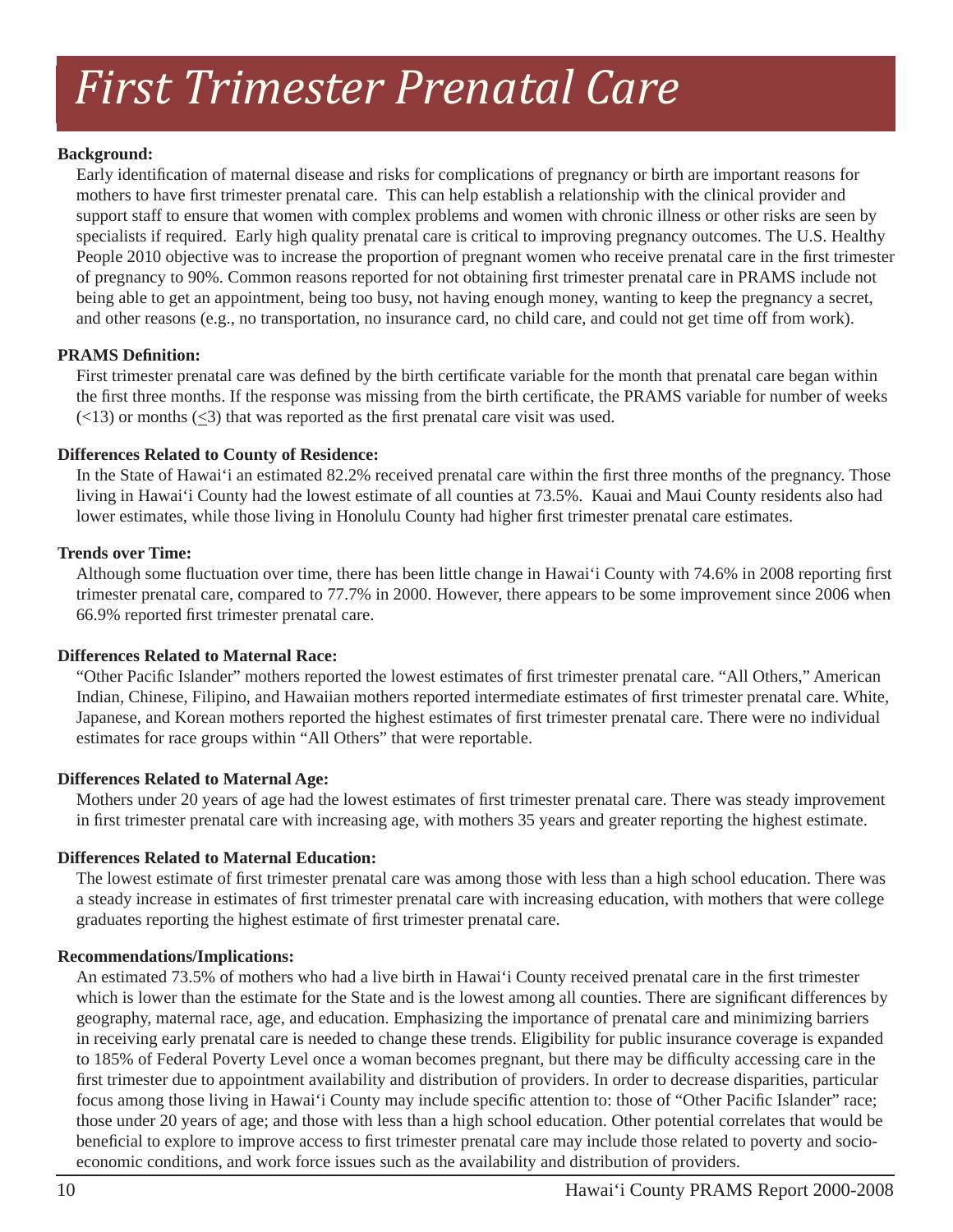#### *First Trimester Prenatal Care***First Trimester Prenatal Care by State and County, First Trimester Prenatal Care over time, 2004-2008 Hawai'i County, 2000-2008 77.7 80.5 76.0 73.6 75.8 74.6 76.3 69.7 66.9** Prevalence  $(%)$ **Prevalence (%)**



**First Trimester Prenatal Care by Maternal Age, Hawai'i County, 2004-2008**

**82.2 73.5 85.1 76.1 76.1**

State of Hawai'i Hawai'i Honolulu Kauai Maui

**Prevalence (%)**

Prevalence (%)



**First Trimester Prenatal Care by Maternal Education, Hawai'i County, 2004-2008**

2001 2002 2003 2004 2005 2006 2007 2008

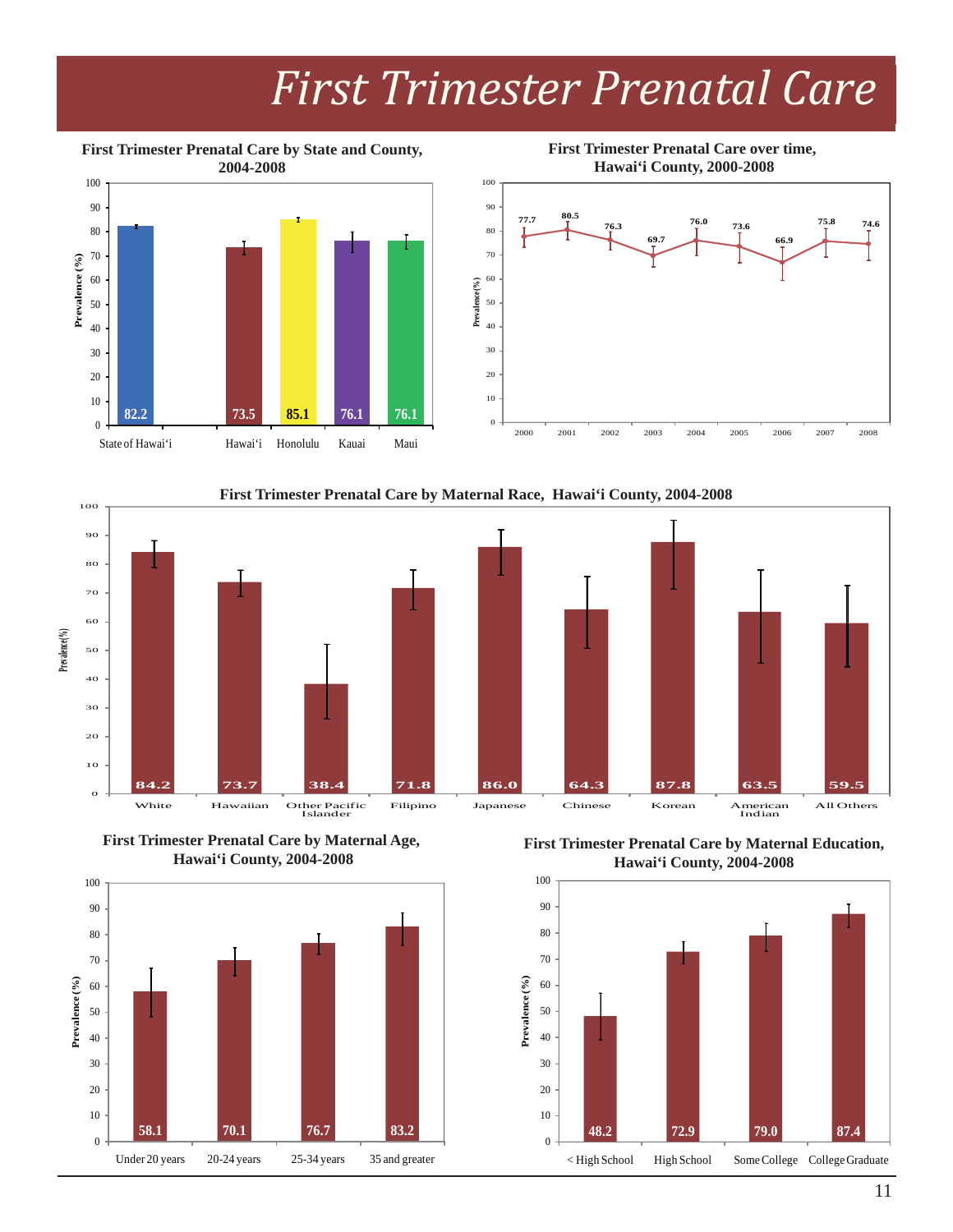### *Stressful Life Events*

#### **Background:**

Experiencing stressful life events can affect a woman's health and result in poor health practices as a way to alleviate the stress. Poor health practices such as smoking, drinking, poor diet, lack of exercise, unsafe sexual activity, and poor hygienic practices, can adversely affect an unborn child. In addition, there are several theories that stress may be biologically linked with prematurity and other adverse outcomes. The impact of stress can impact children during all phases of life, particularly during early childhood, when they are dependent on the family environment for growth, learning, and childhood development.

#### **PRAMS Definition:**

Stressful life events was defined by the occurrence of at least 4 of the following self reported situations during the 12 months before the baby was born: "close family member hospitalized;" "separation/divorce;" "moved to a new address;" "was homeless;" "husband/partner/mother lost job;" "argued with partner/husband more than usual;" "husband/partner said he did not want me to be pregnant;" "couldn't pay bills;" "was in a physical fight;" "partner/ husband went to jail;" "someone close had bad problem with drinking or drugs;" or "someone very close died."

#### **Differences Related to County of Residence:**

In the State of Hawai'i an estimated 14.7% reported stressful life events. Those living in Hawai'i County had the highest estimate of all counties at 18.6%. Kauai and Maui County residents also had higher estimates, while those living in Honolulu County had lower estimates of stressful life events.

#### **Trends over Time:**

Although some fluctuation over time, there has been little change in Hawai'i County with 19.8% in 2008 reporting stressful life events, compared to 22.0% in 2000.

#### **Differences Related to Maternal Race:**

American Indian, "All Others," Hawaiian and Korean mothers reported the highest estimates of stressful life events, with White and Chinese mothers having intermediate estimates. The lowest estimates of stressful life events were reported among Filipino, "Other Pacific Islander," and Japanese mothers. The only individual race group within "All Others" that could be reported was "Hispanic"  $(6.4\%; 95\% \text{ CI} = 1.0-32.0)$  mothers.

#### **Differences Related to Maternal Age:**

Mothers under 20-24 and those 25-34 years of age were more likely to report stressful life events, with lower estimates in those under 20 and those 35 years of age and greater. The lowest estimate of stressful life events was among those under 20 years of age.

#### **Differences Related to Maternal Education:**

The highest estimates of stressful life events was among those with less than a high school education and was slightly lower in those with a high school eduation. There was a steady decline in the reporting of stressful life events with increasing education, with mothers who were college graduates reporting the lowest estimate of stressful life events.

#### **Recommendations/Implications:**

An estimated 18.6% of mothers in Hawai'i County who had a live birth reported at least four stressful life events during the 12 months before the birth of their baby which is higher than the overall estimate for the State and highest among all counties. There are significant differences by geography, maternal race, age, and education. Emphasizing the importance of coping skills and ensuring adequate support for all pregnant women may improve birth outcomes. In order to decrease disparities, particular focus among those living in Hawai'i County may include specifi c attention to; those of American Indian, Hawaiian, and Korean race; those 20-34 years of age; and those with a high school or less education. Other potential correlates that would be beneficial to explore include those related to poverty and socioeconomic conditions as they contribute to the experience of stressful life events.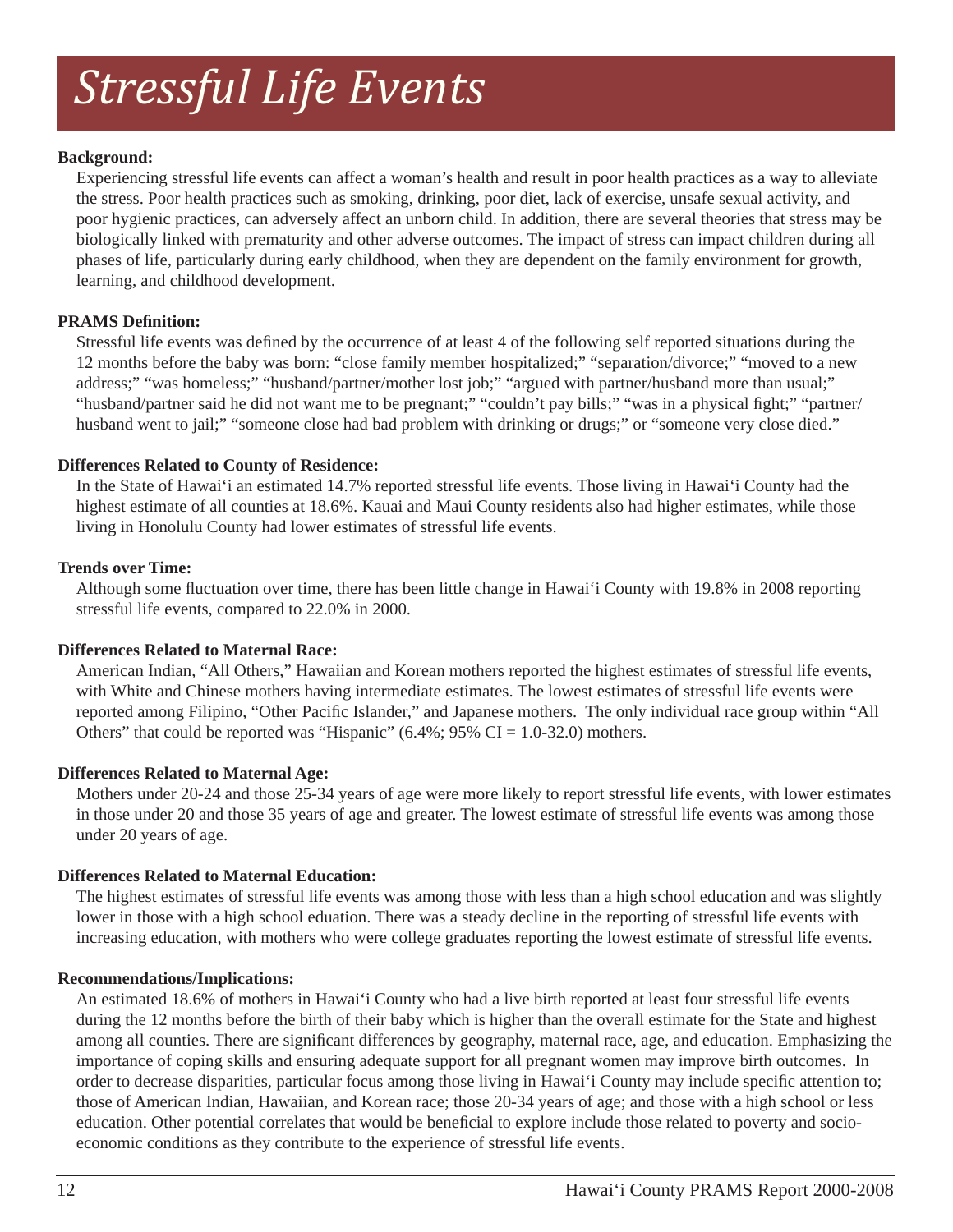### *Stressful Life Events*









**Stressful Life Events by Maternal Education, Hawai'i County, 2004-2008**

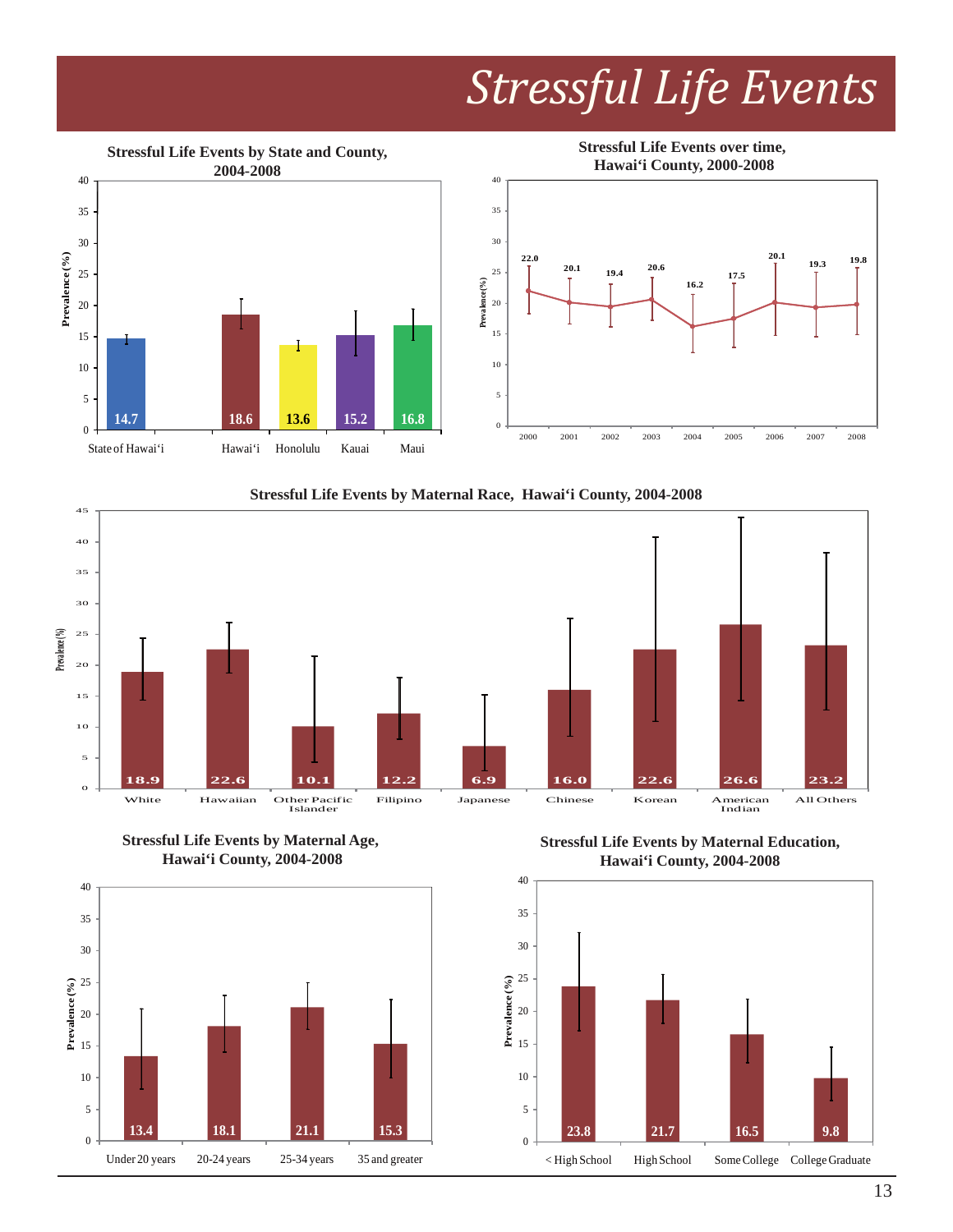### *Preconception Obesity*

#### **Background:**

Obesity is associated with multiple health consequences including the leading causes of death such as coronary heart disease, stroke, cancers of the breast and colon, and type 2 diabetes. Additionally, obesity is associated with poor female reproductive health and pre-pregnancy obesity has been found to be an independent risk factor for adverse pregnancy and neonatal outcomes. Pregnancy complications associated with obesity include gestational diabetes, gestational hypertension, pre-eclampsia, and cesarean delivery.

#### **PRAMS Defi nition:**

Self-reported height and weight prior to pregnancy was used to calculate a body mass index (weight in kilograms divided by the height in meters-squared). A level of 30.0 or higher was considered preconception obesity. Since these are based on self-reported information several months after the pregnancy about her weight before the pregnancy, these estimates may be somewhat underestimated.

#### **Differences Related to County of Residence:**

In the State of Hawai'i an estimated 15.8% reported preconception obesity. Those living in Hawai'i County had the highest estimate of all counties at 17.7%. Honolulu County residents also had higher estimates, while those living in Kauai and Maui Counties had lower estimates of preconception obesity.

#### **Trends Over Time:**

Although some fluctuation over time, the estimates of preconception obesity in Hawai'i County has steadily worsened with 17.1% in 2008 reporting preconception obesity, compared to 11.6% in 2000.

#### **Differences Related to Maternal Race:**

"Other Pacific Islander," Hawaiian, and "All Others" mothers had the highest estimates of preconception obesity. Japanese, Korean, and American Indian mothers had intermediate estimates, while White and Filipino mothers had the lowest estimates of preconception obesity. There were no individual estimates for race groups within "All Others" that were reportable.

#### **Differences Related to Maternal Age:**

Mothers under 20 years of age had the lowest estimates of preconception obesity. There was a steady increase in preconception obesity with increasing age, with those 35 years and greater having the highest estimate of preconception obesity.

#### **Differences Related to Maternal Education:**

The highest estimates of preconception obesity was among those with a high school education. Those who reported some college or were college graduates had somewhat intermediate estimates of preconception obesity. Those with less than a high school education reported the lowest estimate of preconception obesity.

#### **Recommendations/Implications:**

An estimated 17.7% of mothers in Hawai'i County who had a live birth report heights and weights consistent with preconception obesity, which is higher than the overall State estimate and highest among all counties. There are significant differences by geography, maternal race, age, and education. Emphasizing physical activity and proper nutrition in women of reproductive age could decrease the impact of obesity on birth outcomes. Additionally, the reduction of obesity would improve the health status of all and likely decrease the development of chronic conditions and their associated costs. In order to decrease disparities, particular focus among those living in Hawai'i County may include specific attention to: those of "Other Pacific Islander" and Hawaiian race; those 25 years of age and older; and those with a high school education. Other potential correlates that would be beneficial to explore include those related to poverty and socio-economic conditions as they are likely related to preconception obesity.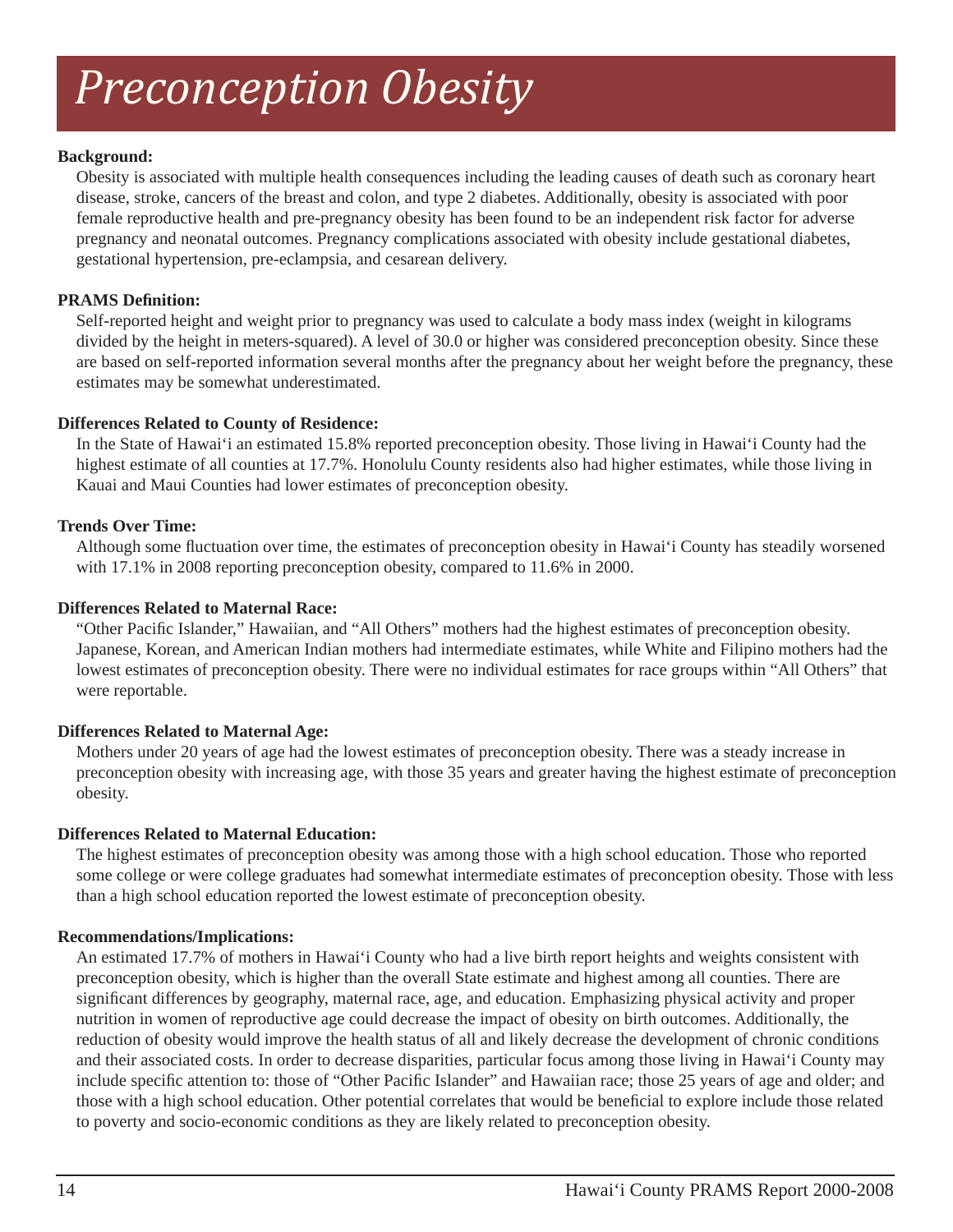### *Preconception Obesity*









**Preconception Obesity by Maternal Education, Hawai'i County, 2004-2008**

American<br>Indian

All Others

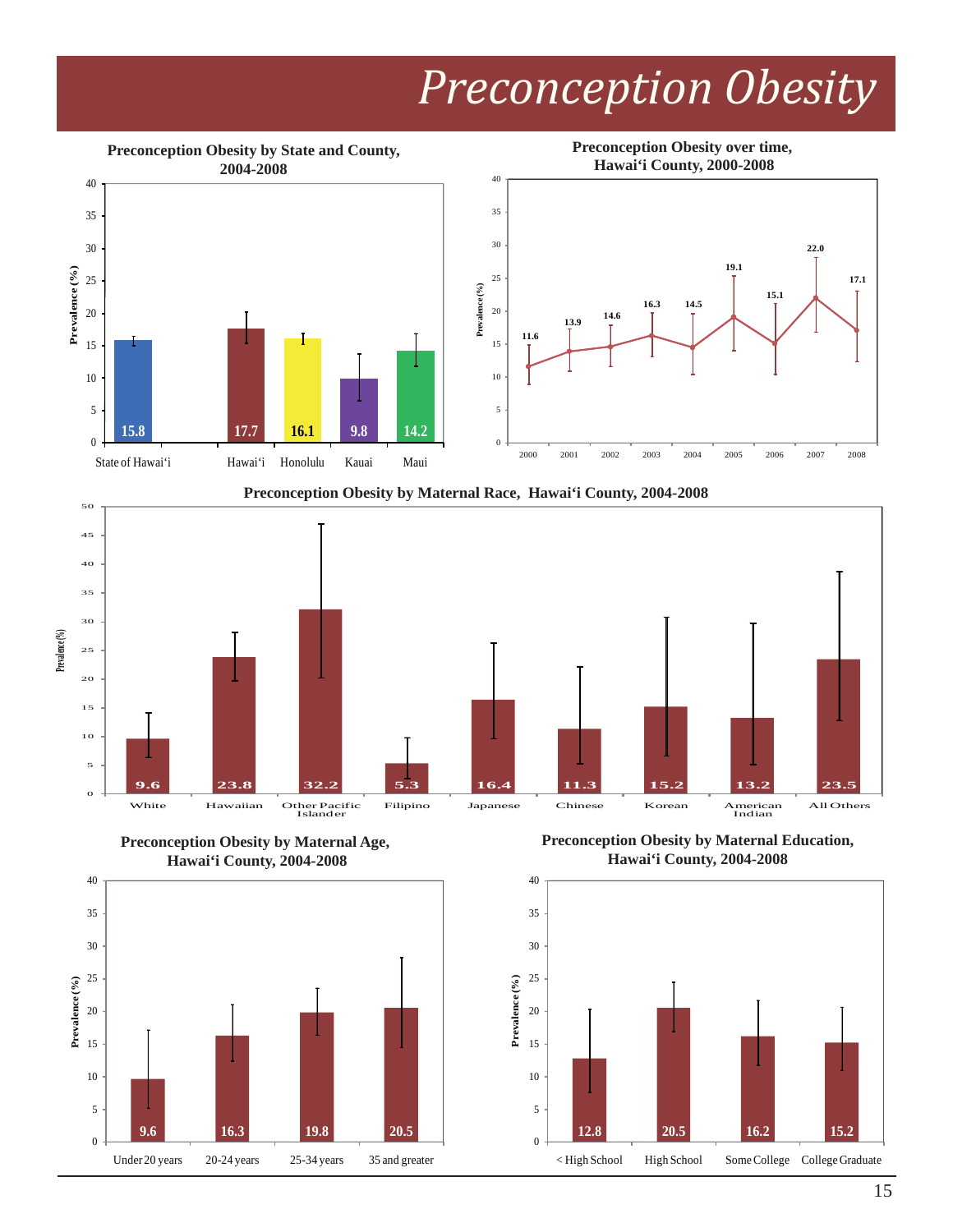### *Binge Drinking Prior to Pregnancy*

#### **Background:**

Any consumption of alcohol at any time during pregnancy is considered unsafe to the developing fetus. Research has determined that binge drinking during early pregnancy is especially deleterious for the fetus. Binge drinking before pregnancy may overlap with the critical exposure period for birth defects including those related to alcohol in the first trimester. Binge drinking may also be related to having an unintended pregnancy and the consequent impact on the mother, families, and society.

#### **PRAMS Definition:**

Binge drinking was defined by the reported intake of 5 or more drinks in one sitting at least once in the three months before becoming pregnant. The question changed significantly in the survey in 2004 so this report only includes data from 2004 to 2008.

#### **Differences Related to County of Residence:**

In the State of Hawai'i an estimated 18.7% reported binge drinking prior to pregnancy. Those living in Hawai'i County had a higher estimate of 19.7%. Kauai and Maui County residents had higher estimates, while those living in Honolulu County had lower estimates of binge drinking prior to pregnancy.

#### **Trends Over Time:**

Although some fluctuation over time, there has been little change in Hawai'i County with 19.7% in 2008 reporting binge drinking prior to pregnancy, compared to 21.4% in 2004.

#### **Differences Related to Maternal Race:**

White, Hawaiian, Filipino, and American Indian mothers reported the highest estimates of binge drinking in the three months prior to pregnancy. "All Others" mothers reported intermediate estimates. "Other Pacific Islander,' Japanese, and Chinese mothers reported the lowest estimates of binge drinking in the three months prior to pregnancy. The only individual race group within "All Others" that could be reported was "Hispanic" (14.5%; 95% CI = 4.9-35.7) mothers.

#### **Differences Related to Maternal Age:**

Mothers 20-24 years of age had the highest estimates of binge drinking in the three months prior to pregnancy, while those under 20 and those 25-34 years of age had intermediate estimates. Mothers 35 years and greater had the lowest estimate of binge drinking in the three months prior to pregnancy.

#### **Differences Related to Maternal Education:**

The highest estimates of binge drinking in the three months prior to pregnancy was among those with some college education. Those with a high school or less education had somewhat lower estimates, while those who were college graduates reported the lowest estimates of binge drinking in the three months prior to pregnancy.

#### **Recommendations/Implications:**

An estimated 19.7% of mothers in Hawai'i County who had a live birth reported binge drinking in the three months prior to pregnancy which is higher than the overall State estimate. There are significant disparities in binge drinking in the three months prior to pregnancy by geography, maternal race, age, and education. An important and simple message to not drink at all while pregnant would prevent birth defects and other adverse outcomes related to drinking during pregnancy. Additionally, it is important to emphasize the reduction of episodes of binge drinking in women of reproductive age which may decrease the likelihood of unintended pregnancies and limit exposure of alcohol in the earliest period of pregnancy. In order to decrease disparities, particular focus among those living in Hawai'i County may include specific attention to: those of White, Hawaiian, Filipino, and American Indian race; those 20-24 years of age; and those who were not college graduates. Other potential correlates that would be beneficial to explore include those related to poverty and socio-economic conditions as they are likely associated with binge drinking prior to pregnancy.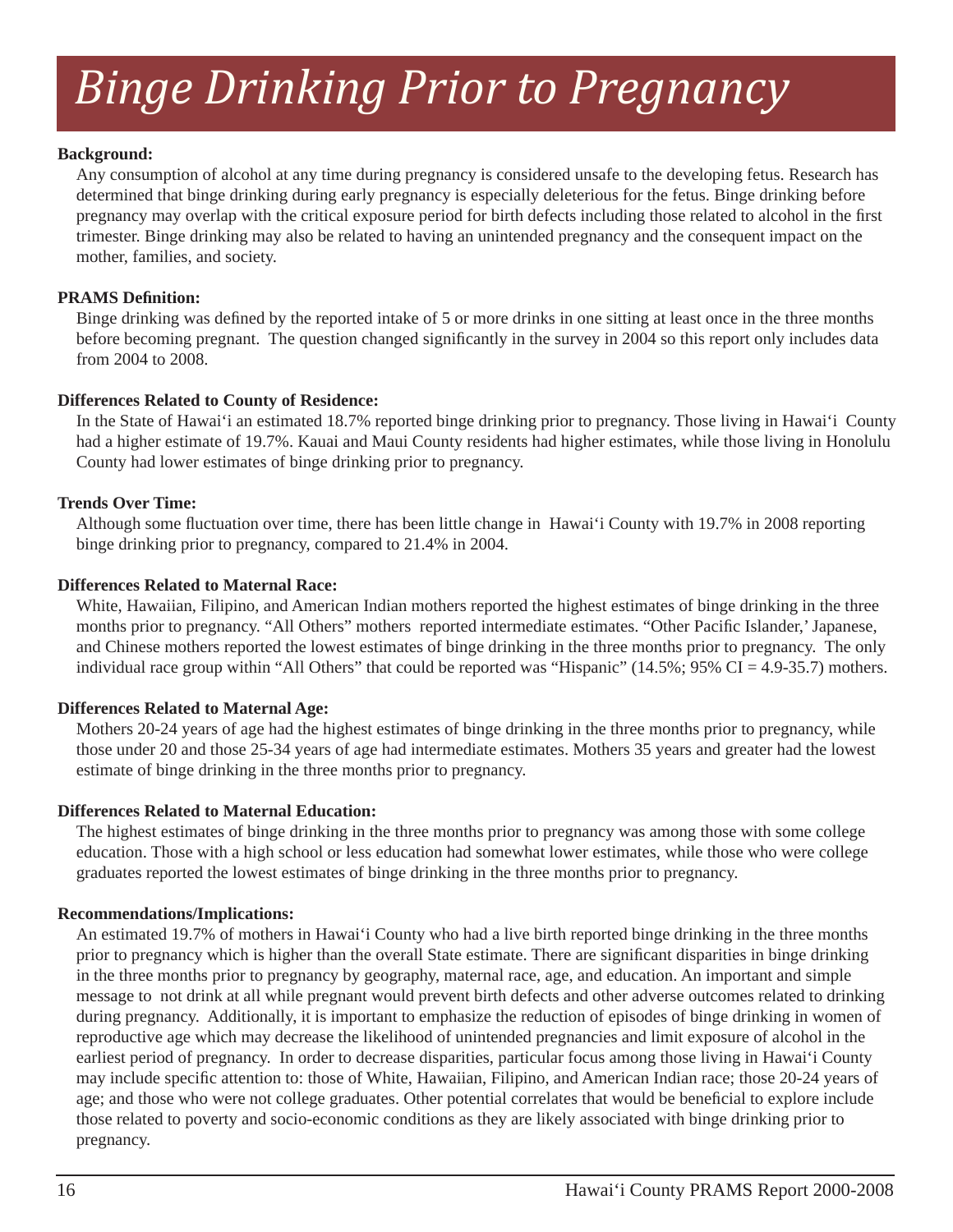## *Binge Drinking Prior to Pregnancy*

**Binge Drinking Prior to Pregnancy by State and County, 2004-2008** 40 35 30 Prevalence (%) **Prevalence (%)** 25 20 15 10 5 **18.7 19.7 18.0 20.9 20.8**  $\theta$ State of Hawai'i Hawai'i Honolulu Kauai Maui





**Binge Drinking Prior to Pregnancy by Maternal Race, Hawai'i County, 2004-2008**



**Binge Drinking Prior to Pregnancy by Maternal Age, Hawai'i County, 2004-2008**



**Binge Drinking Prior to Pregnancy by Maternal Education, Hawai'i County, 2004-2008**

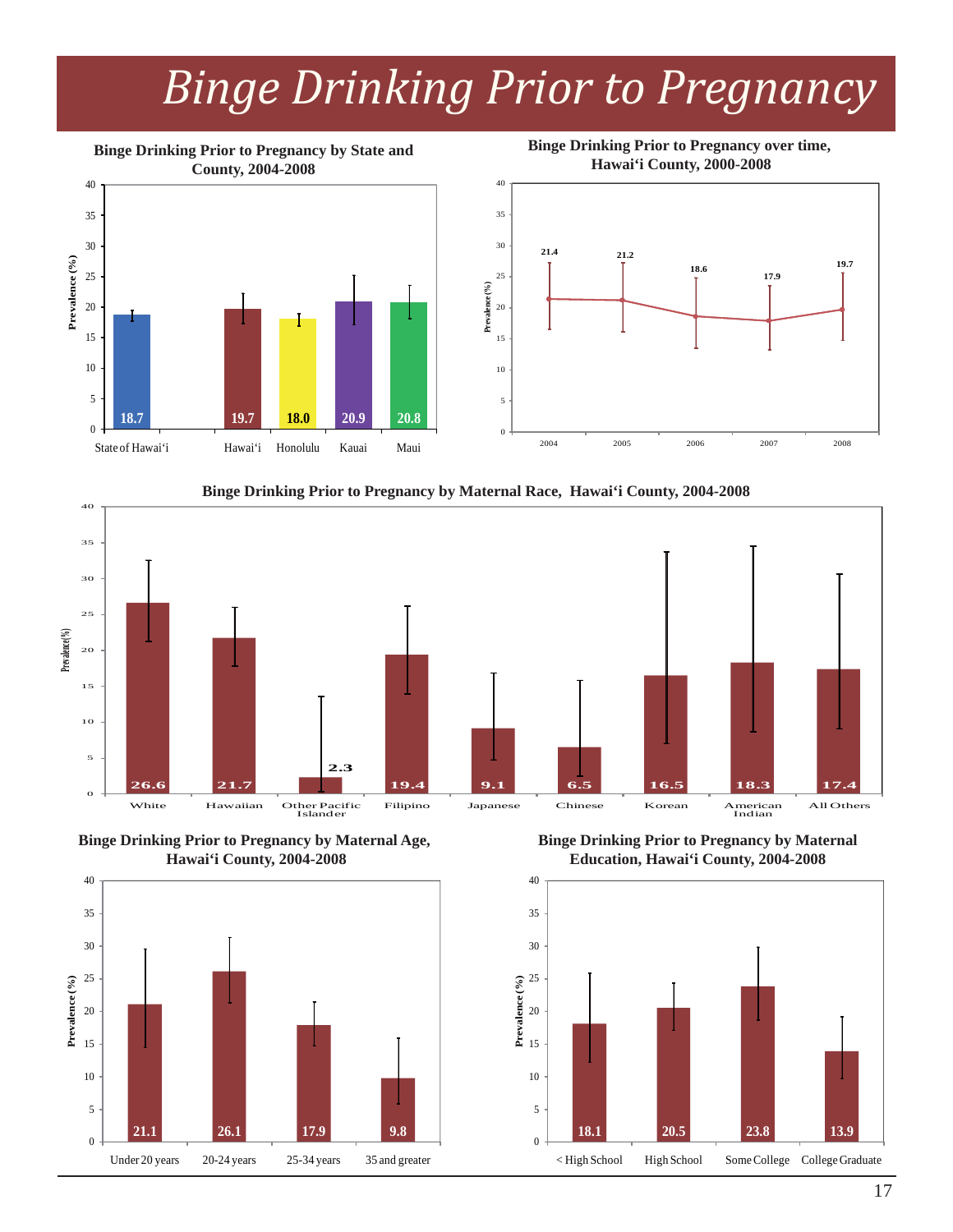## *Smoking During Pregnancy*

#### **Background:**

Smoking is one of the most preventable causes of neonatal morbidity and mental retardation in developed countries. Research has determined that smoking during pregnancy is associated with premature delivery, low birth weight, and other adverse perinatal outcomes. In Hawai'i, there has been significant legislation to create smoke-free work places and restaurants, and increase taxation in an effort to reduce the overall rate of smoking. The U.S. Healthy People 2010 objective was for women to abstain from smoking during pregnancy. Smoking is often under-reported due to societal concerns and this under-reporting is likely even greater among women while they are pregnant.

#### **PRAMS Defi nition:**

Smoking during pregnancy was defined by the report of smoking at least one cigarette per day in the last three months of the pregnancy.

#### **Differences Related to County of Residence:**

In the State of Hawai'i an estimated 8.5% of mothers reported smoking during the last three months of pregnancy. Those living in Hawai'i County had the highest estimate of all counties at 11.9%. Those living Honolulu, Kauai, and Maui Counties had lower estimates of smoking during pregnancy.

#### **Trends Over Time:**

Although some fluctuation over time, there has been some improvement in Hawai'i County with 11.2% in 2008 reporting smoking during pregnancy, compared to 15.0% in 2000.

#### **Differences Related to Maternal Race:**

American Indian, Hawaiian, and Japanese mothers reported the highest estimates of smoking during pregnancy. Chinese, Filipino, and White mothers reported intermediate estimates of smoking during pregnancy. "All Others," Korean, and "Other Pacific Islander" mothers reported the lowest estimates. The only individual race group within "All Others" that could be reported was "Hispanic"  $(5.8\%; 95\% \text{ CI} = 0.9-29.7)$  mothers.

#### **Differences Related to Maternal Age:**

Mothers under 20 and those 20-24 years of age had the highest estimates of smoking during pregnancy, while those 25-34 years of age had the lowest estimate. Those 35 years and greater had an intermediate estimate of smoking during pregnancy.

#### **Differences Related to Maternal Education:**

The highest estimate of smoking during the last three months of pregnancy was among those with less than a high school education, and slightly lower estimates were among those with a high school education. There was steady improvement in estimates of smoking during pregnancy with increasing education, with college graduates reporting the lowest estimates of smoking during pregnancy.

#### **Recommendations/Implications:**

An estimated 11.9% of mothers in Hawai'i County who had a live birth reported smoking during the last three months of pregnancy which is higher than the overall State estimate and highest among all counties. There are significant disparities in the estimates of smoking during pregnancy by geography, maternal race, age, and education. Although this is probably an under-estimate of the true burden, PRAMS provides some data that can inform the community. Emphasizing the reduction of smoking before, during, and after pregnancy in women of reproductive age could decrease costs associated with adverse birth outcomes and promote healthy lifestyle behaviors across the life span. In order to decrease disparities, particular focus among those living in Hawai'i County may include specifi c attention to: those of American Indian, Hawaiian, and Japanese race; those under 25 years of age; and those with a high school or less education. Other potential correlates that would be beneficial to explore include those related to poverty and socioeconomic conditions as they are likely associated with smoking during the last three months of pregnancy.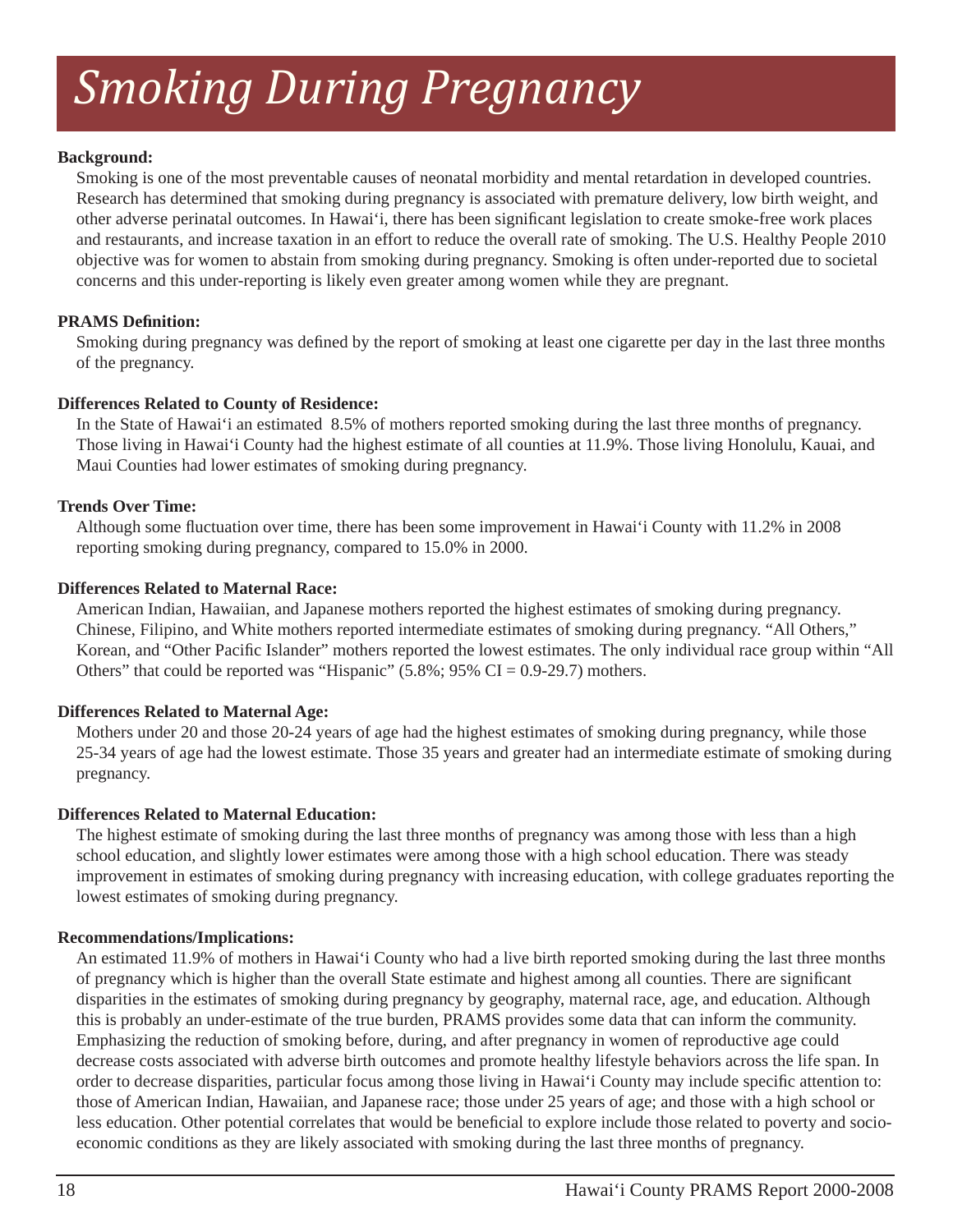### *Smoking During Pregnancy*

**Smoking During Pregnancy by State and County,** 

**Smoking During Pregnancy over time, Hawai'i County, 2000-2008**







**Smoking During Pregnancy by Maternal Age, Hawai'i County, 2004-2008**



**Smoking During Pregnancy by Maternal Education, Hawai'i County, 2004-2008**

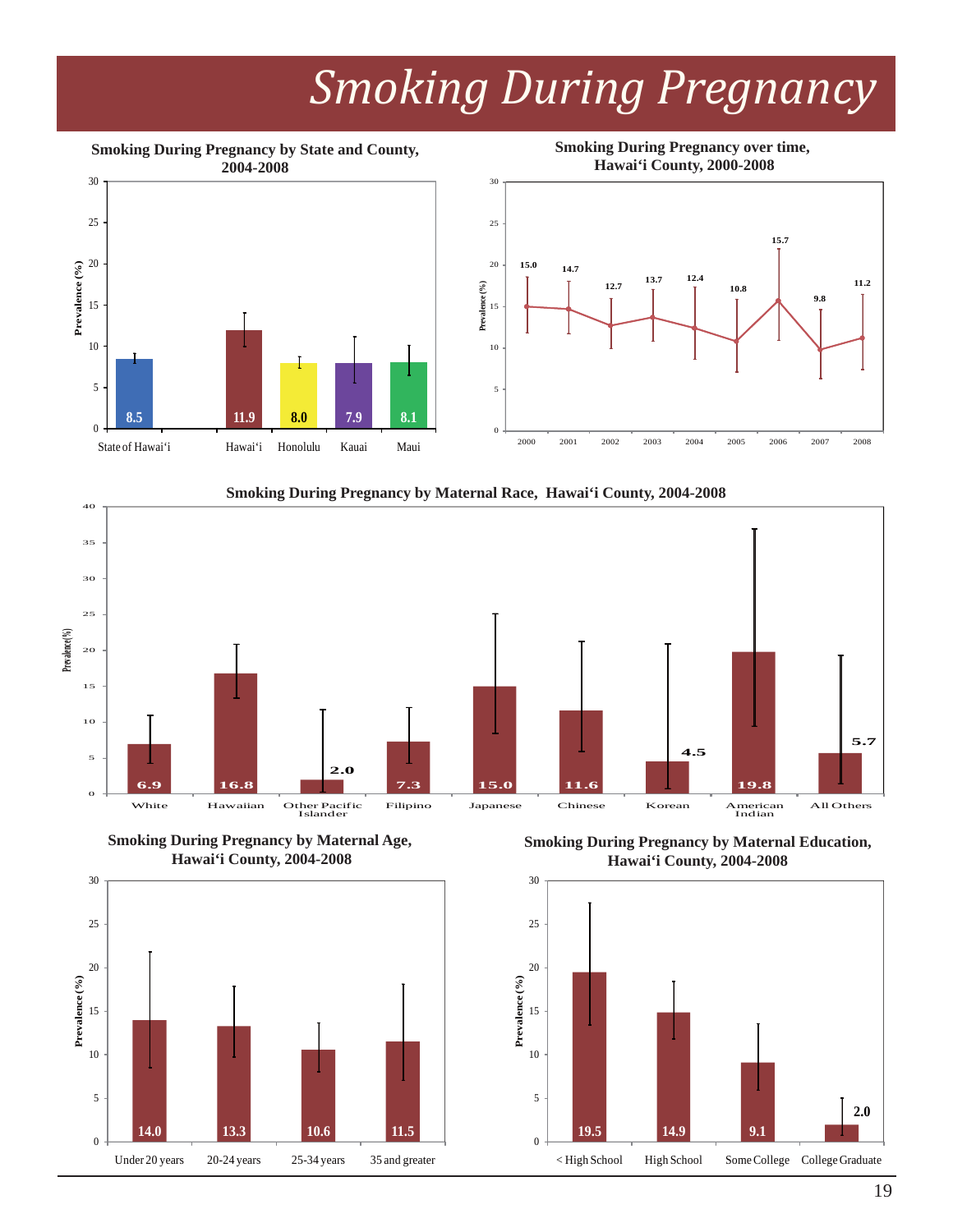## *Drug Use During Pregnancy*

#### **Background:**

The use of drugs during pregnancy can have significant impacts on the developing fetus and cause adverse birth outcomes including prematurity, low birth weight, birth defects, and developmental delays. Those that use drugs often have other conditions and factors that may place their infant and families at increased risks for poor outcomes. Drug use is often under reported due to societal perceptions and this is likely even greater among women who are pregnant. The U.S. Healthy People 2010 objective was to abstain from drugs during pregnancy. Illicit drug use is often underreported due to societal concerns and this under-reporting is likely even greater among women while they are pregnant.

#### **PRAMS Definition:**

Drug use during pregnancy was defined by the report of using "marijuana," "amphetamines," "cocaine," "tranquilizers or hallucinogens," or "sniffing products such as gasoline, glue, hairspray, or other aerosols" at least one time during the pregnancy.

#### **Differences Related to County of Residence:**

In the State of Hawai'i an estimated 2.7% reported drug use during pregnancy. Those living in Hawai'i County had a higher estimate of 4.0%. Maui and Kauai County residents also had higher estimates, while those living in Honolulu County had lower estimates of drug use during pregnancy.

#### **Trends Over Time:**

Although some fluctuation over time, there has been little change in Hawai'i County with 2.3% in 2008 reporting drug use during pregnancy, compared to 3.4% in 2000. However, there appears to be some improvement since 2005 when and estimated 6.4% reported drug use during pregnancy.

#### **Differences Related to Maternal Race:**

American Indian and White mothers reported the highest estimates of drug use during pregnancy. Chinese, Japanese, and Hawaiian mothers reported intermediate estimates. Filipino and "Other Pacific Islander" mothers reported the lowest estimates of drug use during pregnancy. The asterisks denote that the estimates for Korean and "All Others" mothers were not reportable.

#### **Differences Related to Maternal Age:**

There was no difference in reports of drug use during pregnancy by maternal age.

#### **Differences Related to Maternal Education:**

The highest estimate of drug use during pregnancy was among those with some college education. Those who had a high school education had intermediate estimates, while those that had less than a high school education or were college graduates had the lowest estimate of drug use during pregnancy.

#### **Recommendations/Implications:**

An estimated 4.0% of mothers in Hawai'i County who had a live birth reported using illicit drugs during pregnancy which was higher than the overall State estimate. There are significant disparities in the use of drugs during pregnancy by geography, maternal race, and education. Although this is probably an under-estimate of the true burden, PRAMS provides data that can inform the community. Emphasizing the reduction of illicit drugs before, during, and after pregnancy in women of reproductive age could decrease costs associated with adverse birth outcomes and promote healthy lifestyle behaviors across the life span. In order to decrease disparities, particular focus among those living in Hawai'i County may include specific attention to: those of American Indian and White race; and those with some college and those with less than a high school education. Other potential correlates that would be beneficial to explore include those related to poverty and socio-economic conditions as they are likely associated with drug use during pregnancy.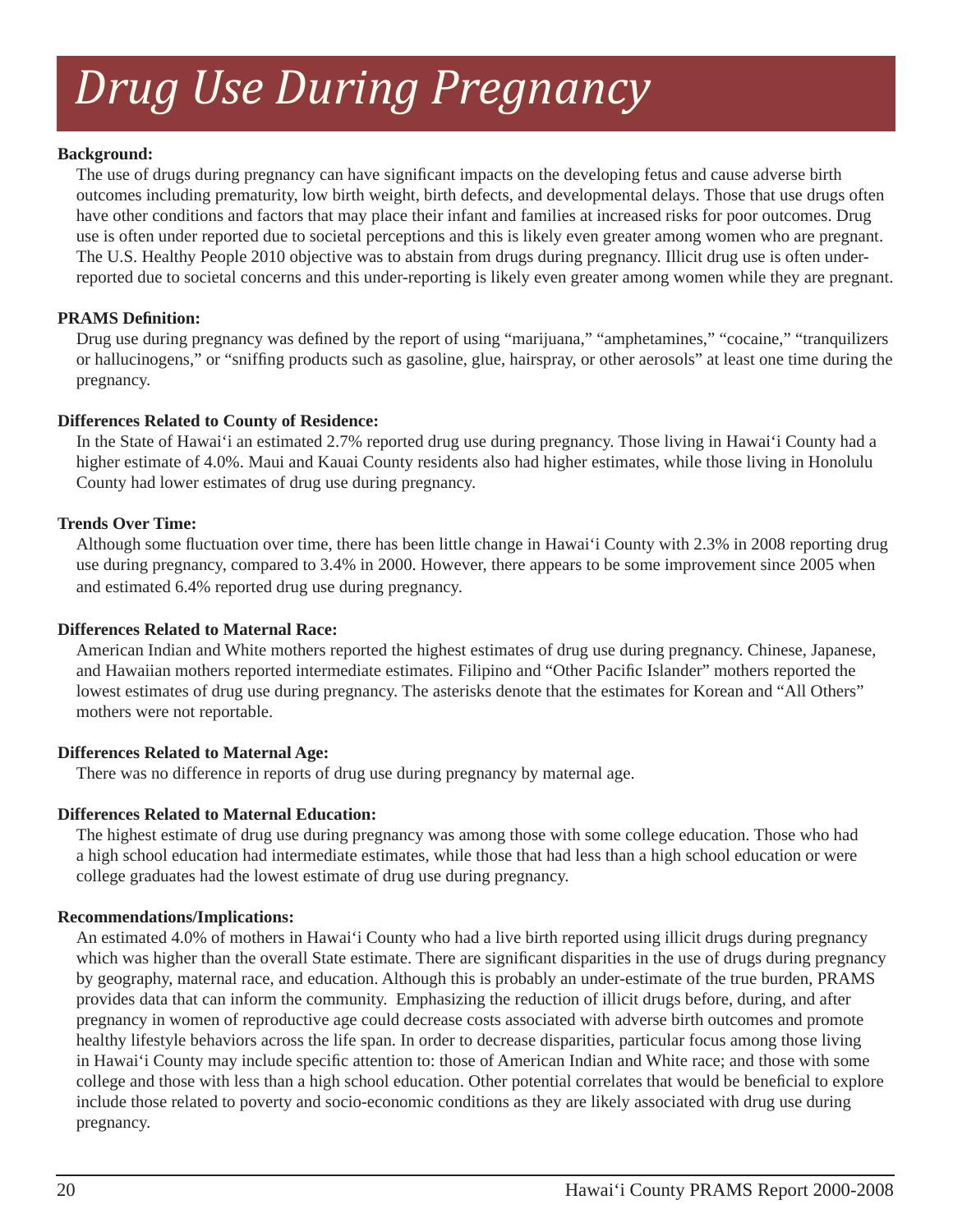### *Drug Use During Pregnancy*

**Drug Use During Pregnancy over time, Drug Use During Pregnancy by State and County, Hawai'i County, 2000-2008 2004-2008** 20 20 15 15 Prevalence  $(°/6)$ **Prevalence (%)** Prevalence  $\left({}^0\!\delta\right)$ **Prevalence (%) 6.4 5.8** 10 10 **6.2 3.0 4.4 4.6 2.8 3.4 2.3** 5 5 Ŧ **2.7 4.0 2.0 5.9 3.9**  $\theta$  $\mathfrak{g}$ 2000 2001 2002 2003 2004 2005 2006 2007 2008 State of Hawai'i Hawai'i Honolulu Kauai Maui





**Drug Use During Pregnancy by Maternal Age, Hawai'i County, 2004-2008**



**Drug Use During Pregnancy by Maternal Education, Hawai'i County, 2004-2008**

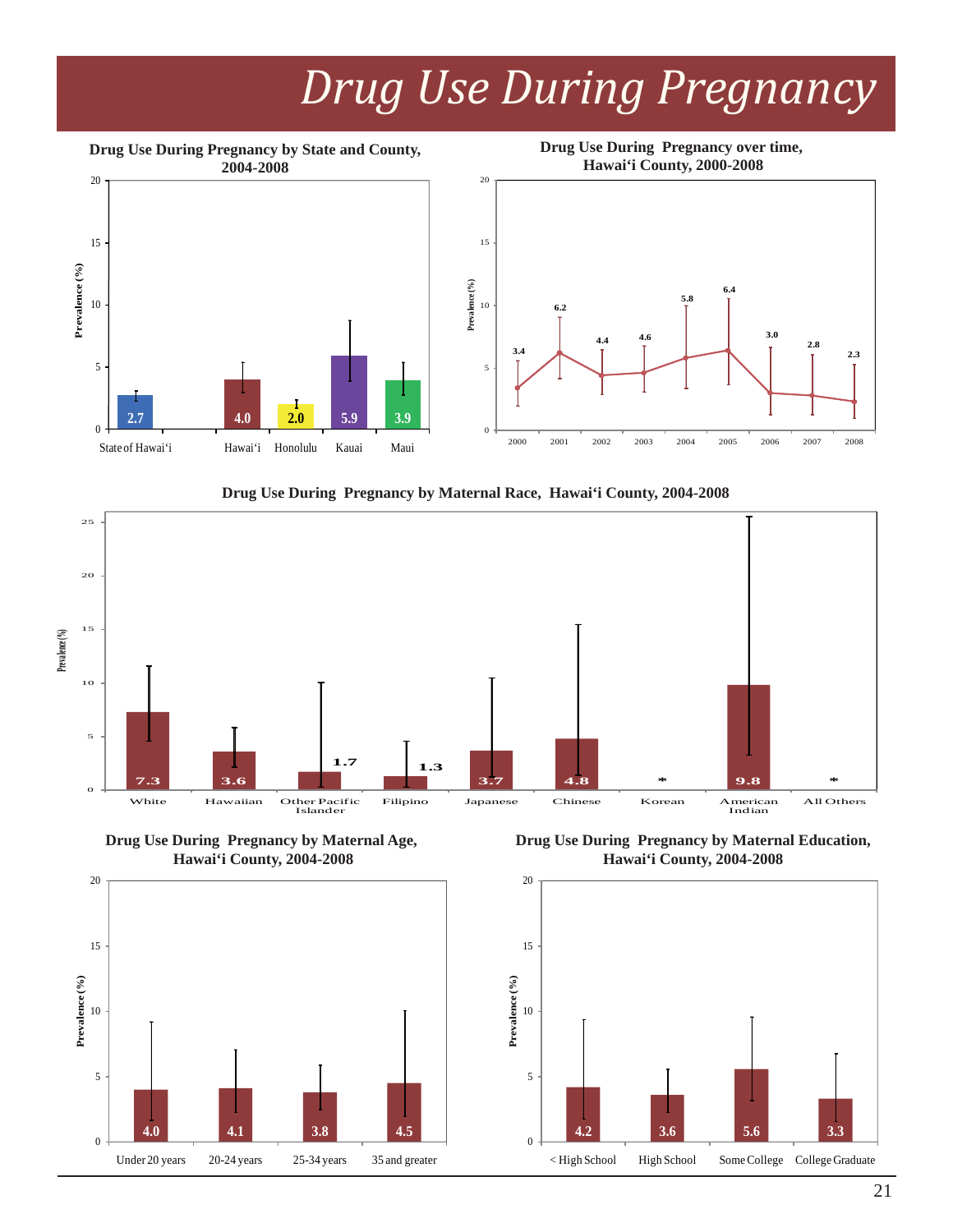### *Prematurity*

#### **Background:**

The annual cost of prematurity and its associated consequences was estimated to be at least \$26.2 billion dollars in 2005 nationwide. Prematurity is the leading cause of infant deaths in the first month of life and is associated with birth defects and long term health problems. Common risk factors for prematurity include a prior preterm birth, a low preconception weight, inadequate weight gain during pregnancy, maternal conditions including high blood pressure and diabetes, and use of alcohol, tobacco, or other drugs during pregnancy. However, over half of all premature births have no identified risk factor.

#### **PRAMS Definition:**

Prematurity was defined by the birth certificate variable based on the clinical estimate of gestational age which is recorded in the birth record. This method was used as it would include adjustments based on clinical data to be reflective of clinical decision making at time of the birth. The overall estimate in PRAMS depends on response patterns and may underestimate prematurity (9.4% in the State of Hawai'i in PRAMS data, compared to 10.8% for all residents births in Hawai'i 2004-2008) if those that aren't represented in the responses suffer a greater burden compared to those that do respond. These estimates for prematurity will also vary from those based on the date of the last menstrual period (LMP) which tends to give higher estimates (12.3% for all resident births from 2004-2008 based on LMP).

#### **Differences Related to County of Residence:**

In the State of Hawai'i an estimated 9.4% of births were premature. Those living in Hawai'i County had the highest estimate of all counties at 10.5%. Kauai County residents also had higher estimates, while those living in Honolulu and Maui Counties had lower estimates of prematurity.

#### **Trends Over Time:**

Although some fluctuation over time, there has been little change in Hawai'i County with 11.0% in 2008 births were premature, compared to 8.5% in 2000.

#### **Differences Related to Maternal Race:**

"Other Pacific Islander" mothers had the highest estimates of prematurity. Filipino, Hawaiian, and Japanese mothers also had high estimates, while White and Chinese mothers had intermediate estimates of prematurity. The lowest estimates were among the Korean and American Indian mothers, although wide confidence intervals makes it difficult to make conclusions. The asterisk denotes that the estimate for "All Others" mothers was not reportable.

#### **Differences Related to Maternal Age:**

Mothers under 20 and those 35 years of age and greater had the highest estimates of prematurity. Lower estimates were seen among the other age groups with slightly higher estimates were seen among those 20-24 years of age compared to those 25-34 years of age.

#### **Differences Related to Maternal Education:**

The highest estimate of prematurity were among those with less than a high school education. The estimates were similar across all other education levels.

#### **Recommendations/Implications:**

An estimated 10.5% of mothers had premature births in Hawai'i County, which is above the overall State estimate and highest among all counties. There were significant differences by geography, maternal race, age, and education. Although the estimates in PRAMS are below that obtained from all resident births in the State, important information related to risks and disparities can help inform the community. In order to decrease disparities, particular focus among those living in Hawai'i County may include specific attention to: those of Hawaiian, Filipino, and White race; those under 20 years of age; and those with less than a high school education. Other potential correlates that would be beneficial to explore include those related to poverty, socio-economic conditions, and maternal and pregnancy related factors that are likely associated with prematurity.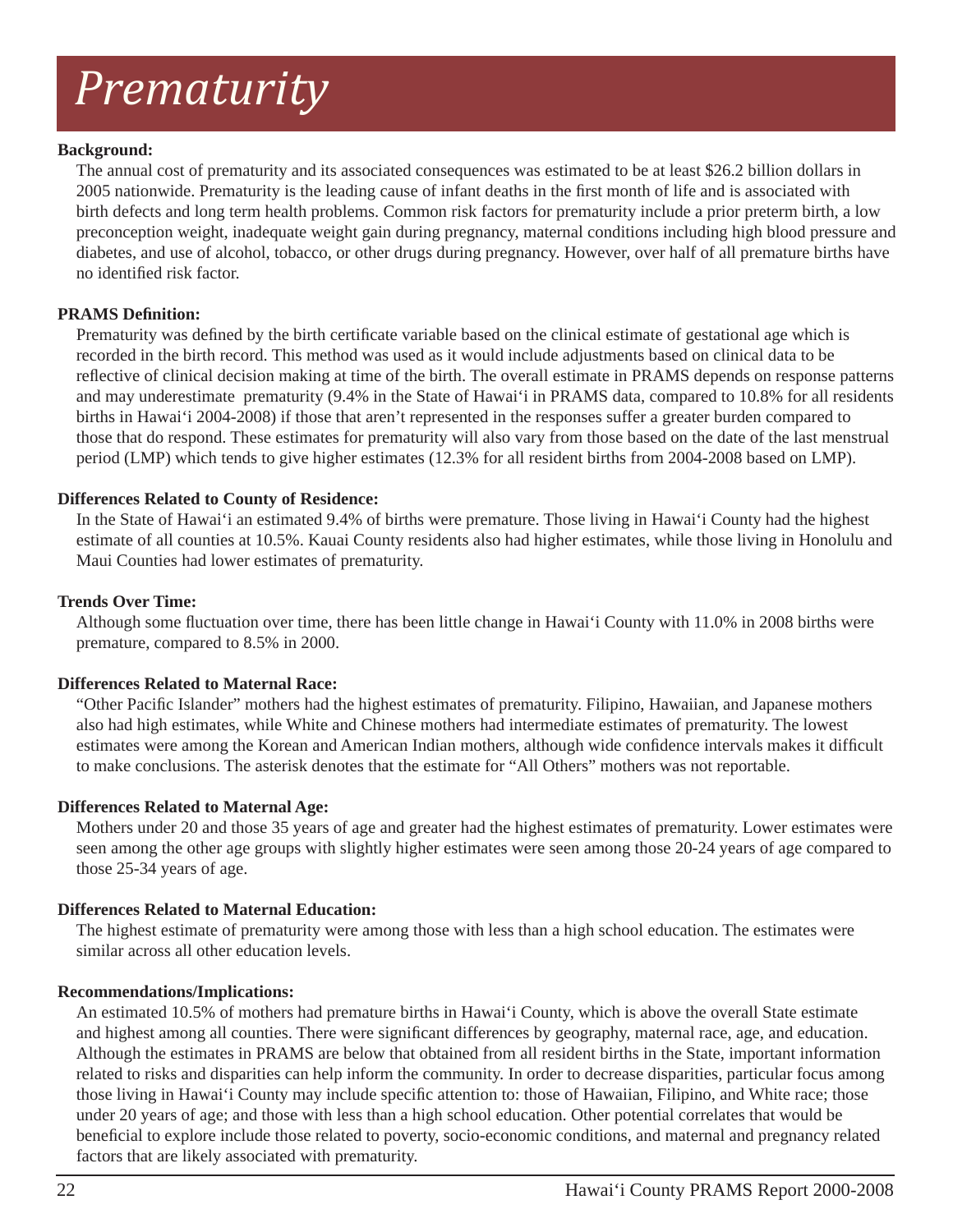### *Prematurity*











**Prematurity by Maternal Education, Hawai'i County, 2004-2008**

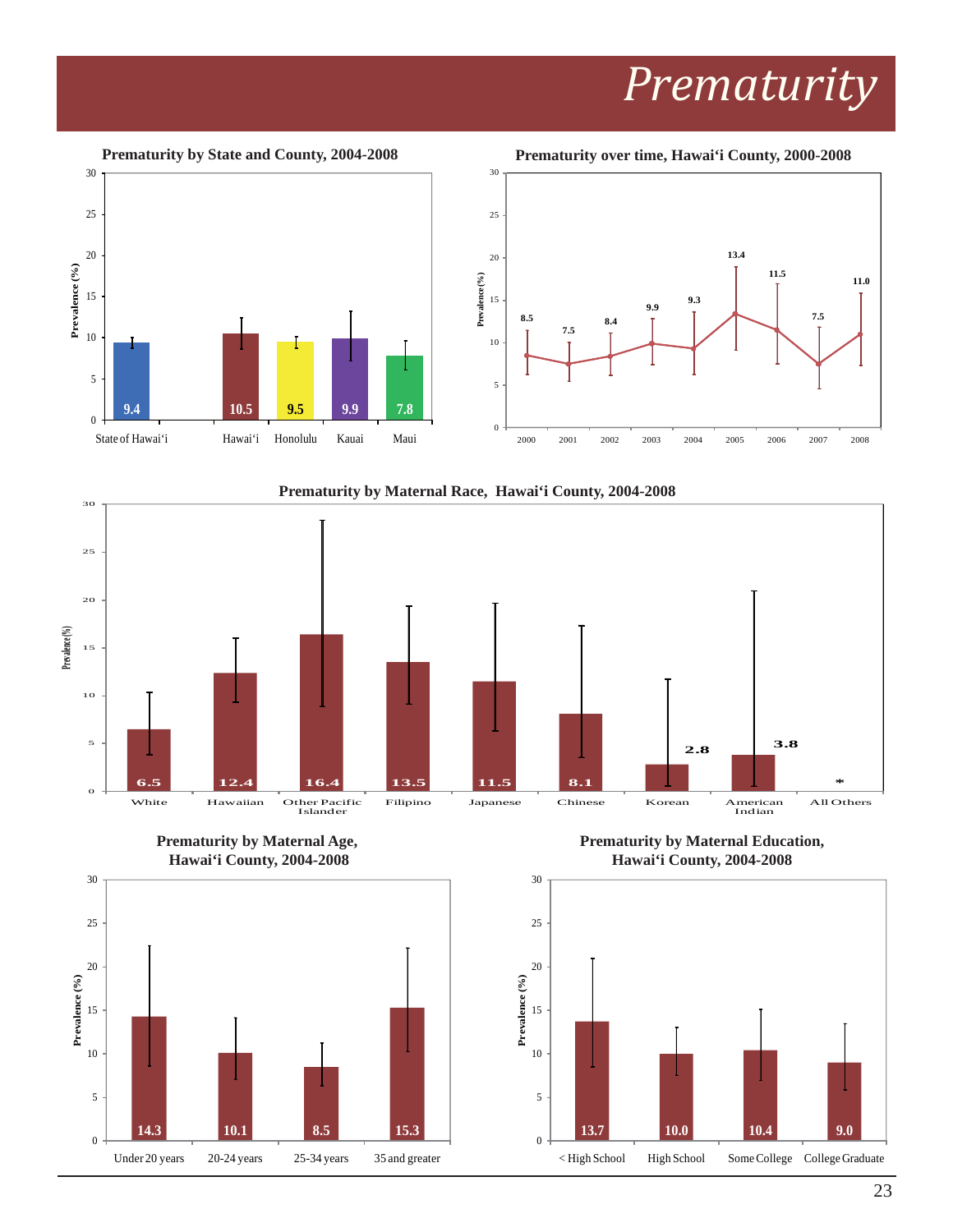### *Cesarean Deliveries*

#### **Background:**

Cesarean delivery is the most common surgical procedure done in the United States and results in higher costs, longer hospitalization, and increased risks of short and long term morbidity compared to a normal vaginal delivery. The decision to have a cesarean delivery is complex and is made in consultation between the medical provider, the pregnant women, and her family. The decision to have a cesarean delivery considers specific indications including medical risks, complications during labor, previous pregnancy outcomes, and other factors that could impact the health of both the mother and her infant.

#### **PRAMS Definition:**

A cesarean delivery was defined from the birth certificate variable listing the occurrence of a repeat or primary cesarean delivery, with consideration that all other births (e.g., vaginal birth after cesarean and vaginal delivery) are considered a vaginal delivery.

#### **Differences Related to County of Residence:**

In the State of Hawai'i an estimated 25.7% had a cesarean delivery. Those living in Hawai'i County had a higher estimate of 30.7%. Kauai and Maui County residents also had higher estimates, while those living in Honolulu County had lower estimates of cesarean delivery.

#### **Trends Over Time:**

Although some fluctuation over time, there has been a steady increase in Hawai'i County with 28.5% in 2008 having a cesarean delivery, compared to 20.3% in 2000.

#### **Differences Related to Maternal Race:**

American Indian, Filipino, and "Other Pacific Islander" mothers had the highest estimates of cesarean delivery. Japanese, "All Others," Hawaiian, and Korean mothers had intermediate estimates. White and Chinese mothers had the lowest estimate of cesarean delivery. There were no individual estimates for race groups within "All Others" that were reportable.

#### **Differences Related to Maternal Age:**

Mothers 35 years and greater had the highest estimate of cesarean delivery. There was a steady decline in estimates of cesarean delivery with decreasing age, with those under 20 years of age having the lowest estimate of cesarean delivery.

#### **Differences Related to Maternal Education:**

There was little difference in estimates of cesarean delivery by education group. Although mothers, with a high school or less education had lower estimates of cesarean deliveries compared to college graduates.

#### **Recommendations/Implications:**

An estimated 30.7% of mothers in Hawai'i County who had a live birth had a cesarean delivery which is higher than the overall State estimate. There were some disparities by geography, maternal race, age, and education. The emphasis of healthy lifestyle choices before, during, and after pregnancy and ensuring access to timely and quality prenatal care may help decrease the overall rate of cesarean deliveries and promote optimal birth outcomes. In order to decrease disparities, particular focus among those living in Hawai'i County may include specific attention to: those of American Indian, Filipino, and "Other Pacific Islander" race; those 35 years of age and older; and those with a high school or less education. Exploration of medical indications and the differentiation between primary and repeat cesarean delivery estimates may also provide insight into this complex issue. Other potential correlates that would be beneficial to explore include those related to insurance status, socio-economic conditions, and availability of services and providers as these are all likely associated with cesarean delivery.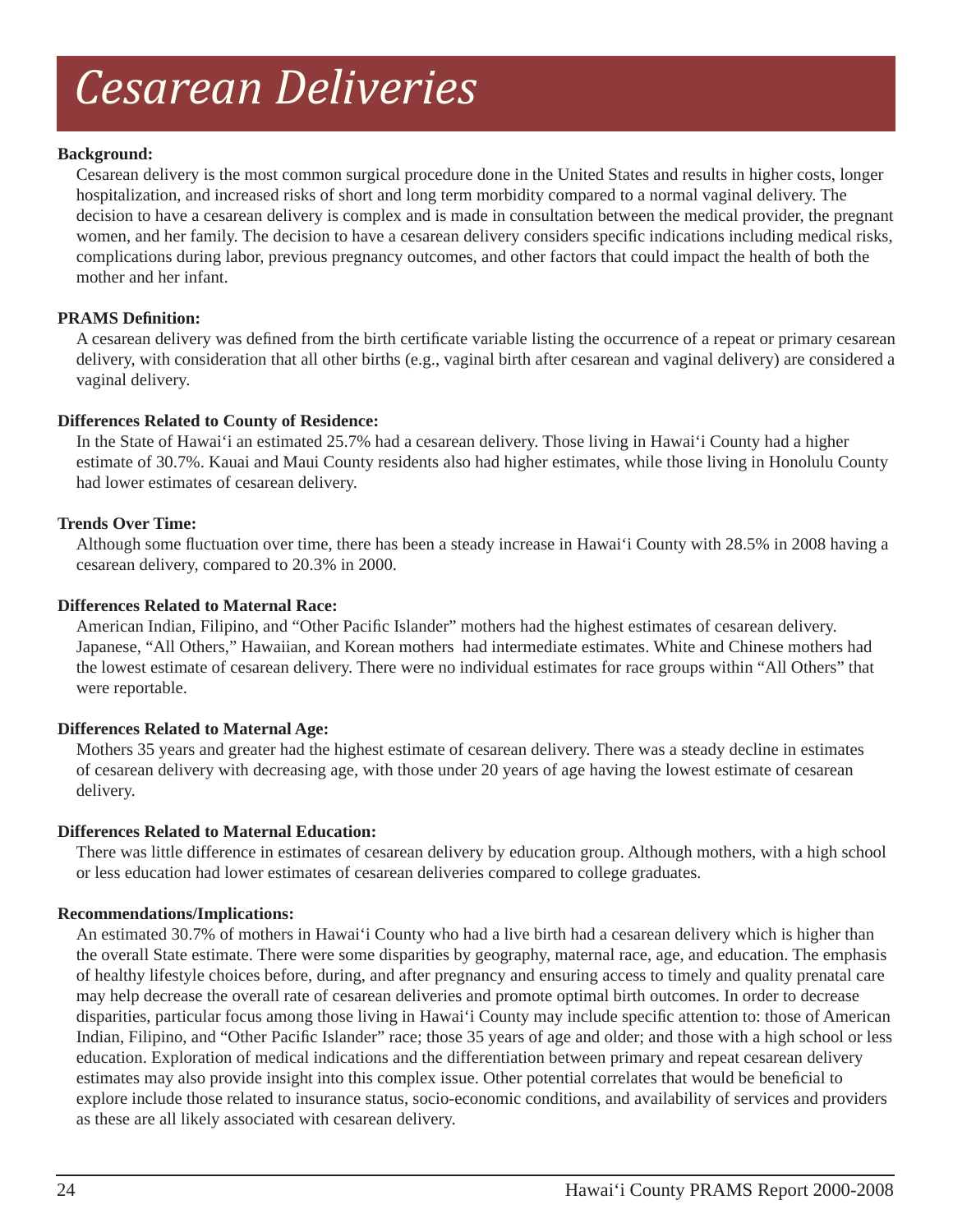### *Cesarean Deliveries*



#### **Cesarean Deliveries by Maternal Race, Hawai'i County, 2004-2008**







**Cesarean Deliveries by Maternal Education, Hawai'i County, 2004-2008**

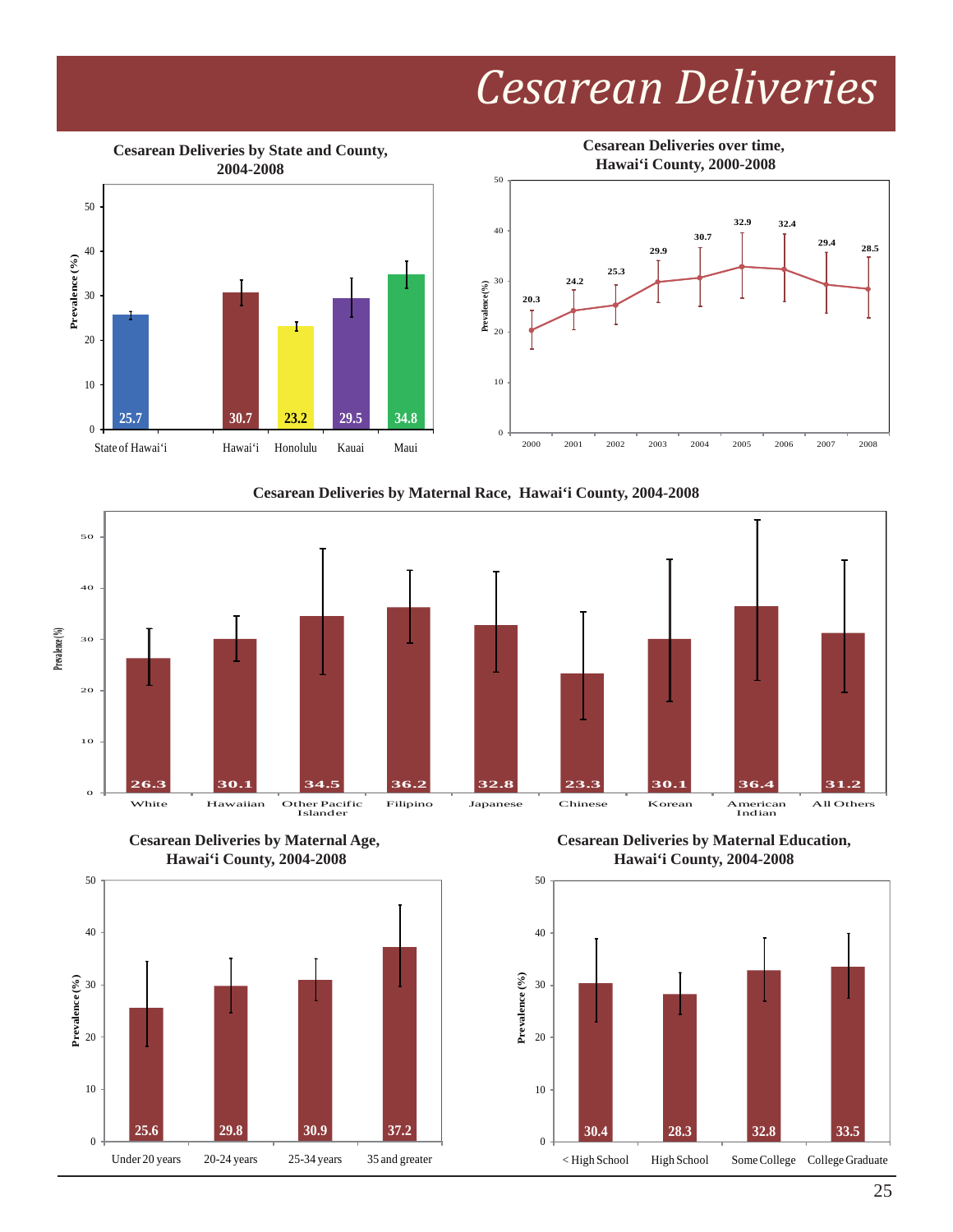### *Intimate Partner Violence*

#### **Background:**

Violence between intimate partners whether physical and psychological has important health consequences. Intimate partner violence is related to adverse birth outcomes such as premature labor, low birth weight infants, and infant death. Intimate partner violence is also associated with other behaviors that can influence outcomes including smoking, alcohol, drug use, depression, and ultimately violence and death within the family. Intimate partner violence is often under reported due to societal perceptions and this under-reporting is likely even greater during pregnancy.

#### **PRAMS Definition:**

Intimate partner violence was defined by self-report from a mother who recently had a live birth that her husband, ex-husband, partner, or ex-partner ever "physically hurt" or "push, hit, slap, kick, choke, or physically hurt you in any other way?" in the 12 months before getting pregnant or during the most recent pregnancy.

#### **Differences Related to County of Residence:**

In the State of Hawai'i an estimated 6.5% reported intimate partner violence. Those living in Hawai'i County had the highest estimate of all counties at 8.7%. Kauai and Maui County residents also had higher estimates, while those living in Honolulu County had lower estimates of intimate partner violence.

#### **Trends Over Time:**

Although some fluctuation over time, there has been little change in Hawai'i County with 11.5% in 2008 reporting intimate partner violence, compared to 10.5% in 2000.

#### **Differences Related to Maternal Race:**

American Indian mothers reported the highest estimates of intimate partner violence. Hawaiian, "Other Pacific Islander," and Filipino mothers reported intermediate estimates of intimate partner violence. White, "All Others," Korean, and Chinese mothers reported the lowest estimates of intimate partner violence. There were no individual estimates for race groups within "All Others" that were reportable. The asterisk denotes that the estimate for Japanese mothers was not reportable.

#### **Differences Related to Maternal Age:**

Mothers under 20 years of age had the highest estimate of intimate partner violence. There was a steady decline in intimate partner violence with increasing age, with mothers 35 years and greater reported the lowest estimate.

#### **Differences Related to Maternal Education:**

The highest estimate of intimate partner violence was among those with less than a high school education. There was a steady decline in reporting of intimate partner violence with increasing education, with college graduates reporting the lowest estimate.

#### **Recommendations/Implications:**

An estimated 8.7% of mothers in Hawai'i County who recently had a live birth reported intimate partner violence in the year before and during the most recent pregnancy, which is above the overall State estimate and highest among all counties. There were significant differences by geography, maternal race, age, and education. The questions in PRAMS only looks at the physical nature of intimate partner violence and does not include the strong psychological components that may cause an even greater impact. Although this is likely an under-estimate of the true burden, PRAMS provides data that can inform the community. Emphasizing the availability of resources, increased awareness, and the promotion of appropriate coping skills may reduce both physical and psychological components of intimate partner violence. In order to decrease disparities, particular focus among those living in Hawai'i County may include specific attention to: those of American Indian, Hawaiian, "Other Pacific Islander," and Filipino race; those under 25 years of age; and those with a high school or less education. Other potential correlates that would be beneficial to explore include those related to poverty and socio-economic conditions as they are likely associated with intimate partner violence.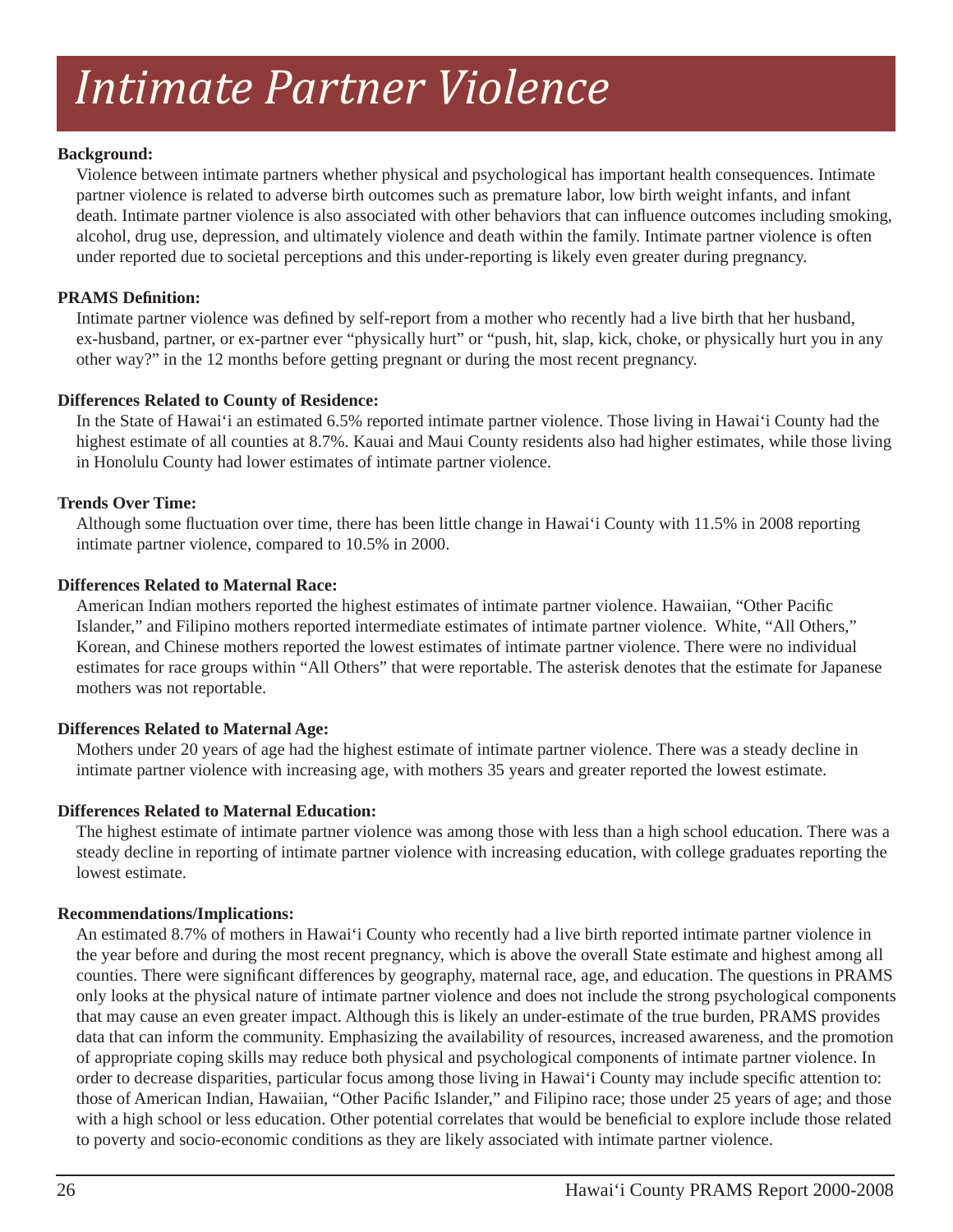### *Intimate Partner Violence*

**Intimate Partner Violence by State and County,** 

#### **Intimate Partner Violence over time, Hawai'i County, 2000-2008**

**8.8**

**10.6**

**5.1**

**11.5**







**Prevalence (%)**



**Intimate Partner Violence by Maternal Education, Hawai'i County, 2004-2008**

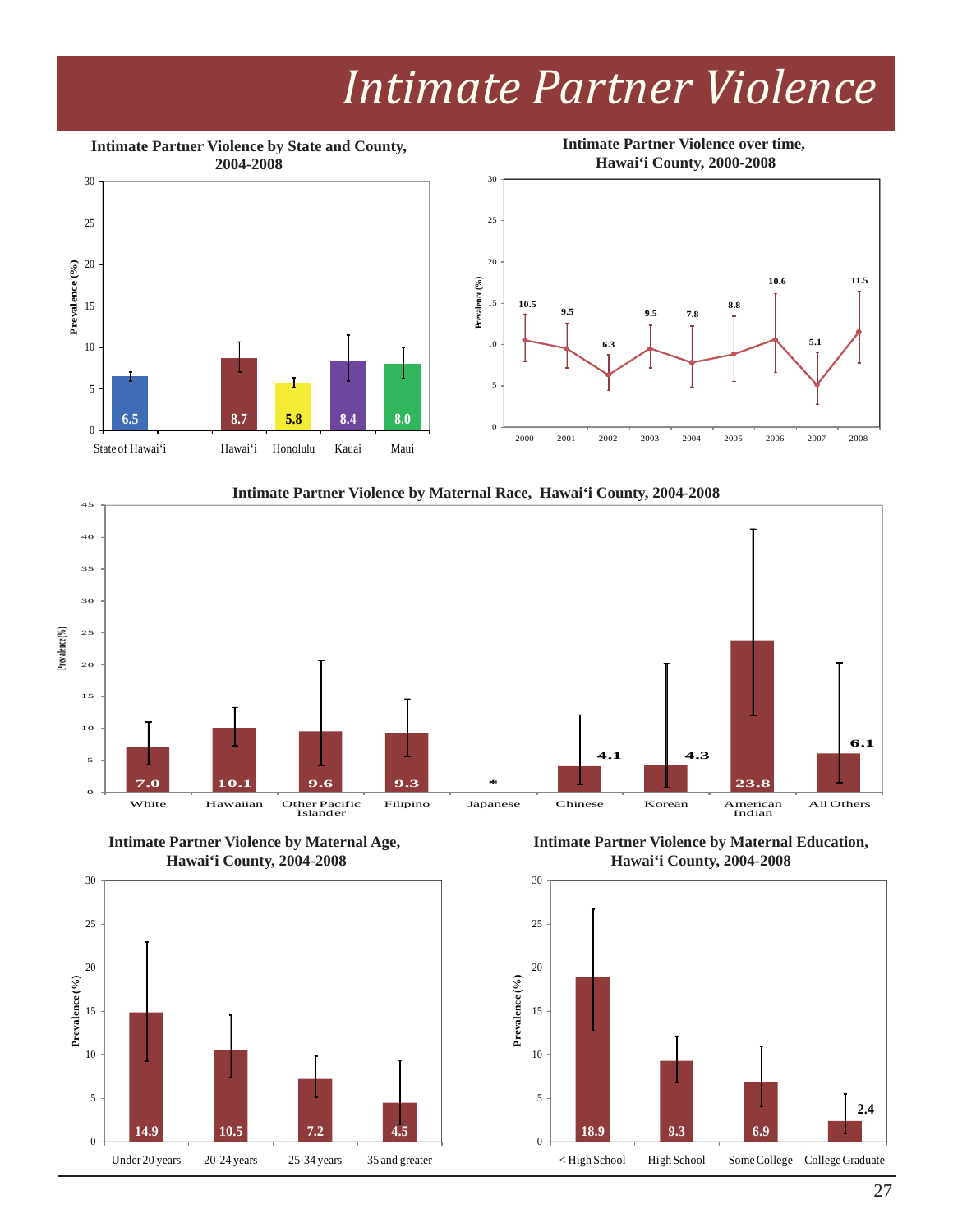### *Dental Visit During Pregnancy*

#### **Background:**

Oral health is an essential and integral component of health throughout life and is associated with increased health care costs, decreased productivity, increased absenteeism, and can result in significant illness, disease, and even death. Regular dental visits provide an opportunity for early diagnosis, prevention, and treatment of oral and associated disease among persons of all ages. Pregnancy is an important time to visit the dentist for continuity of regular professional care and due to the potential increase of adverse birth outcomes associated with poor oral health.

#### **PRAMS Definition:**

This measure of utilization of oral health services was based on a self-reported visit to a dentist or dental clinic during pregnancy.

#### **Differences Related to County of Residence:**

In the State of Hawai'i an estimated 38.9% reported seeing a dentist during pregnancy. Those living in Hawai'i County had the lowest estimate of all counties at 31.3%. Kauai and Maui County residents also had lower estimates, while those living in Honolulu County had higher estimates of seeing a dentist during pregnancy.

#### **Trends Over Time:**

Although some fluctuation over time, there has been some improvement in Hawai'i County with 37.5% in 2008 having a dental visit during pregnancy, compared to 32.6% in 2000. This includes some improvment since 2005 when an estimate 27.0 reported a dental visit during pregnancy.

#### **Differences Related to Maternal Race:**

"All Others," "Other Pacific Islander," and Hawaiian mothers had the lowest estimates of a dental visit during pregnancy. Filipino and Hawaiian also had low estimates. Korean, Filipino, and White reported intermediate estimates of dental visits during pregnancy. American Indian and Japanese mothers reported the highest estimates of dental visits during pregnancy. The only individual race group within "All Others" that could be reported was "Hispanic" (10.8%; 95% CI = 2.8-33.3) mothers.

#### **Differences Related to Maternal Age:**

Mothers 20-24 years of age reported the lowest estimates of dental visits, while higher estimates were seen in those that were under 20, those 25-34, and those 35 years of age and greater.

#### **Differences Related to Maternal Education:**

The lowest estimates of a dental visit during pregnancy was among those with less than a high school education. There was a steady increase in the estimates of dental visits during pregnancy with increasing education, with college graduates having the highest estimate.

#### **Recommendations/Implications:**

An estimated 31.3% of mothers in Hawai'i County who had a live birth reported a dental visit during their most recent pregnancy which is lower then the overall State estimate and is the worst among all counties. There are significant differences by geography, maternal race, age, and education. Of particular concern is that even in the best group, less than half reported having a dental visit during pregnancy. Emphasizing appropriate access to services including oral health may promote healthy birth outcomes and overall health across the life span. This could include increasing awareness of the impact that oral health can have on pregnancy outcomes. In order to decrease disparities, particular focus among those living in Hawai'i County may include specific attention to: those of "Hispanic," "Other Pacific Islander," and Hawaiian race; those 20-24 years of age; and those with less than a high school education. Other potential correlates that would be beneficial to explore include those related to poverty and socio-economic conditions, insurance status, and the availability of providers as they are likely associated with accessing a dentist during pregnancy.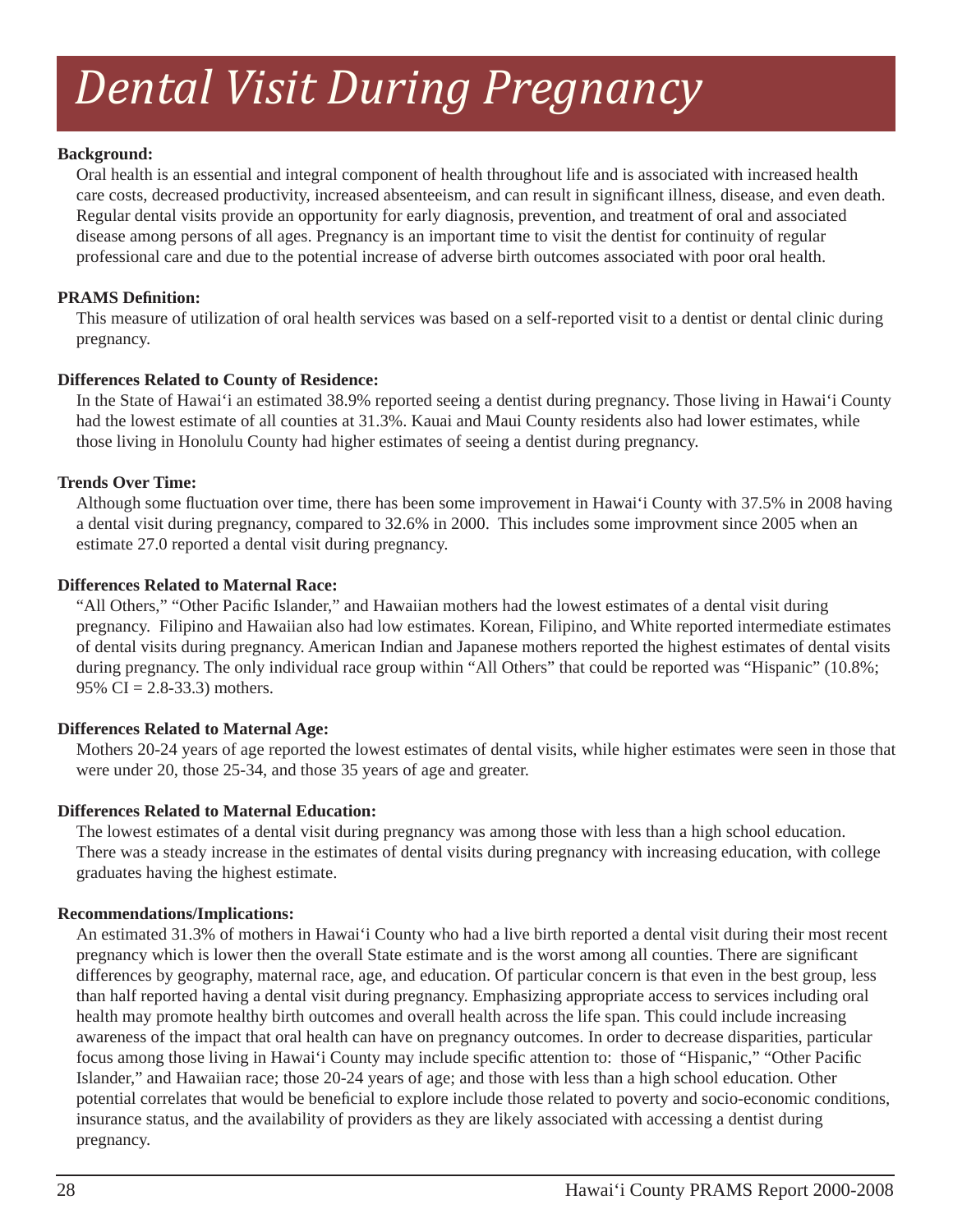### *Dental Visit During Pregnancy*

**Dental Visit During Pregnancy by State and County,** 





**Dental Visit During Pregnancy by Maternal Race, Hawai'i County, 2004-2008**



**Dental Visit During Pregnancy by Maternal Age, Hawai'i County, 2004-2008**



**Dental Visit During Pregnancy by Maternal Education, Hawai'i County, 2004-2008**

American<br>Indian

All Others

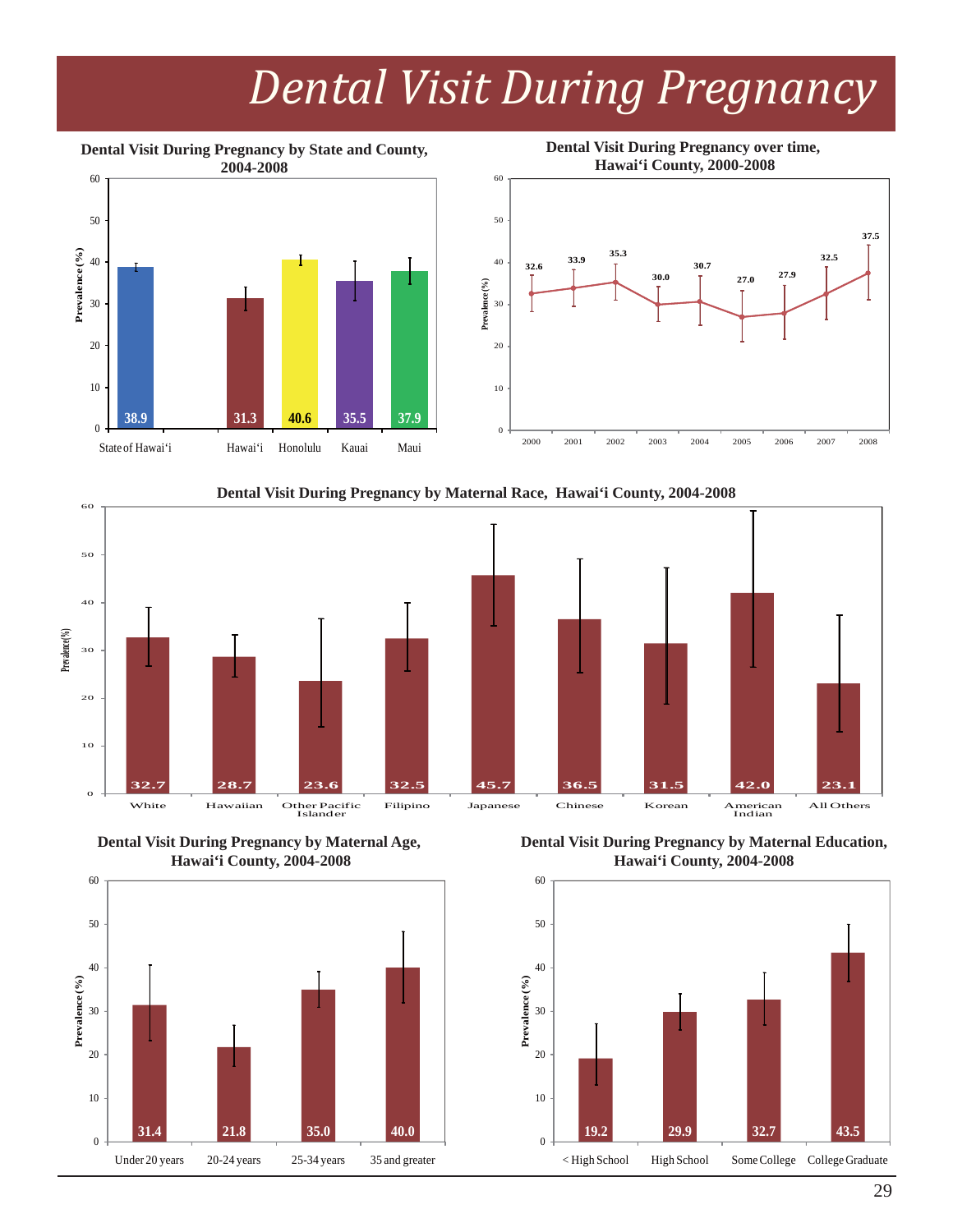### *Breastfeeding Eight Weeks*

#### **Background:**

Breast milk is the most complete form of nutrition for infants, and offers a range of benefits for infant including prevention of childhood illnesses such as obesity and ear infections. Breastfeeding mothers report fewer sick visits for their children, and improvement in work productivity for mothers and society. The U.S. Healthy People 2010 objective was to increase the initiation of breastfeeding in the early postpartum period to 75% of newborns and to improve breastfeeding estimates to 50% of infants at age 6 months and 25% at 1 year.

#### **PRAMS Definition:**

Self-reported measures of timing of breastfeeding for at least eight weeks was calculated. In mothers who reported no longer breastfeeding on the survey, the time that mothers reported stopping was used. Among mothers that were still breastfeeding at time the survey was completed, the number of weeks at that point was used. This measure did not include the degree of exclusive breastfeeding.

#### **Differences Related to County of Residence:**

In the State of Hawai'i an estimated 71.0% reported breastfeeding at least eight weeks. Those living in Hawai'i County had a similar estimate of 70.6%. Honolulu and Maui County residents also had similar estimates, while those living in Kauai County had a higher estimate of breastfeeding at least eight weeks.

#### **Trends Over Time:**

Although some fluctuation over time, there has been steady improvement in Hawai'i County with 68.8% in 2008 reporting breastfeeding at least eight weeks, compared to 61.0% in 2000.

#### **Differences Related to Maternal Race:**

Hawaiian, Filipino, and Chinese mothers had the lowest estimates of breastfeeding at least 8 weeks. "All Others" and American Indian mothers reported intermediate estimates. "Other Pacific Islander," Korean, Japanese, and White mothers reported the highest estimates of breastfeeding at least 8 weeks. There were no individual estimates for race groups within "All Others" that were reportable.

#### **Differences Related to Maternal Age:**

The lowest estimates of breastfeeding at least 8 weeks was among those under 20 years of age, and were slightly higher among those 20-24 years of age. There was some improvement in the estimates of breastfeeding at least 8 weeks with increasing age, with mothers 25-34 and those 35 years of age and greater having similar and the highest estimates.

#### **Differences Related to Maternal Education:**

The lowest estimate of breastfeeding at least 8 weeks was among those with a high school or less education. Those with some college education had an intermediate estimate, while those who were college graduates having the highest estimate of breastfeeding at least 8 weeks.

#### **Recommendations/Implications:**

An estimated 70.6% of mothers in Hawai'i County who had a live birth reported breastfeeding at least 8 weeks which is similar to the overall State estimate. There were significant differences by geography, maternal race, age, and education. Emphasizing appropriate support and education on the benefits of sustained and exclusive breastfeeding may promote healthy outcomes across the life span. Individual barriers to breastfeeding could be reduced by increasing mothers' access to lactation consultants, trained breastfeeding peer counselors, and support groups. Societal level barriers could be reduced with hospital policies and workplace environments that support breastfeeding. In order to decrease disparities, particular focus among those living in Hawai'i County may include specific attention to: those of Hawaiian, Filipino, and Chinese race; those under 25 years of age; and those with a high school or less education. Other potential correlates that would be beneficial to explore include those related to poverty and socio-economic conditions as they are also likely associated with duration of breastfeeding.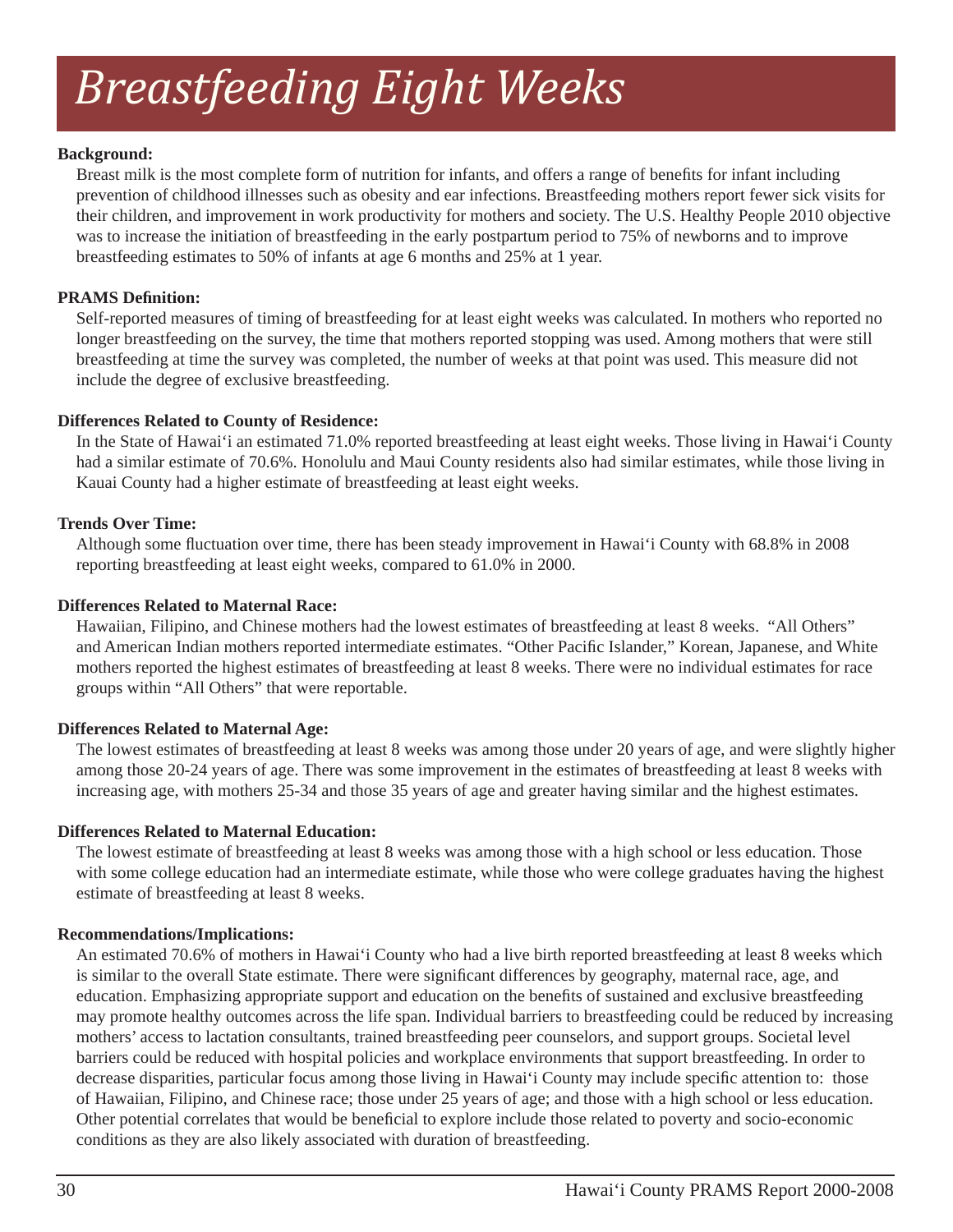### *Breastfeeding Eight Weeks*

**Breastfeeding Eight Weeks over time, Breastfeeding Eight Weeks by State and County, Hawai'i County, 2000-2008 2004-2008 74.4 70.6 69.2 70.1 68.8 66.8 65.5 61.9 61.0** Prevalence (%) **Prevalence (%)** Prevalence (%) **Prevalence (%) 71.0 70.6 70.9 76.1 69.5**  $\theta$  State of Hawai'i Hawai'i Honolulu Kauai Maui 2001 2002 2003 2004 2005 2006 2007 2008









**Breastfeeding Eight Weeks by Maternal Education, Hawai'i County, 2004-2008**

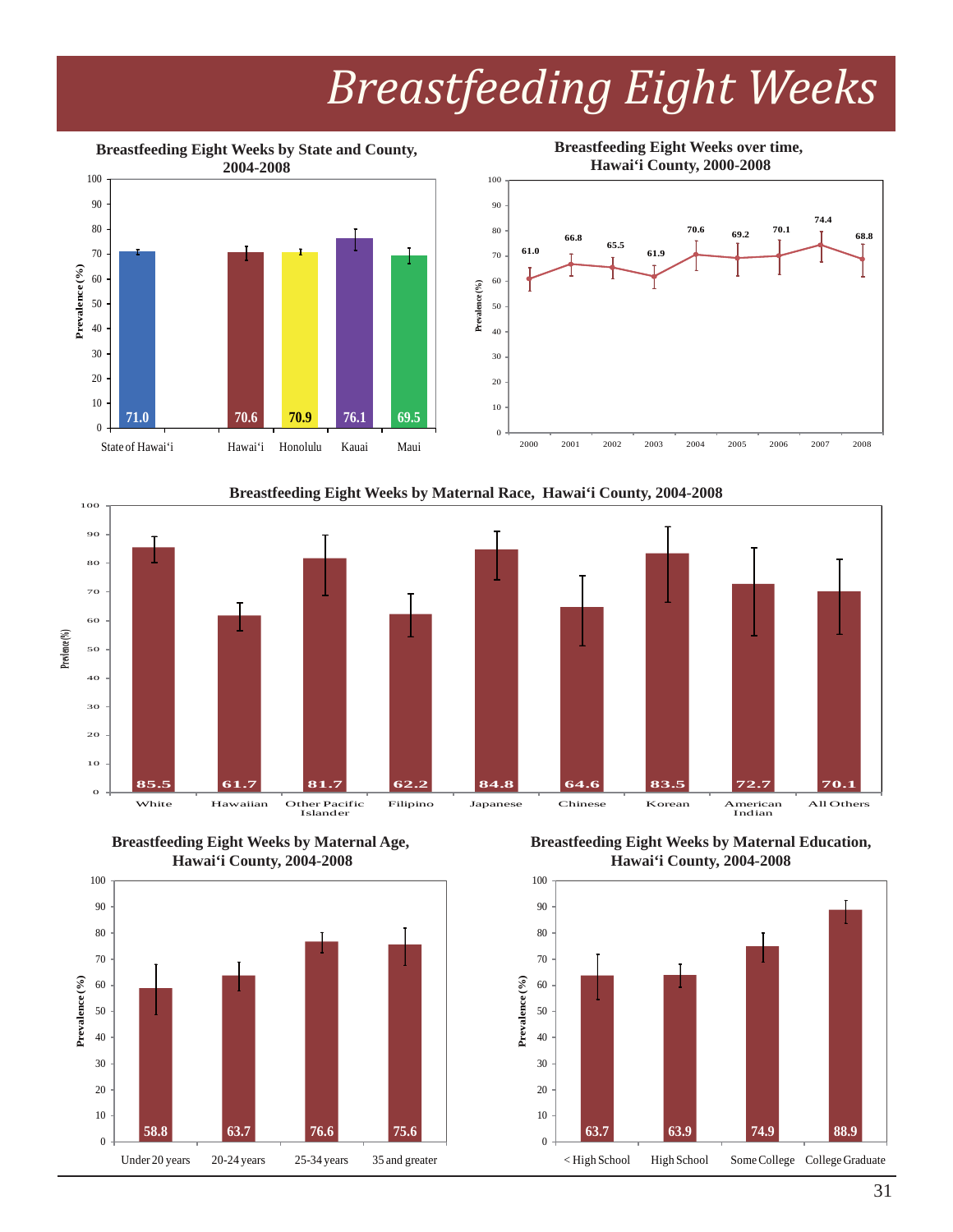### *Infant Sleep Position*

#### **Background:**

Sudden Infant Death Syndrome (SIDS), the sudden, unexplained death of an infant under 1 year of age, is the leading cause of post-neonatal mortality (death between 1 month and 1 year of age). Putting infants to sleep on their back, can decrease the risks for sudden infant death syndrome (SIDS). This is because infants are more likely to suffocate when placed on their stomach or side to sleep. Because most infants placed on their side to sleep will naturally roll to their stomach, this sleep position is considered to be equally dangerous. The "Back to Sleep" public health campaign in the United States dramatically improved back sleep position from 13% in 1992 to 67% in 1999 with a corresponding 50% decline in SIDS. The U.S. Healthy People 2010 objective was to increase the proportion of infants placed on their backs to sleep to 70%.

#### **PRAMS Definition:**

Back sleep positioning was determined from the self-reported measure of "how do you most often lay your baby down to sleep," was categorized as back only compared to all other positions or combinations.

#### **Differences Related to County of Residence:**

In the State of Hawai'i an estimated 69.1% reported a back sleep position. Those living in Hawai'i County had a lower estimate of 65.1%. Kauai and Maui County residents also had lower estimates, while those living in Honolulu County had higher estimates of a back sleep position.

#### **Trends Over Time:**

Although some fluctuation over time, there has been steady improvement in Hawai'i County with 66.4% in 2008 reporting a back sleeping position for infants, compared to 57.9% in 2000.

#### **Differences Related to Maternal Race:**

"Other Pacific Islander" and Hawaiian mothers reported the lowest estimates of back sleep position. "All Others," American Indian, and Filipino mothers also reported low estimates. Korean, White, Chinese, and Japanese mothers reported the highest estimates of back sleep position. There were no individual estimates for race groups within "All Others" that were reportable.

#### **Differences Related to Maternal Age:**

The lowest estimates of back sleep position was among those under 20 years of age, and only slightly better in those 20-24 years of age. There was a steady increase in estimates of back sleep position with increasing age, with mothers 35 years and greater having the highest estimate.

#### **Differences Related to Maternal Education:**

The lowest estimates of back sleep position was among those with less than a high school education. There was a steady increase in estimates of back sleep position with increasing education, with college graduates having the highest estimate.

#### **Recommendations/Implications:**

An estimated 65.1% of mothers in Hawai'i County who had a live birth reported placing their infants down to sleep in a back sleeping position which is lower than the overall State estimate. There were significant differences by geography, maternal race, age, and education. In addition to a back sleep position, other factors such as appropriate bedding are important to ensure a safe sleep environment for infants. Educating mothers, families, and caregivers in the hospital with frequent reinforcement in the outpatient setting may decrease some preventable infant deaths and improve the health of families. In order to decrease disparities, particular focus among those living in Hawai'i County may include specific attention to: those of "Other Pacific Islander" and Hawaiian race; those under 25 years of age; and those with a high school or less education. Other potential correlates that would be beneficial to explore include those related to poverty, socio-economic conditions, and cultural issues as they are likely associated with safe sleep environments.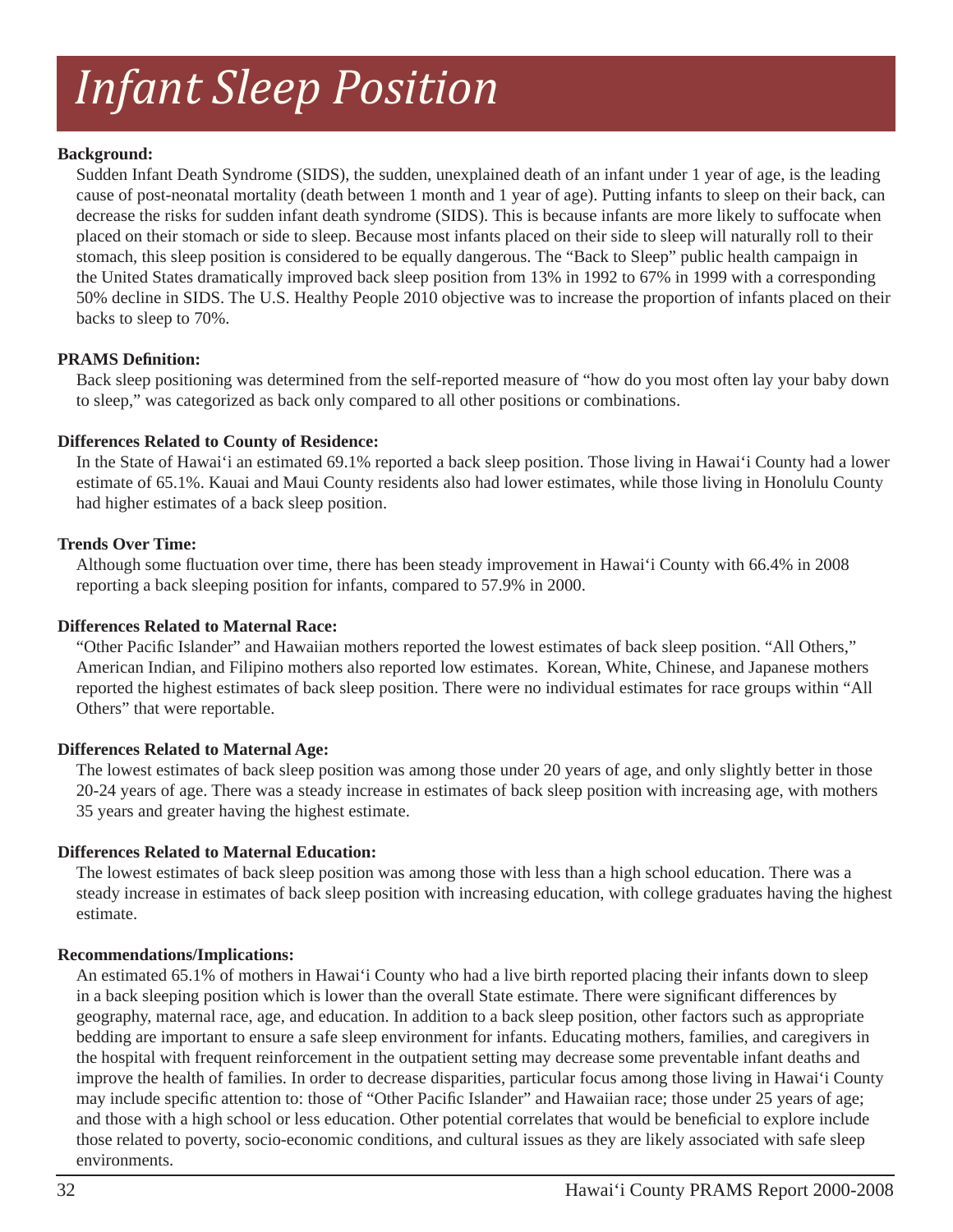### *Infant Sleep Position*

**Infant Back Sleep Position over time, Infant Back Sleep Position by State and County, Hawai'i County, 2000-2008 2004-2008 67.2 67.4 66.4 65.3 66.0 58.1 57.9 55.8 57.7** Prevalence (%) **Prevalence (%)** Prevalence  $( ^{9}/_{0})$ **Prevalence (%) 69.1 65.1 70.8 61.2 66.2** 2001 2002 2003 2004 2005 2006 2007 2008 State of Hawai'i Hawai'i Honolulu Kauai Maui





**Infant Back Sleep Position by Maternal Age, Hawai'i County, 2004-2008**



**Infant Back Sleep Position by Maternal Education, Hawai'i County, 2004-2008**

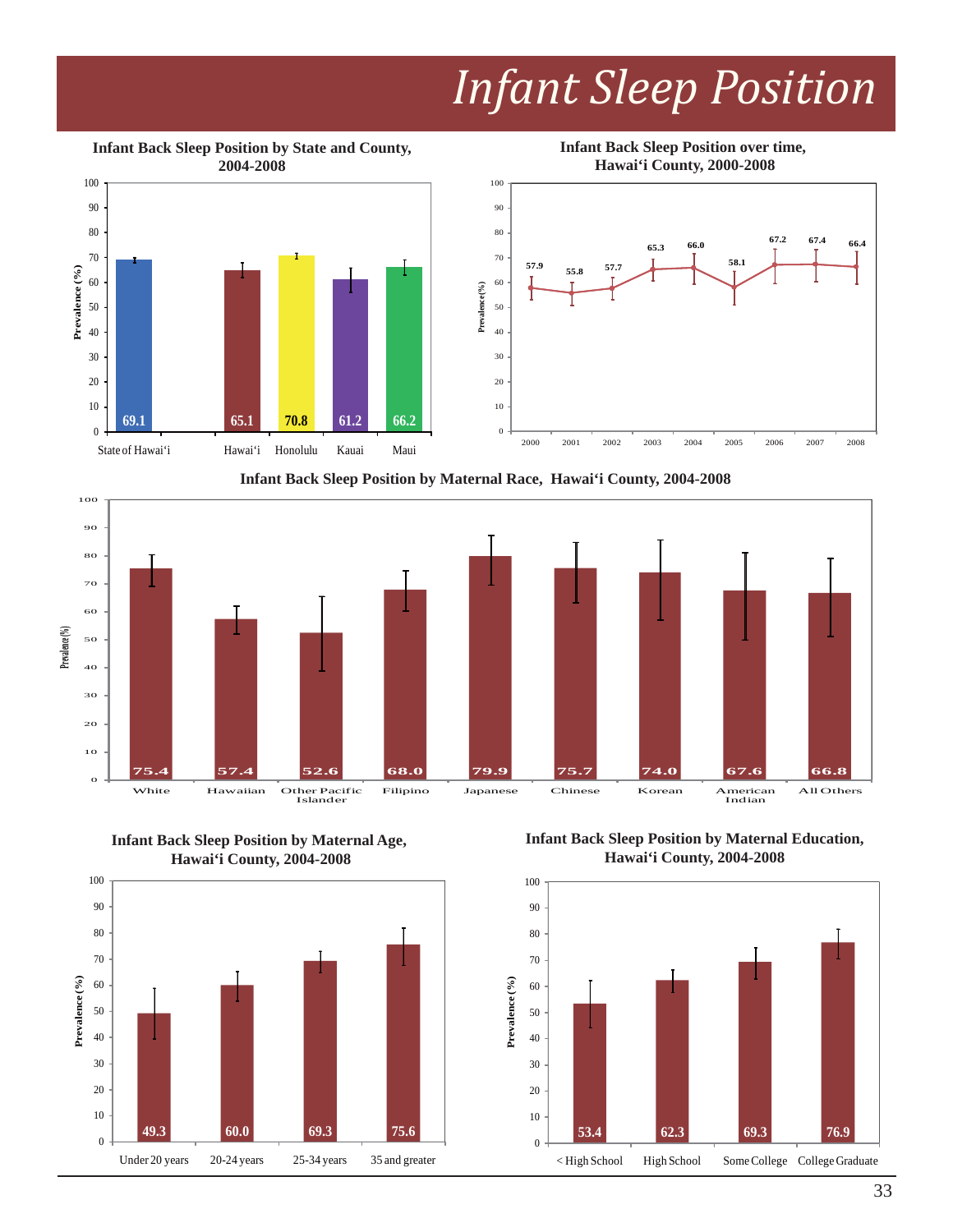### *Postpartum Depression*

#### **Background:**

Pregnancy and childbirth can be a very rewarding and exciting time, but it can also be a period of severe emotional stress. Postpartum depression can be disabling for the mother and limit her ability to care for her new infant resulting in increased use of health care services and more hospitalizations. Mothers with postpartum depression are less likely to do basic preventive services such as putting the infant to sleep on the back, attending well child visits, and keeping up to date on immunization coverage. In severe cases of postpartum depression, women may harm themselves, their infants, and others.

#### **PRAMS Definition:**

Self-reported postpartum depressive symptoms was defined by a response of "always" or "often" to "how often have you felt down, depressed, or hopeless?" or "how often have you had little interest or little pleasure in doing things" since your new baby was born. These questions were not asked in Hawai'i PRAMS prior to 2004 so this report only includes data from 2004 to 2008.

#### **Differences Related to County of Residence:**

In the State of Hawai'i an estimated 14.5% had self-reported postpartum depressive symptoms. Those living in Hawai'i County had a slightly lower estimate at 14.1%. Maui and Kauai County residents had lower estimates, while those living in Honolulu County had higher estimates of self-reported postpartum depressive symptoms.

#### **Trends Over Time:**

Although some fluctuation over time, there appears to be some improvement in Hawai'i County with 13.9% in 2008 reporting self-reported postpartum depressive symptoms, compared to 16.5% in 2004.

#### **Differences Related to Maternal Race:**

Korean, Chinese, American Indian, "All Others," and "Other Pacific Islander" mothers reported the highest estimates of self-reported postpartum depressive symptoms. Intermediate estimates were seen among Hawaiian mothers, while the lowest estimate was in White and Japanese mothers. The only individual race group within "All Others" that could be reported was "Hispanic" (19.7%;  $95\%$  CI = 6.9-44.9) mothers.

#### **Differences Related to Maternal Age:**

Mothers 35 years and greater and those under 20 years of age and the highest estimates of self-reported postpartum depressive symptoms. Mothers 20-24 had lower estimates, while those 25-34 years of age reported the lowest estimates.

#### **Differences Related to Maternal Education:**

The highest estimates of self-reported postpartum depressive symptoms was among those with less than a high school education. There was a steady decrease in the estimates of self-reported postpartum depressive symptoms with increasing education, with college graduates having the lowest estimate.

#### **Recommendations/Implications:**

An estimated 14.1% of mothers in Hawai'i County who had a live birth had self-reported postpartum depressive symptoms which is similar to the overall State estimate. There were significant differences by geography, maternal race, age, and education. Those that work with women during and after their pregnancy should be aware of postpartum depression, be able to do a brief assessment, and be aware of appropriate resources for women with postpartum depression. It will also be important to develop culturally appropriate programs to increase awareness of postpartum depression and highlight the burden on society. In order to decrease disparities, particular focus among those living in Hawai'i County may include specific attention to: those of Korean, Chinese, "Hispanic," American Indian, and "Other Pacific Islander" race; those under 25 years of age and those 35 years and greater; and those with less than a high school education. Other potential correlates that would be beneficial to explore include those related to poverty, socioeconomic conditions,substance abuse, and partner violence as they are likely associated with postpartum depression.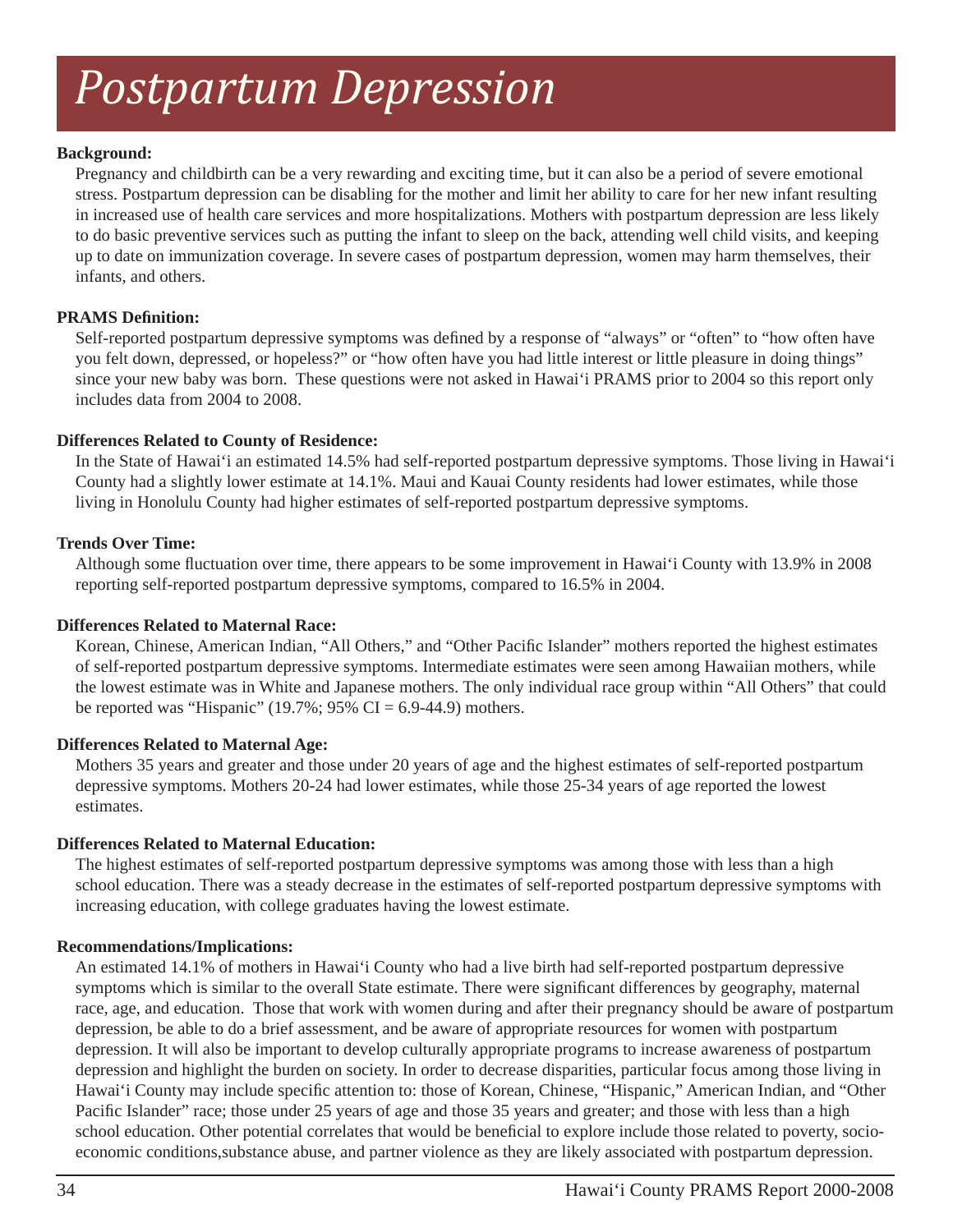### *Postpartum Depression*









**Postpartum Depression by Maternal Education, Hawai'i County, 2004-2008**

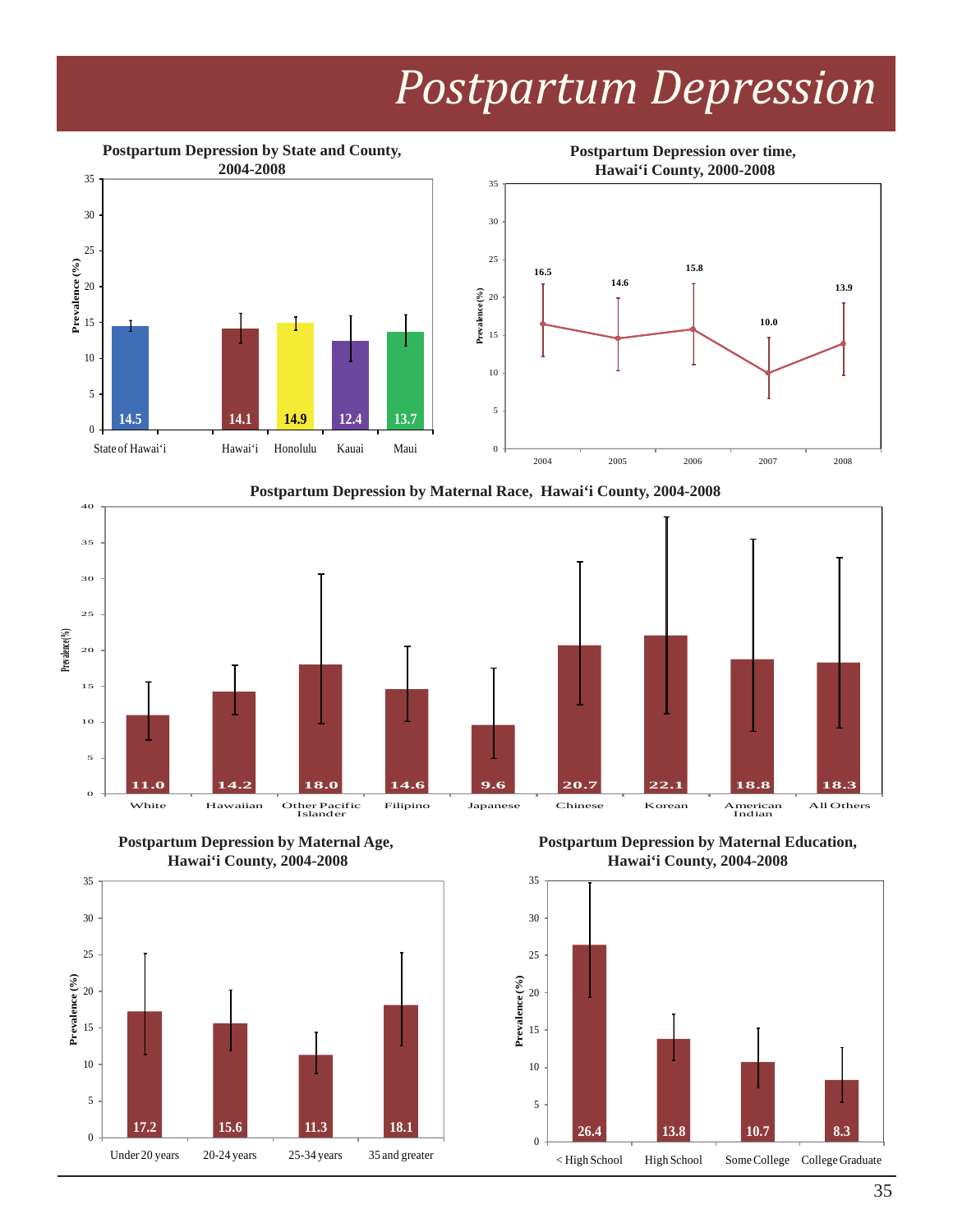### *Postpartum Contraception*

#### **Background:**

Sufficient spacing of births helps to promote optimal maternal and infant health outcomes. Effective use of contraception in the postpartum and the inter-conception period can promote birth spacing and help families address the challenges and experience the satisfaction in raising a new infant. Common reasons reported for not using postpartum contraception in PRAMS are not having sex, not wanting to use birth control, and other reasons (e.g., absent partner, breastfeeding, and ambivalence).

#### **PRAMS Definition:**

Postpartum contraception was assessed among the response to the question "are you or your husband doing anything now to keep from getting pregnant?" Accompanying text in the question included not having sex at certain times, withdrawal, using birth control methods such as pills, condoms, cervical ring, intrauterine device, having their tubes tied, or their partner having a vasectomy.

#### **Differences Related to County of Residence:**

In the State of Hawai'i an estimated 78.2% of mothers reported use of postpartum contraception,. Those living in Hawai'i County had a higher estimate of 81.4%. Kauai and Maui County residents also had higher estimates, while those living in Honolulu County had lower estimates of postpartum contraception.

#### **Trends Over Time:**

Although some fluctuation over time, there has been little change in Hawai'i County with 82.8% in 2008 reporting use of postpartum contraception, compared to 80.5% in 2000.

#### **Differences Related to Maternal Race:**

"Other Pacific Islander" and Korean mothers reported the lowest estimates of postpartum contraception. "All Others," Hawaiian, Japanese, Chinese,White, American Indian, and Filipino mothers reported the highest estimates of postpartum contraception. There were no individual estimates for race groups within "All Others" that were reportable.

#### **Differences Related to Maternal Age:**

Mothers that were 35 years and greater reported the lowest estimates of postpartum contraception use. There were no differences in estimates of postpartum contraception among other age groups.

#### **Differences Related to Maternal Education:**

Mothers with less than a high school education had the lowest estimates of postpartum contraception. There was some increase in use with increasing maternal education, with those that were college graduates reporting the highest estimates of postpartum contraception.

#### **Recommendations/Implications:**

An estimated 81.4% of mothers in Hawai'i County who had a live birth reported use of postpartum contraception which is higher than the overall State estimate. There were significant differences by geography, maternal race, and education. Emphasizing the use of postpartum contraception can help improve birth spacing, decrease unintended pregnancies, and promote healthier outcomes across the life course. In order to decrease disparities, particular focus among those living in Hawai'i County may include specific attention to: those of "Other Pacific Islander" and Korean race; those 35 years and greater; and those with less than a high school education. Other potential correlates that would be beneficial to explore include those related to poverty, insurance status, and socio-economic conditions including health care coverage as they are likely associated with not receiving postpartum care.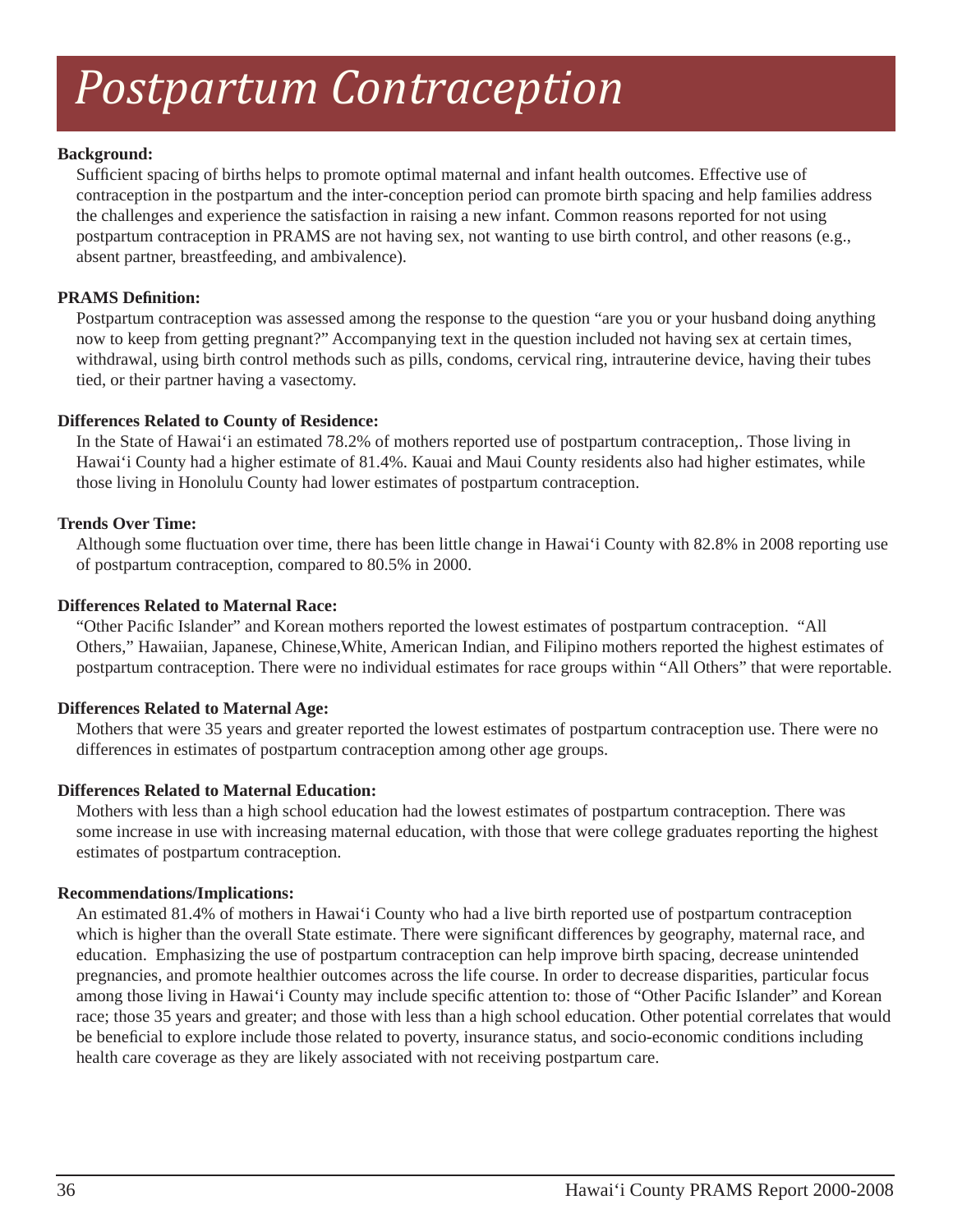### *Postpartum Contraception*

**Postpartum Contraception by State and County, 2004-2008**





**Postpartum Contraception by Maternal Race, Hawai'i County, 2004-2008**







**Postpartum Contraception by Maternal Education, Hawai'i County, 2004-2008**

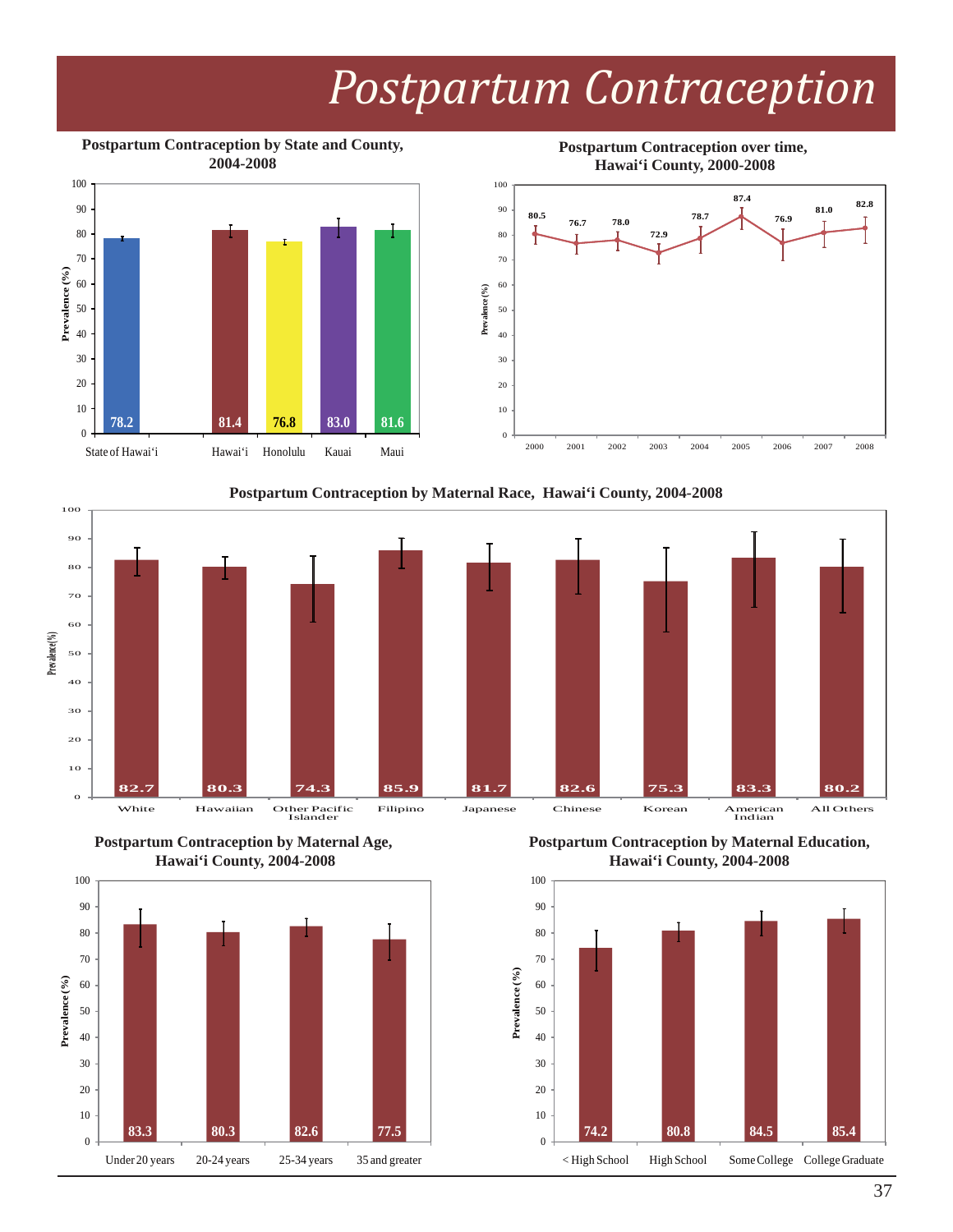### *Infant Exposure to Second Hand Smoke*

#### **Background:**

Exposure to secondhand smoke increases the risk of childhood respiratory illnesses, ear infections, and sudden infant death. Exposure to secondhand smoke could come from being in the same room as a smoker including the parents, other family members, and caregivers. There is also concern related to contact with someone who has a residual amount of smoke on the clothes that they were wearing while smoking elsewhere. PRAMS data shows that although more than half of smokers quit by the last three months of pregnancy, only a third remained smoke free in the postpartum period when infants can suffer respiratory afflictions and other health problems related to secondhand smoke exposure, and its impact on the mother's own long term health.

#### **PRAMS Defi nition:**

Infant exposure to smoke was determined by the self-report of the infant being present in the same room with someone who is smoking for at least one hour on an average day. This definition does not include those who have family members or care givers who closely handle an infant after smoking in a different area.

#### **Differences Related to County of Residence:**

In the State of Hawai'i an estimated 3.3% of mothers reported their infants were exposed to second hand smoke. Those living in Hawai'i County had the highest estimate of all counties at 4.4%. Kauai County residents had similar estimates, while those living in Maui and Honolulu Counties had lower estimates of second hand smoke exposure.

#### **Trends Over Time:**

Although some fluctuation over time, there has been improvement in Hawai'i County with 3.0% in 2008 reporting infant exposure to second hand smoke compared to 9.8% in 2000.

#### **Differences Related to Maternal Race:**

"All Others," American Indian, and Japanese mothers reported high estimates of infant exposure to second hand smoke. Intermediate estimates were seen in Hawaiian and "Other Pacific Islander" mothers. Filipino, Korean, White, and Chinese mothers reported the lowest estimates of infant exposure to second hand smoke. There were no individual estimates for race groups within "All Others" that were reportable.

#### **Differences Related to Maternal Age:**

Mothers under 20 years of age reported the highest estimates of infant exposure to second hand smoke, with those 20- 24 years of age reported lower estimates. Mothers 25-34 years of age reported the lowest estimates of infant exposure to second hand smoke, with a slightly increase seen among those 35 years and greater.

#### **Differences Related to Maternal Education:**

Mothers with the lowest level of education have the highest estimate of infant exposure to second hand smoke. There was a steady decline with increasing education, with mothers that were college graduates reporting the lowest estimate of infant exposure to second hand smoke.

#### **Recommendations/Implications:**

An estimated 4.4% of mothers in Hawai'i County who had a live birth reported infant exposure to second hand smoke averaging at least 1 hour daily which is higher than the overall State estimate and highest among all counties. There were some differences by geography, maternal race, age, and education. The overall improvement seen since 2000 is due to many factors and likely includes an increased awareness of the danger of smoking, increased taxes on cigarettes, and changes related to smoking in public. Emphasizing the importance of decreasing exposure to smoke among infants may promote healthier outcomes across the life course. In order to decrease disparities, particular focus among those living in Hawai'i County may include specific attention to: those of American Indian and Japanese; those under 25 years of age, and those with less than a high school education. Other potential correlates that would be beneficial to explore include those related to poverty and socio-economic conditions as they are likely associated with infant exposure to second hand smoke.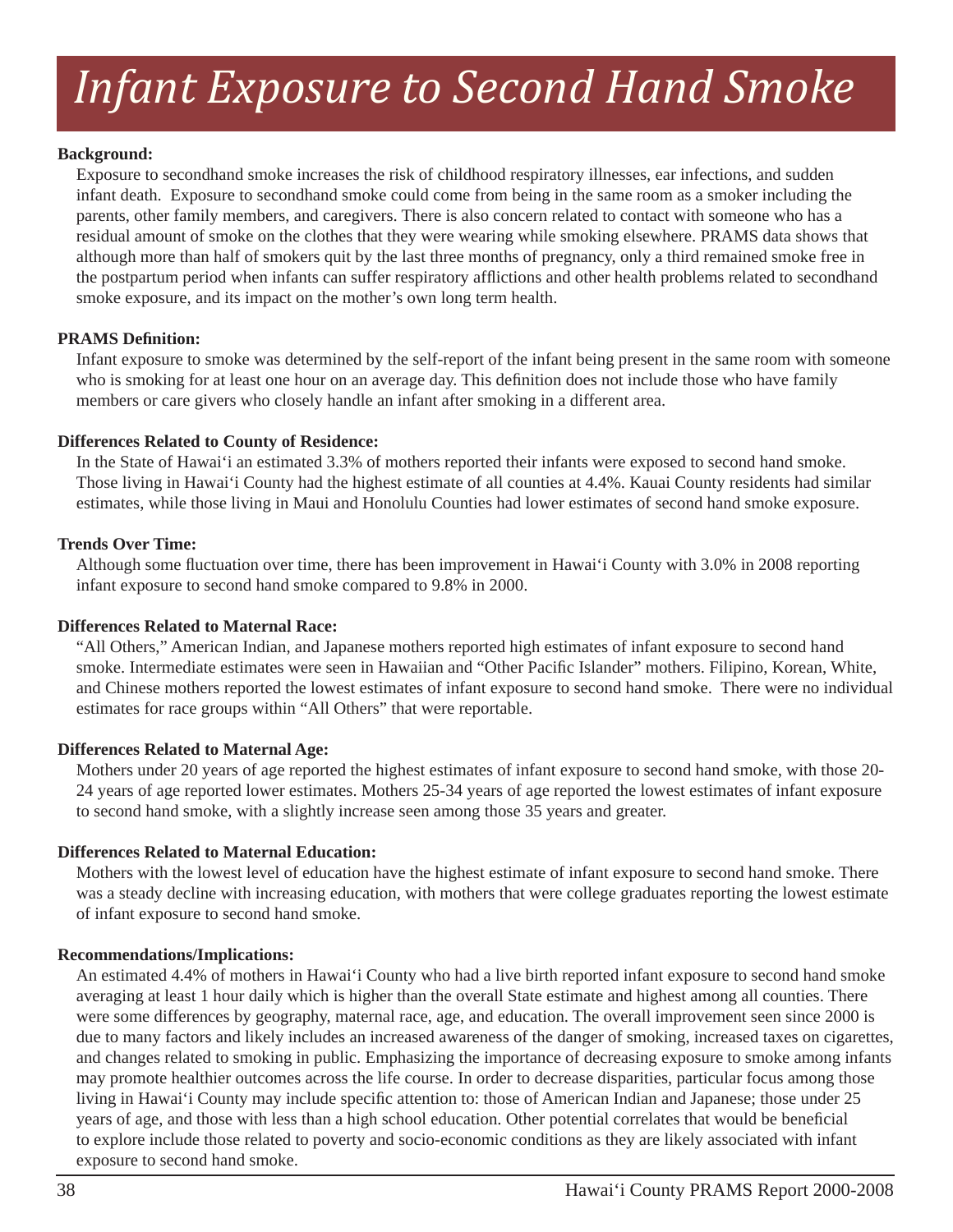### *Infant Exposure to Second Hand Smoke*

**Infant Exposure to Second Hand Smoke by State and County, 2004-2008**

**Infant Exposure to Second Hand Smoke over time, Hawai'i County, 2000-2008**











**Infant Exposure to Second Hand Smoke by Maternal Education, Hawai'i County, 2004-2008**

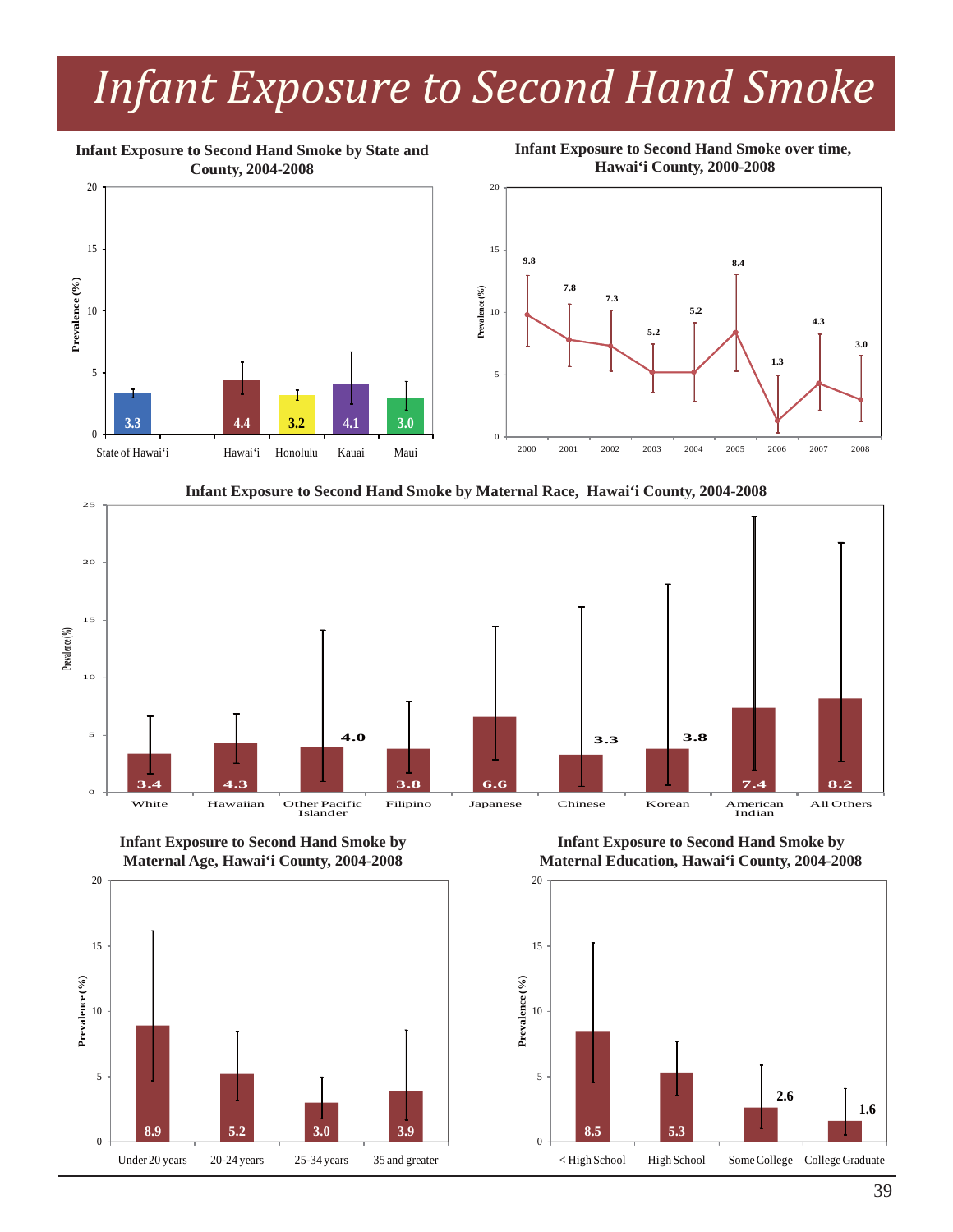### *Comments from PRAMS Mothers*

*"I think for you and the baby to become healthy, eat good food, have enough rest and don't stress yourself. Enjoy every moment of your pregnancy and especially when the baby was born enjoy every second of it."*

*"I usually don't do surveys, but if this survey will help babies stay safe & get mommies to be safe then it's worth it. Too many sad cases & babies going to strangers cause they got a bad batch of moms. I really appreciate the nurse that didn't give up and kept calling from Hapai Pono. Mahalo HMSA."*

*"What I feel they should make a place a in patient where women can have their babies, & get help with their addiction. Because its not fair that the state can always do this take away babies, & put them in a foster place,they won't even let you see. To me your child belongs with you no matter what kind of mistakes you have. It's not fair for them I"m really upset, because the situation they have here-I hope one day they will realize what kind of heart they have."*

*"I think it's very sad that there are so few doctors on the west side of the island. It overloads those few doctors that do prenatal care & delivery and that tends to frustrate many patients."*

*"Need longer post partum period on Quest for post partum depression."*

*"I would like to see that women/mothers get more access to mid wives and to get more knowledge about the benefi ts of breastfeeding& natural births & bonding with their child. Mahalo for caring about the moms & keikis of Hawaii ! Aloha!"* 

*"Because of the high cost of insurance, many OB's are turning over their practices to midwives. Here on the Big Island North Hawaii Community Hospital have only a few beds to serve all the west side and HonaKa'a. The nursing staff is excellent . They are short staffed when so many are in labor at once. As for the prenatal care, because the women center serve such a vast community, the appointment wait is long and patient time is rushed or hurried sense of feel. They rely mostly on handouts to deal with concerns. I had a concern of a vaginal rash. I called the office at 8:30 and my call was not returned till 3:30 in the afternoon and all they said was go ahead and make an appointment. On my 2nd week checkup, the midwife was more concerned about my headache, instead of a previous fever. Too many pregnant women, too few doctors or midwives."* 

*"I had a friend who recently lost her 3 month old baby from SIDS. She smoked cigarettes through her pregnancy and this is her 3rd child. They must enforce women not to smoke while pregnant !! It's very sad!!"*

*"There needs to be more support given to moms to be in the hospital. No one told me how important it was to have a support systems et up beforehand. Also they should set them up with an automatic breast pump--very helpful!! Otherwise very happy with all the help I received during pregnancy and after."*

*"I would like to use birth control, but I can't afford it. What should I do?"*

*"More drug prevention help and support for mothers during and after pregnancy. To quit any drug use and to stay clean for the benefit of themselves and their children. Thank you.*"

*"Physical fi tness, I feel , should be included in the questionairre. I was physically fi t before I was pregnant. Kept up the routine during the pregnancy. My recovery was the quickest out of any of my deliveries and my energy was higher."*

*"It is really important to have support at the hospital to breastfeed. I was given such a hard time to breastfeed my twins. They constantly fed them formula and I had to fi ght to breastfeed my babies. We should be encouraging supporting mothers to breastfeed their babies!"*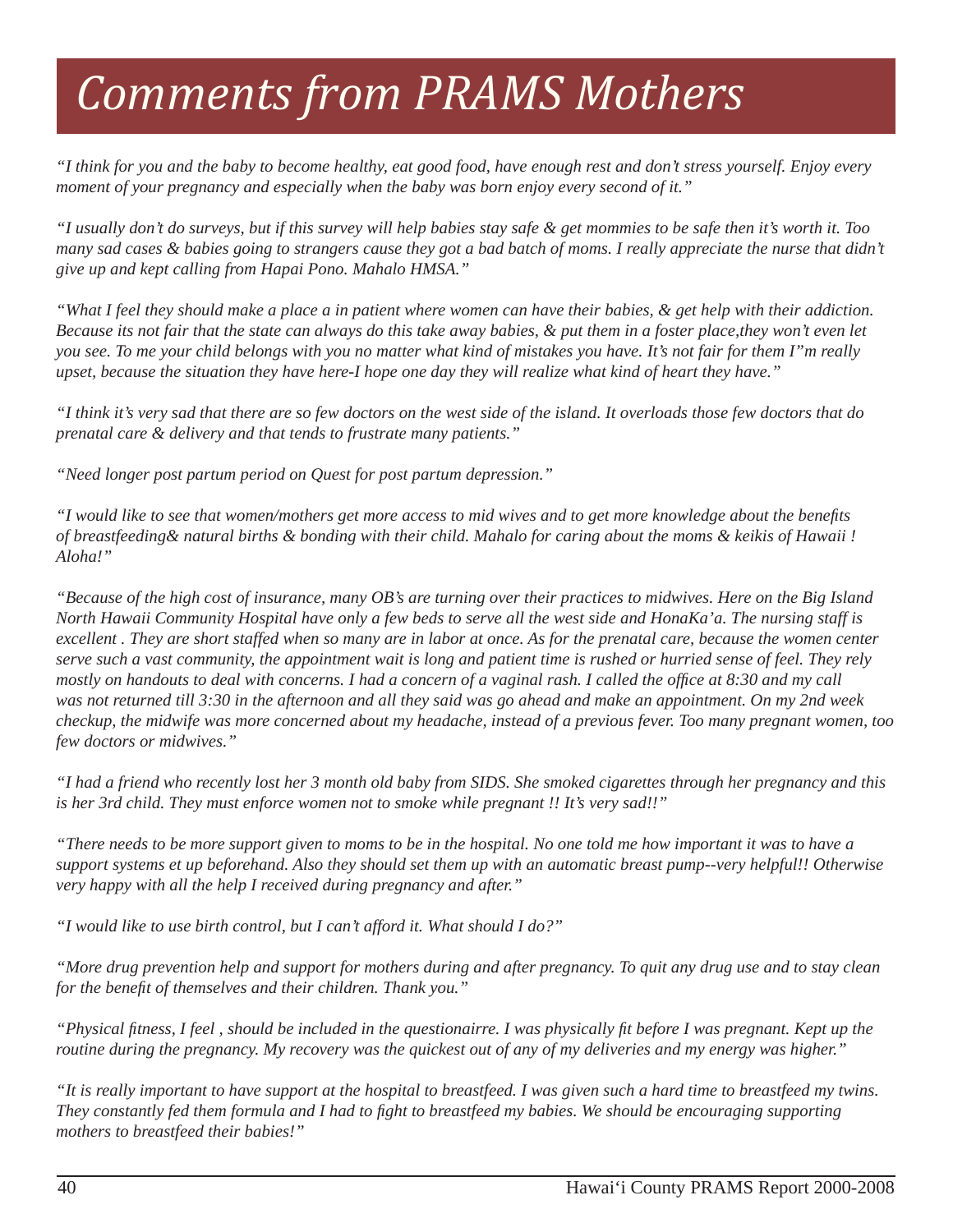### *Comments from PRAMS Mothers*

*"I work on an organic farm, so I have plenty of fresh produce to eat. I got plenty of rest and fresh air during my pregnancy. I always avoid synthetic materials, as well as chemicals. I am healthy and so is my baby."*

*"Breastfeeding is best...although it takes 6-8 weeks to get use to it. It's so healthy, free, and versatile. Don't give up when it's uncomfortable at first.*"

*"I have learned during my pregnancy that my health and my baby's health is very important. I had received the best care from my OB doctor that helped me to prevent any problem that may occur during my pregnancy. Although it takes time to do all the tests, I can say that it's worth it. It pays off when pregnant women really take good care of themselves. It shows when I fi nally had my baby in my arms. He's so healthy and adorable. "Hawaii really cares!" It's so awesome that Hawaii has programs like WIC and MedQuest to assist families who needs assistance. All I can say is MAHALO!"*

*"It's hard to get a doctor on the Big Island. I know a lot of women who have to drive 2 or more hours to see a doctor."*

*"At the beginning of my pregnancy, I couldn't find a doctor accepting new patients. I had to settle for a clinic. It was frustrating, because your're always being told different things, such as what lab work I needed. I was almost treated twice for the same bladder infection. I think it is important for expecting mothers to pay close attention to what goes on during their pre natal visits and to question doctors when something doesn't sound right,especially if they are going to a clinic. By doing so, they are protecting their health and the health of their baby."*

*"My personal thoughts about healthy babies....healthy, cautious, caring, loving mothers make healthy babies."*

*"I feel privileged to have had a great education from my parents and school. I believe that educating our youth is important in order to prevent unwanted pregnancies and sexually transmitted diseases. During my early 20's I protected myself, once I was ready to have a child I took great care of myself, by taking vitamins,eating healthy, exercising, and trying to live a less stressful"*

*"I think good nutrition, a positive outlook, and exercise are the best ways to ensure a healthy pregnancy and baby."*

*"Hilo needs better quality care. One doctor has patients waiting 2-3 hours to be seen!!! There is such a shortage of doctors here- it's horrible. We need more resources for women and more options for physicians."*

*"I believe the emotional health of the mother is the most important factor in healthy pregnancy. I also believe the husband/partner/father is a crucial part of this emotional health. If you want to help pregnant moms---then help the dads give them supporting way they will be receptive to and teach young boys about healthy fatherhood (even if unplanned)! while they are still in school."*

*"For the mother just take care ourselves coz were not kids we know what is wright or wrong. And especially our babies we should take care them very well coz that's a blessing to us."*

*"The best care I received was support from my friends. I gave birth in Waimea and the nurses and mid wives were very caring and respectful. I had a Doula for my own support which cost me \$350. Doulas should be paid for by insurance companies. I have heard horrible things about the hospitals in Kona and elsewhere besides Waimea. WIC should support organic diets since pregnancy is such an important time for women to eat well, especially organic milk and dairy products."*

*"I stayed 2 weeks at Kapiolani and a month at the Pagoda Hotel, because Hilo Medical Center would not have been able to deliver a premature baby. Equipment, training, and facilities should be provided on the Big Island. My mother took care of my 14 year old daughter and I could only afford to see her twice in a month in a half."*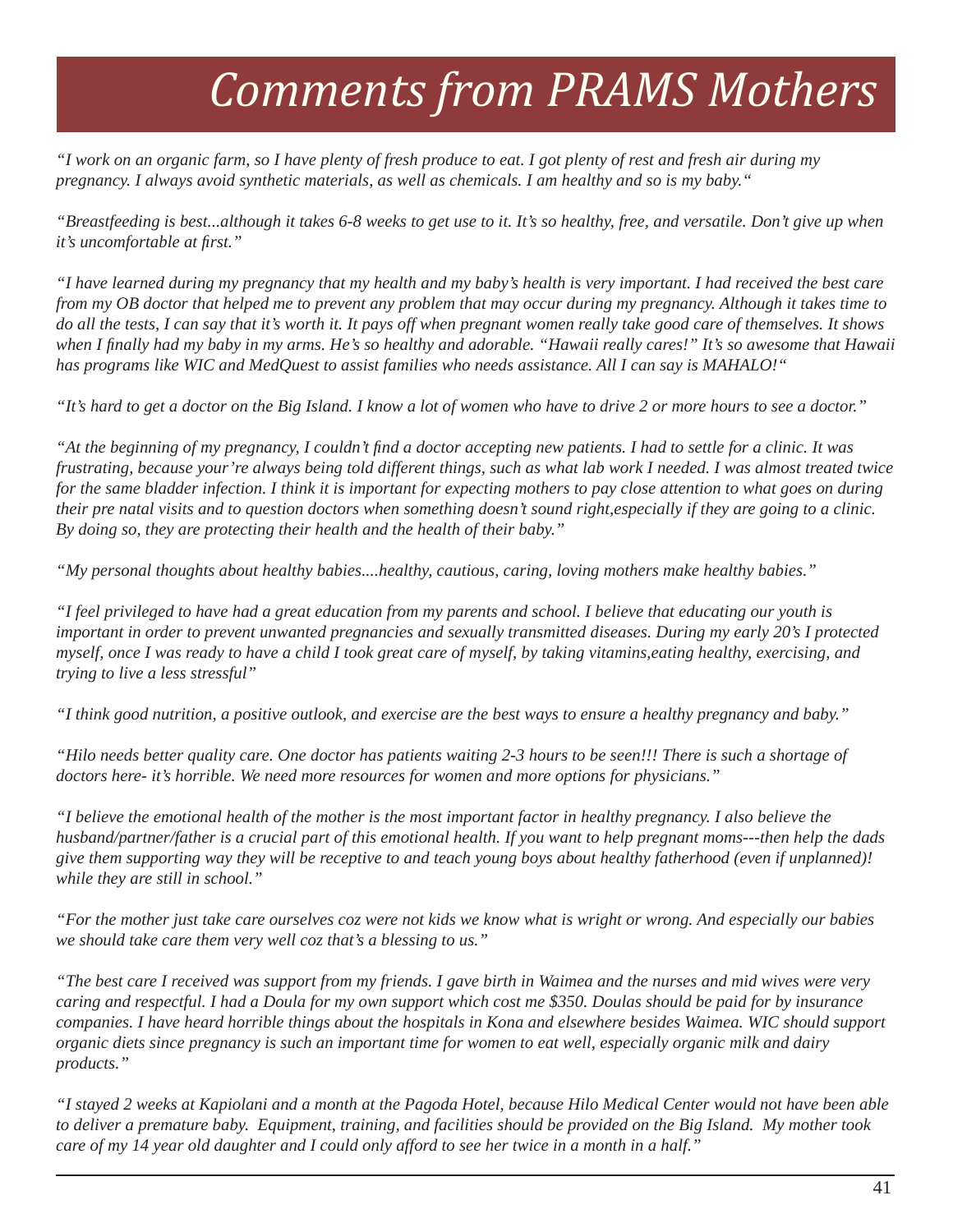The Hawai'i PRAMS data provides information on many common issues related to the health of the mother and her baby. Describing this unique population with questions that are included in PRAMS adds significantly more information that can be used to identify preventive opportunities. This report is meant to highlight Hawai'i County specific data, allow comparison between counties and the overall state, and serve as a baseline for data collected in the future. It is hoped that this report will increase awareness, discussion, and assist communities in developing solutions to critical issues facing our mothers, children, and families.

Throughout the report, some of the major changes over time and significant differences have been highlighted for Hawai'i County residents. Some of these differences are pronounced and lend themselves to developing interventions to eliminate disparities and help decrease the overall burden of disease. However, it is important to realize that all of these issues are complex and will require multiple strategies to effectively make a difference. This report serves to bring an awareness to disparities to help frame future activities to characterize why they exist and what can be done to eliminate them.

Compared to the overall state wide estimates, residents of Hawai'i County had worse estimates for 14 of the 17 indicators. Additionally, 10 of the indicators were among the worst of all counties. These issues are very complex, but some of the differences may be related to a demographically higher risk population in Hawai'i County compared to the rest of the state. For example, based on comparison of the population characteristics to the other Counties: Hawai'i County had the highest proportion of families living below the Federal poverty level, the highest proportion with Medicaid/QUEST insurance coverage, the highest proportion with less than a high school education, the highest proportion of births to those under 25 years of age, the highest proportion of mothers of Hawaiian race, and the highest proportion of mothers of "Other Pacific Islander" race. Hawai'i County also had the highest estimates of premature delivery and low birth weight of all the Counties.

Looking at improvement in trends over time, seven indicators improved, two worsened, and eight had little to no change. A better understanding of why some of the indicators improved or even stayed the same (e.g., prematurity) could be helpful for identifying strategies to promote further gains in these and other areas of health. To continue to improve the health of families in Hawai'i County, efforts to improve in all aspects of health is needed. This report highlights some representative indicators and significant disparities in them related to the health and well-being of women and their families in the perinatal period.

Common recommendations identified include 1) The need for further analysis between poverty and socio-economic determinants of health; 2) Improved access and availability of services; 3) Promotion of preconception health; and 4) Development of effective culturally appropriate interventions through collaborations with community partners.

Hawai'i PRAMS is committed to provide valuable data and promote awareness of issues facing mothers, children, and their families. Additional data and information is available and those interested are encouraged to contact Hawai'i PRAMS.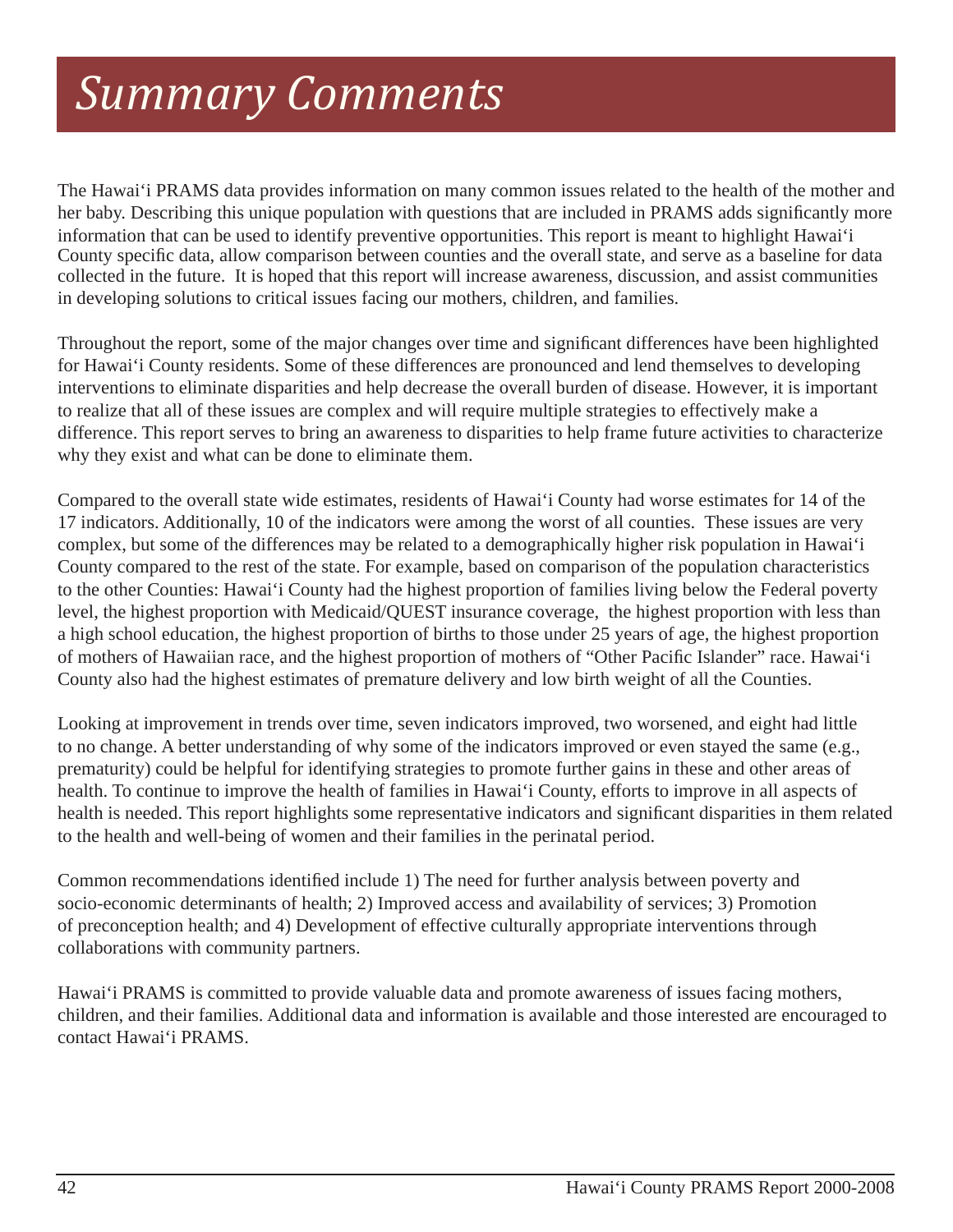